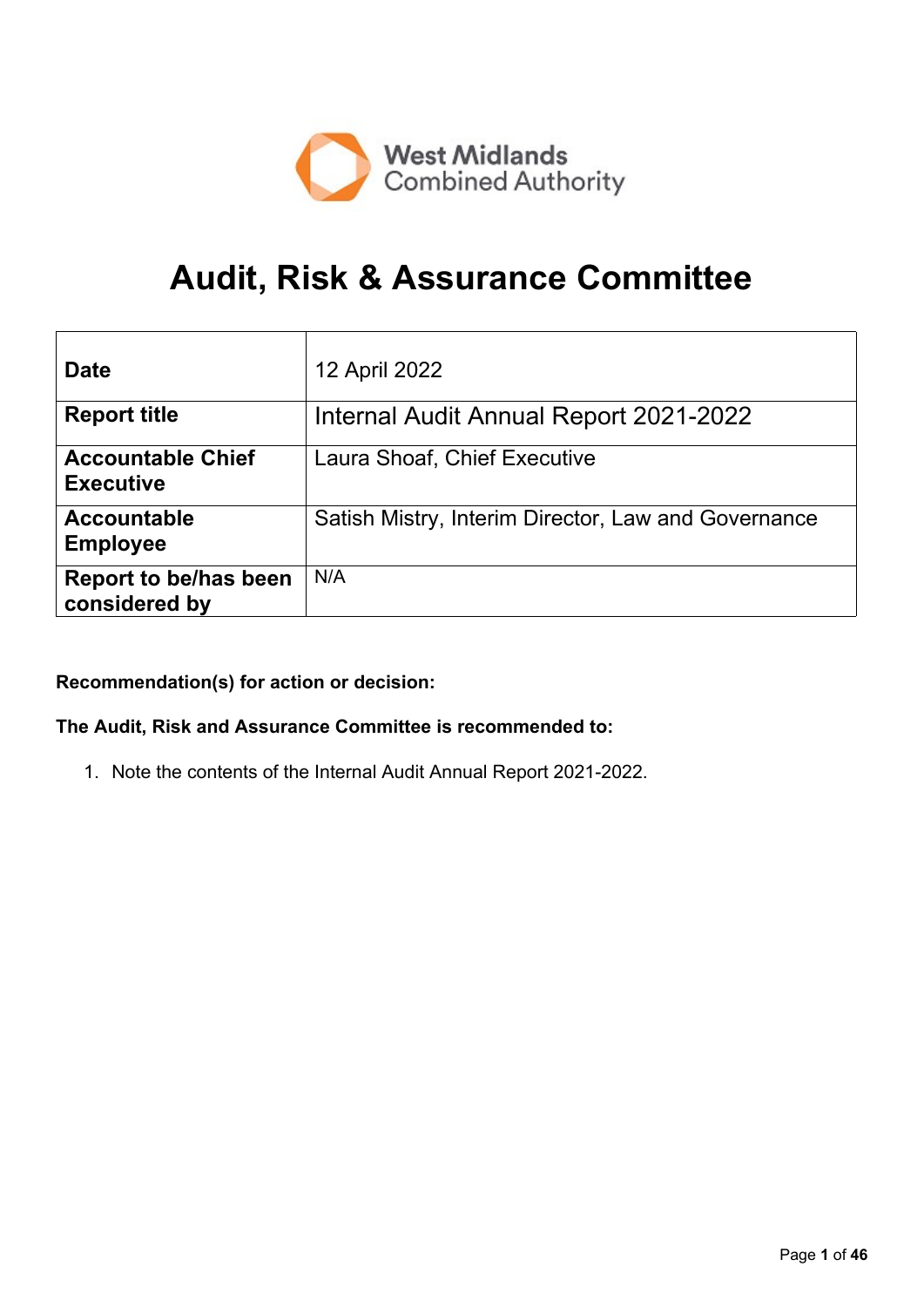### **1.0 Purpose**

1.1 The purpose of this report is to provide the Audit, Risk and Assurance Committee with an annual internal audit opinion on the adequacy and effectiveness of the Combined Authority's governance, risk management and internal control processes.

### **2.0 Background**

2.1 The Annual Internal Audit Report summarises the work completed by Internal Audit during 2021-2022. It also provides an annual audit opinion that based on the work undertaken during the year, the implementation by management of the recommendations made and the assurance made available to the Combined Authority by other providers as well as directly by Internal Audit, Internal Audit can provide reasonable assurance that the Combined Authority has adequate and effective governance, risk management and internal control processes.

### **3.0 Wider WMCA Implications**

3.1 There are no implications

### **4.0 Financial implications**

- 4.1 There are no implications.
- **5.0 Legal implications**
- 5.1 There are no implications.

### **6.0 Equalities implications**

- 6.1 There are no implications.
- **7.0 Other implications**
- 7.1 Not applicable.
- **8.0 Schedule of background papers**
- 8.1 None.
- **9.0 Appendices**

None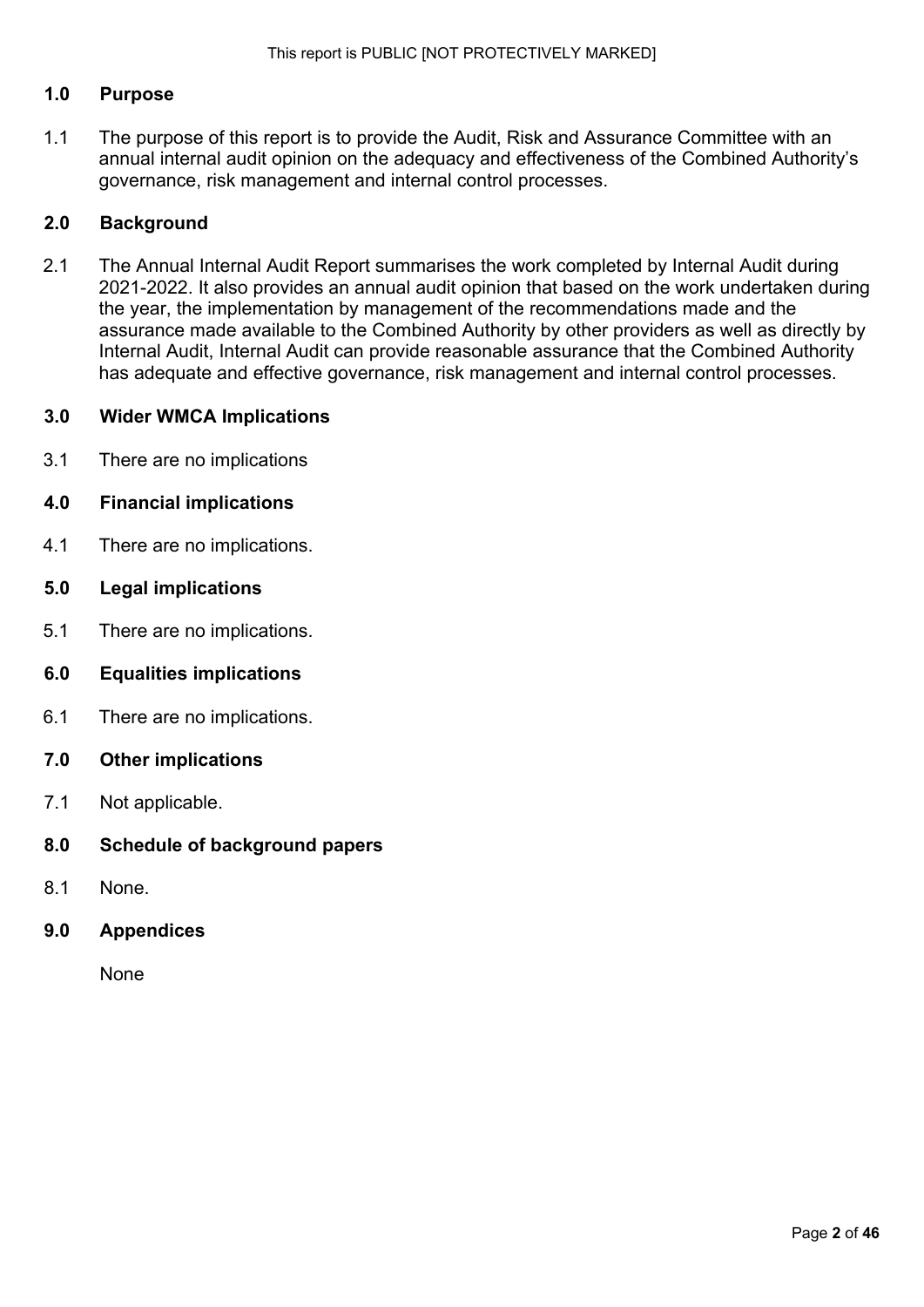This report is PUBLIC [NOT PROTECTIVELY MARKED]



# Internal Audit Annual Report 2021-2022

Delivered by City of Wolverhampton Council - Audit Services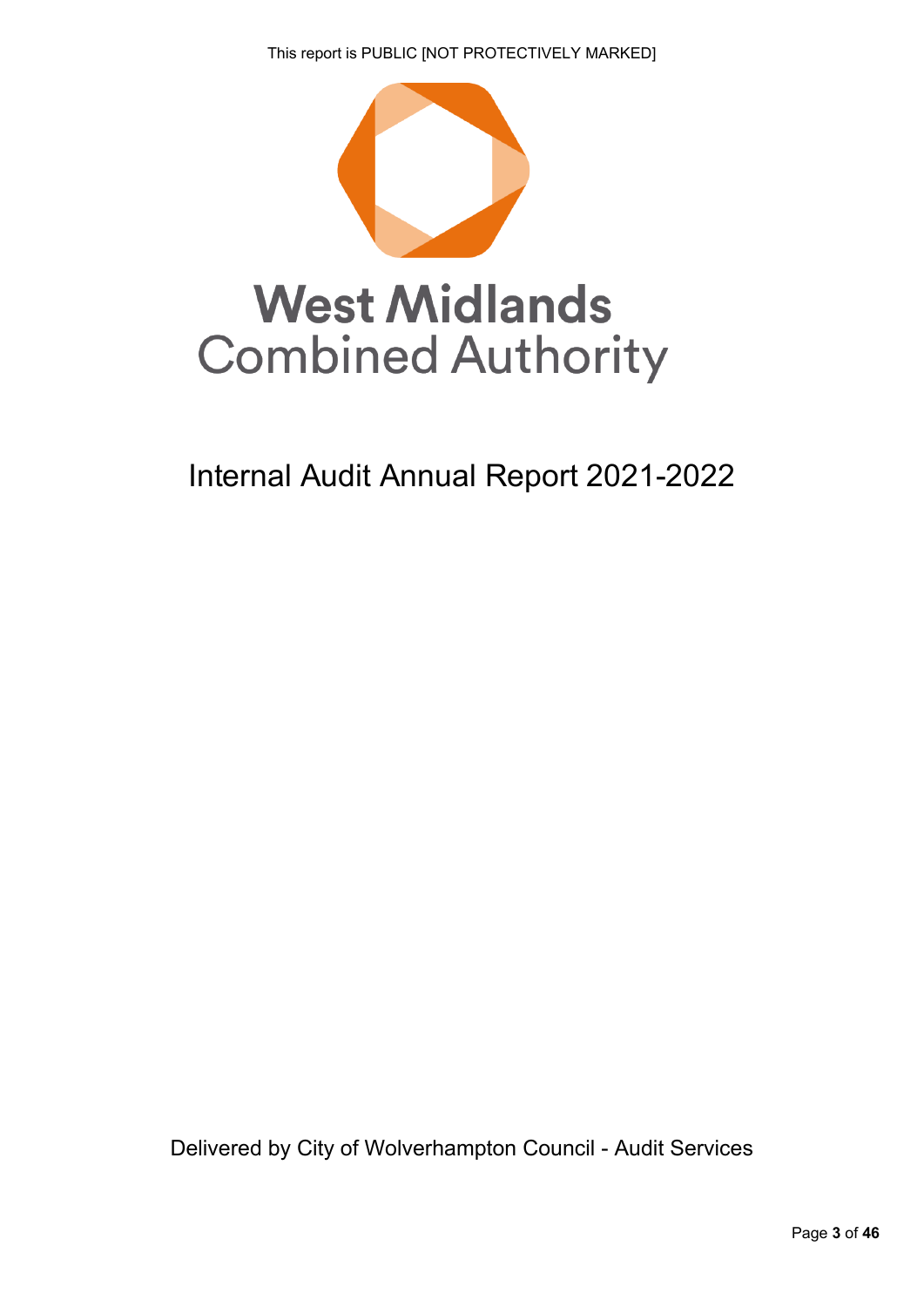### *Introduction*

Our internal audit work for the period from 1 April 2021 to 31 March 2022 was carried out in accordance with the approved Internal Audit Plan. The plan was constructed in such a way as to allow us to make a statement on the adequacy and effectiveness of the Combined Authority's governance, risk management and control processes. In this way our annual report provides one element of the evidence that underpins the opinion of the Chief Audit Executive and the Annual Governance Statement the Combined Authority is required to make to accompany its annual financial statements. This is only one aspect of the assurances available to the Combined Authority as to the adequacy of governance, risk management and control processes. Other sources of assurance on which the Combined Authority may rely, could include:

- The work of the External Auditors (Grant Thornton)
- The outcome of assurance activity as part of the Single Assurance Framework
- The result of any quality accreditation
- The outcome of any visits by Her Majesty's Revenues and Customs (HMRC)
- Other pieces of consultancy or third-party work designed to alert the Combined Authority to areas of improvement

The definition of internal audit, as described in the Public Sector Internal Audit Standards, is "Internal Auditing is an independent, objective assurance and consulting activity designed to add value and improve an organisation's operations. It helps an organisation accomplish its objectives by bringing a systematic, disciplined approach to evaluate and improve the effectiveness of risk management, control, and governance processes".

Internal audit activity is organisationally independent and further details behind the framework within which internal audit operates, can be found in the internal audit charter.

### *Overall Assurance*

As the providers of internal audit to the Combined Authority, we are required to provide the Chief Executive and the Audit, Risk and Assurance Committee with an opinion on the adequacy and effectiveness of the Authority's governance, risk management and control processes. In giving our opinion, it should be noted that assurance can never be absolute. The most that Internal Audit can provide is reasonable assurance that there are no major weaknesses in the Combined Authority's governance, risk management and control processes. We have considered:

- All audits undertaken for the year ended 31 March 2022.
- Any follow-up action taken in respect of audits from previous periods.
- Any key recommendations not accepted by management and the consequent risks.
- Any limitations which may have been placed on the scope of internal audit.
- The extent to which any resource constraints may impinge on the ability to meet the full audit needs of the Combined Authority.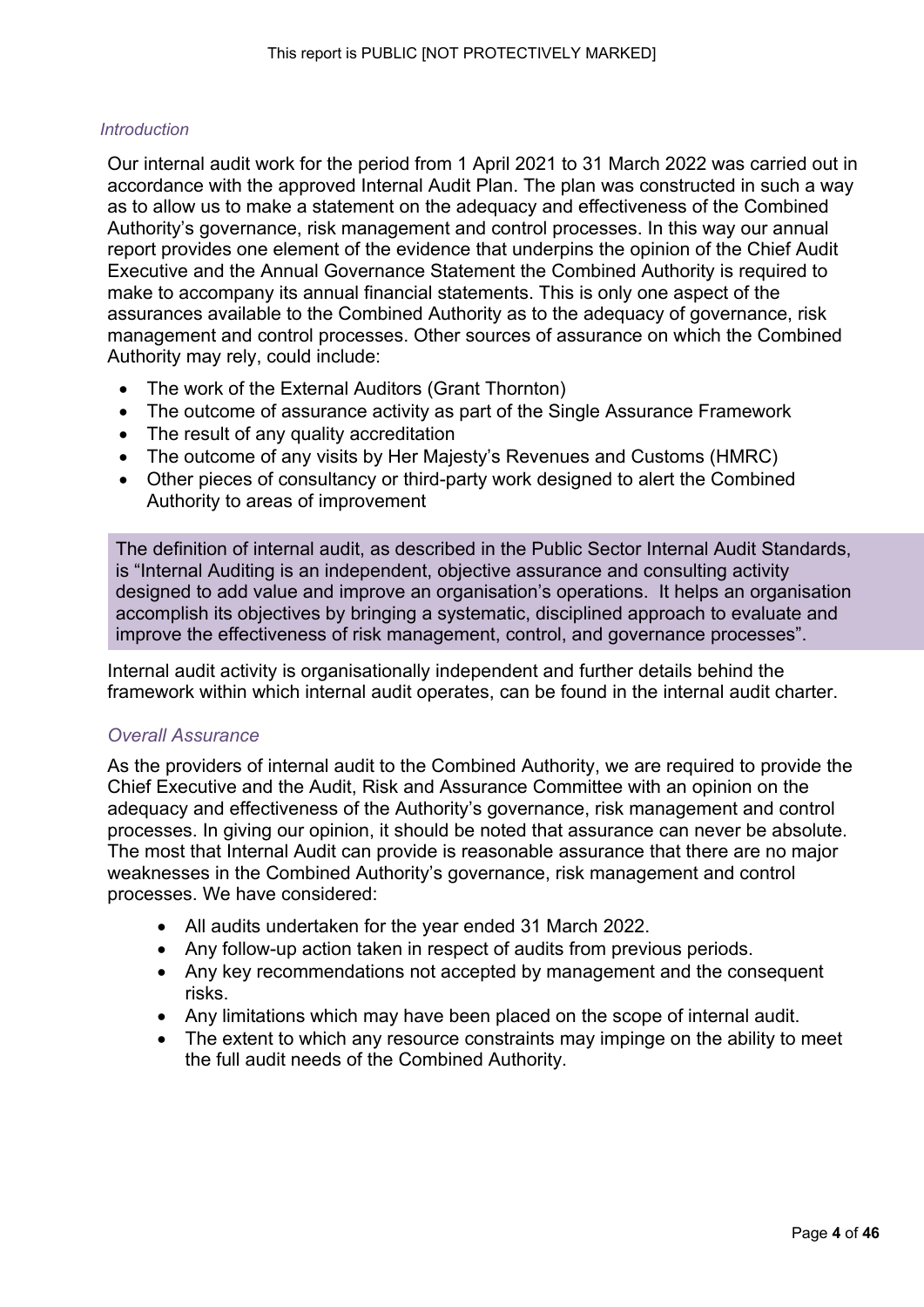### *Internal Audit Opinion*

We have conducted our audits in accordance with the Public Sector Internal Audit Standards. Within the context of the parameters set out above, our opinion is as follows:

Based on the work undertaken during the year, the implementation by management of the recommendations made and the assurance made available to the Combined Authority by other providers as well as directly by Internal Audit, we can provide **reasonable assurance** that the Combined Authority has adequate and effective governance, risk management and internal control processes.

While a small number of 2021-2022 audit reviews had yet to be completed, and therefore did not feed into this opinion, a number of audit reviews were carried forward from 2020-2021 (as a result of the Covid-19 pandemic) and subsequently completed and reported upon in 2021- 2022. Therefore overall, we believe that sufficient audit coverage has been delivered and reported upon during the year, in order for us to provide the above opinion.

In reaching our opinion, the following factors were taken into particular consideration:

- The need for management to plan appropriate and timely action to implement our and other assurance providers' recommendations.
- Key areas of significance identified as a result of our audit work performed in year are included in a table at the end of this report.

### *Compliance with the Public Sector Internal Audit Standards*



Internal Audit has a quality assurance and improvement programme. During the year, the internal audit activity has followed this programme and there have been no significant areas of non-conformance or deviations from the standards as set out in the Public Sector Internal Audit Standards.

### *Summary of work completed*

A detailed written report and action plan is prepared and issued for every review where appropriate. The responsible officer will be asked to respond to the report by completing and returning the action plan. This response must show what actions have been taken or are planned in relation to each recommendation.

| No Assurance                                                                                                                                                                                                                                                                          | Limited                                                                                                                                                                                                                                                    | Satisfactory                                                                                                                                                                                                                                                  | Substantial                                                                                                                                                                                                                  |
|---------------------------------------------------------------------------------------------------------------------------------------------------------------------------------------------------------------------------------------------------------------------------------------|------------------------------------------------------------------------------------------------------------------------------------------------------------------------------------------------------------------------------------------------------------|---------------------------------------------------------------------------------------------------------------------------------------------------------------------------------------------------------------------------------------------------------------|------------------------------------------------------------------------------------------------------------------------------------------------------------------------------------------------------------------------------|
| Immediate action is required to<br>address fundamental gaps,<br>weaknesses or non-<br>compliance identified. The<br>system of governance, risk<br>management and control are<br>inadequate to effectively<br>manage risks to the<br>achievement of objectives in<br>the area audited. | Significant gaps, weaknesses<br>or non-compliance were<br>identified. Improvement is<br>required to the system of<br>governance, risk management<br>and control to effectively<br>manage risks to the<br>achievement of objectives in<br>the area audited. | There is a generally sound<br>system of governance, risk<br>management and control in<br>place. Some issues, non-<br>compliance or scope for<br>improvement were identified<br>which may put at risk the<br>achievement of objectives in<br>the area audited. | A sound system of<br>governance, risk management<br>and control exist, with internal<br>controls operating effectively<br>and being consistently applied<br>to support the achievement of<br>objectives in the area audited. |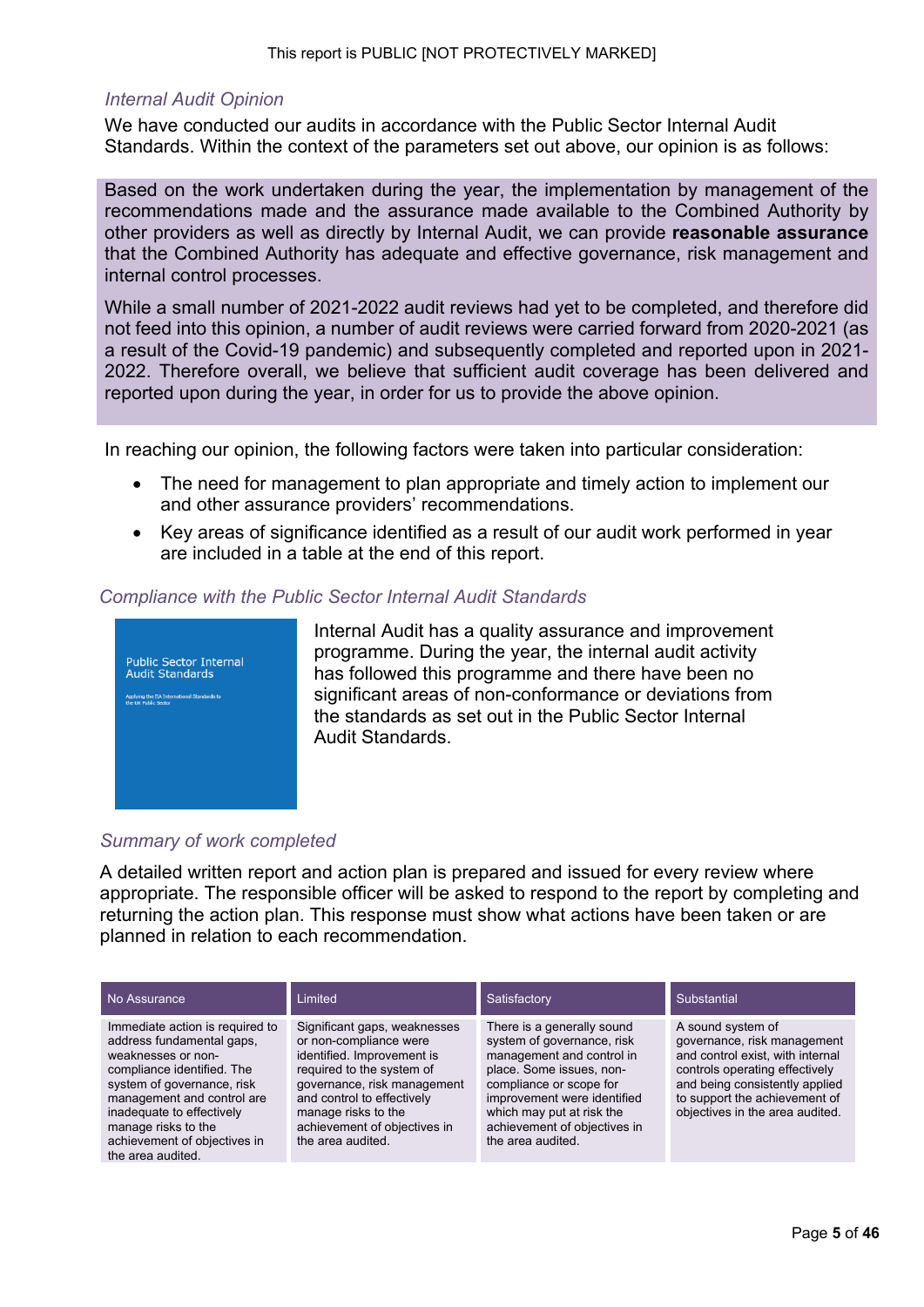16 pieces of audit work were completed in 2021-2022 at the time this report was produced, where an audit opinion has been provided. A summary of the audit opinions given, with a comparison over previous years, is set out below:

| Opinion      | 2020-2021 | 2021-2022 |
|--------------|-----------|-----------|
| Substantial  | 9         | 9         |
| Satisfactory | 4         | 6         |
| Limited      |           |           |
| No Assurance | -         |           |

A summary for each completed audit review is detailed below.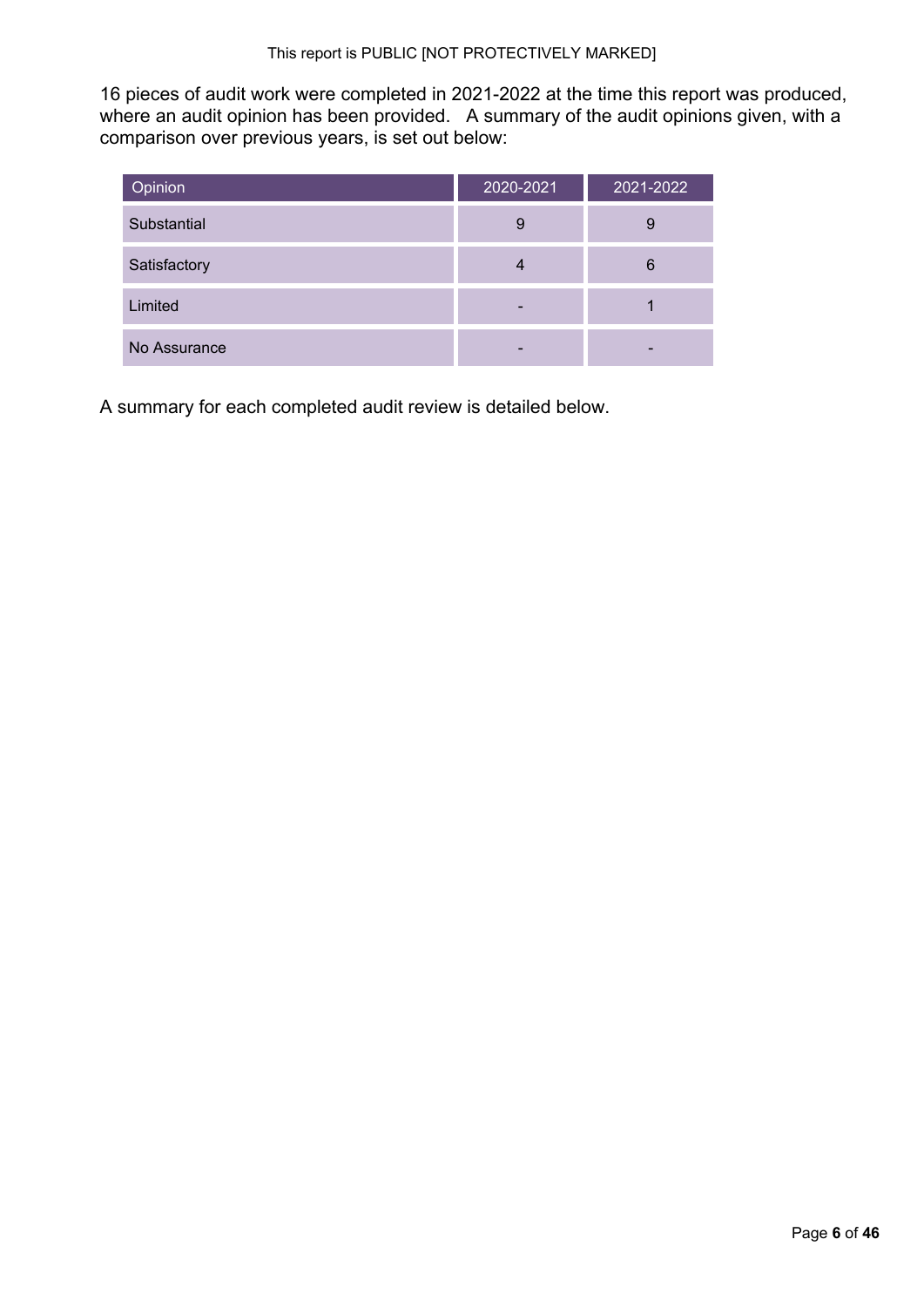### *Summary of audit reviews completed*

The following internal audit reviews were completed during 2012-2022 and have been presented to the Audit, Risk and Assurance Committee at various points throughout the year.

|                                                                                    |                             | <b>Recommendations</b> |              |                |                |                           |                           |  |
|------------------------------------------------------------------------------------|-----------------------------|------------------------|--------------|----------------|----------------|---------------------------|---------------------------|--|
| Auditable area                                                                     | <b>AAN</b><br><b>Rating</b> | <b>Red</b>             | Amber        | Green          | Total          | <b>Number</b><br>accepted | <b>Level of assurance</b> |  |
| <b>Internal Audit Reviews previously reported</b>                                  |                             |                        |              |                |                |                           |                           |  |
| Commonwealth Games Transport Plan - TfWM<br>Governance and Management Arrangements | High                        |                        |              | 3              | 3              | 3                         | Substantial               |  |
| <b>Risk Management</b>                                                             | High                        |                        | $\mathbf{1}$ | $\overline{3}$ | $\overline{4}$ | 4                         | Satisfactory              |  |
| <b>Digital Retraining Fund</b>                                                     | High                        |                        | 3            | $\mathbf{1}$   | $\overline{4}$ | 4                         | Satisfactory              |  |
| <b>Adult Education Budget</b>                                                      | High                        |                        | 3            | $\overline{2}$ | 5              | 5                         | Satisfactory              |  |
| <b>General Data Protection Regulations</b>                                         | High                        |                        | $\mathbf{1}$ | 9              | 10             | 10                        | Satisfactory              |  |
| <b>Corporate Complaints Process</b>                                                | High                        |                        | 3            | $\overline{4}$ | $\overline{7}$ | $\overline{7}$            | Satisfactory              |  |
| Freedom of Information                                                             | High                        |                        |              | 5              | 5              | 5                         | Substantial               |  |
| Single Commissioning Framework - Land Fund                                         | High                        |                        |              | 2              | $\overline{2}$ | $\overline{2}$            | Substantial               |  |
| TfWM COVID 19 Response - Management<br>and Decision-Making Arrangements            | <b>High</b>                 |                        |              | $\overline{2}$ | $\overline{2}$ | $\overline{2}$            | Substantial               |  |
| <b>Internal Audit Reviews completed</b>                                            |                             |                        |              |                |                |                           |                           |  |
| Accounts Payable*                                                                  | High                        | $\blacksquare$         | 5            |                | 5              | 5                         | Satisfactory              |  |
| Accounts Receivable*                                                               | High                        |                        |              | $\mathbf{1}$   | 1              | 1                         | Substantial               |  |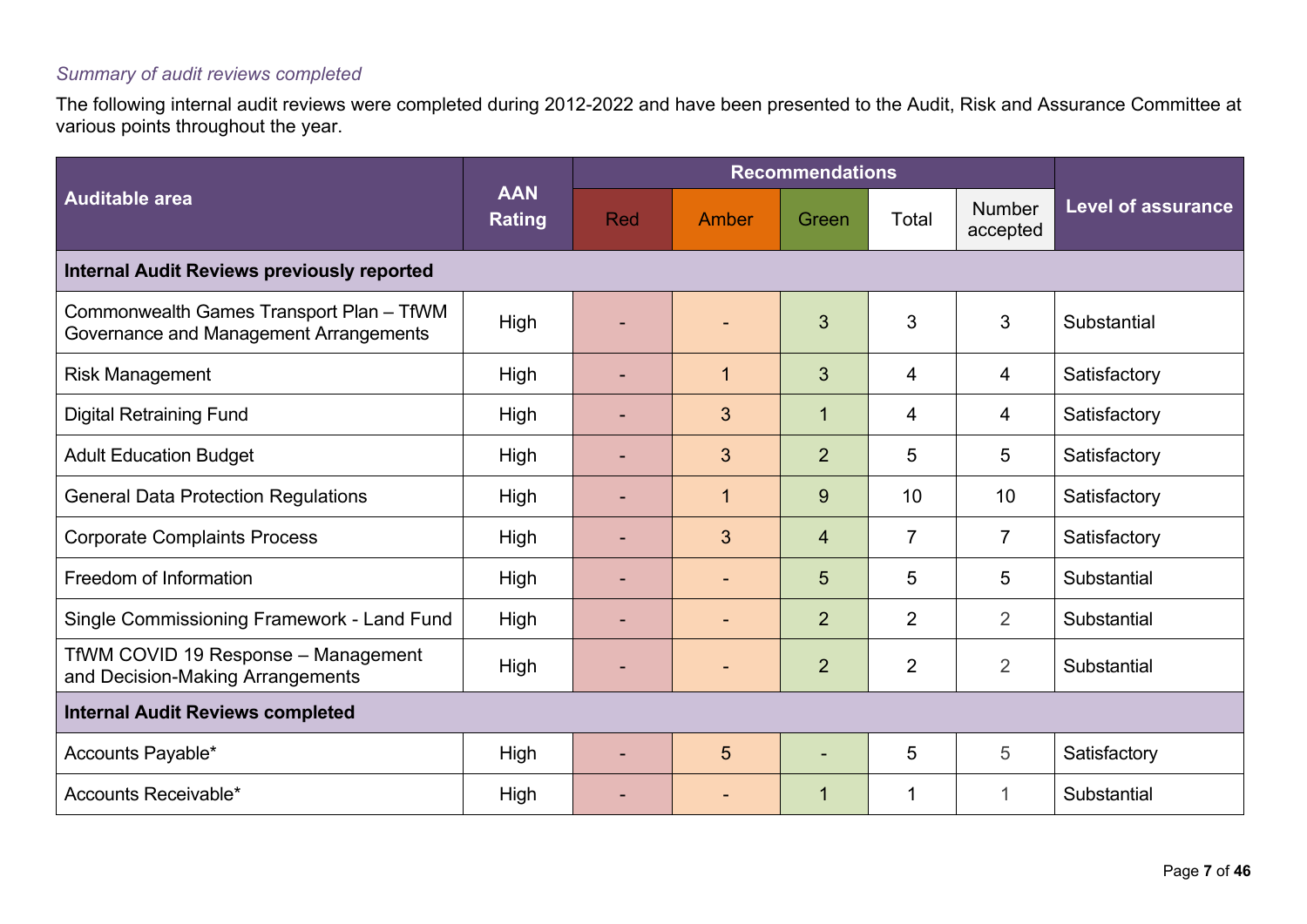### This report is PUBLIC [NOT PROTECTIVELY MARKED]

|                                                                          | <b>AAN</b><br><b>Rating</b> | <b>Recommendations</b>                                            |                                                |                |                |                    |                                             |
|--------------------------------------------------------------------------|-----------------------------|-------------------------------------------------------------------|------------------------------------------------|----------------|----------------|--------------------|---------------------------------------------|
| <b>Auditable area</b>                                                    |                             | <b>Red</b>                                                        | Amber                                          | Green          | Total          | Number<br>accepted | <b>Level of assurance</b>                   |
| <b>Budgetary Control*</b>                                                | High                        |                                                                   |                                                |                |                |                    | Substantial                                 |
| General Ledger*                                                          | High                        |                                                                   |                                                |                |                |                    | Substantial                                 |
| Payroll*                                                                 | High                        |                                                                   |                                                | 1              | 1              | $\mathbf 1$        | Substantial                                 |
| Treasury Management*                                                     | High                        |                                                                   |                                                | $\overline{2}$ | $\overline{2}$ | $\overline{2}$     | Substantial                                 |
| Longbridge Park and Ride Income Management<br>and Charging Arrangements* | Medium                      | 1                                                                 | $\overline{2}$                                 |                | 3              | 3                  | Limited                                     |
| 2021-2022 Internal Audit Reviews in progress                             |                             |                                                                   |                                                |                |                |                    |                                             |
| <b>ICT Strategy</b>                                                      | High                        |                                                                   | $\mathbf 1$                                    | 3              | 4              | $\overline{4}$     | Final draft report<br>issued (Satisfactory) |
| Dudley Interchange                                                       | Medium                      |                                                                   | Review completed and draft report to be issued |                |                |                    |                                             |
| WM2041 Delivery Programme (Environmental<br>Recovery)                    | High                        | Fieldwork in progress                                             |                                                |                |                |                    |                                             |
| Investment Programme Monitoring and<br><b>Evaluation Arrangements</b>    | High                        | Fieldwork in progress                                             |                                                |                |                |                    |                                             |
| <b>Inclusive Growth Investment Toolkit</b>                               | High                        | Fieldwork in progress                                             |                                                |                |                |                    |                                             |
| <b>Affordable Housing Delivery Vehicle</b>                               | High                        | Fieldwork in progress                                             |                                                |                |                |                    |                                             |
| Adult Education Budget - Community Learning<br><b>Fund Procurement</b>   | High                        | Deferred to May 2022 (pending completion of procurement exercise) |                                                |                |                |                    |                                             |

\*Reports appended below.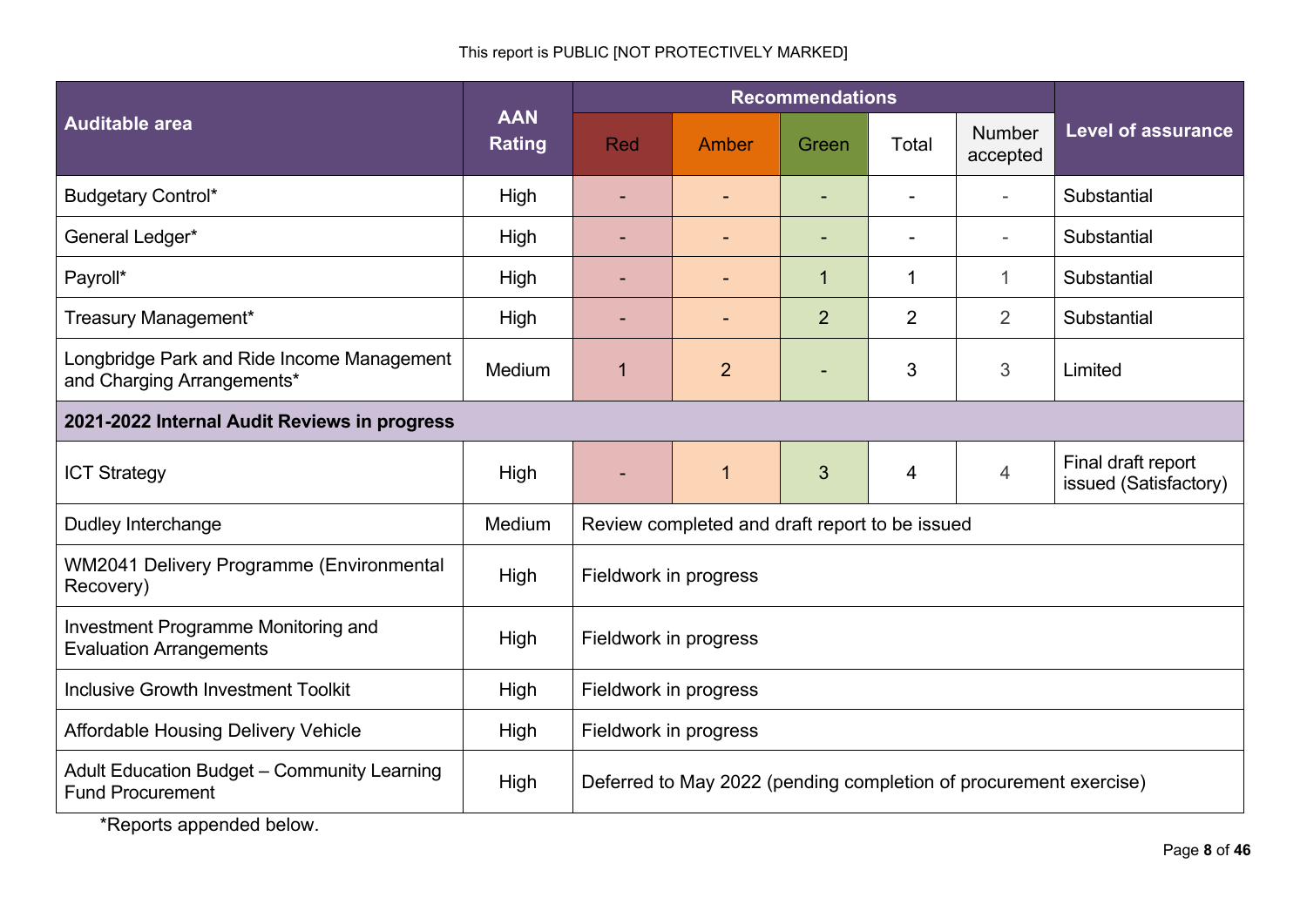### *Summary of individual audits*

The following reviews were categorised as either Satisfactory or Substantial Assurance. A summary of our observations has been included, or the full report appended where appropriate.

### **Commonwealth Games Transport Plan – TfWM Governance and Management Arrangements**

Our review focused on the governance and management arrangements established by Transport for West Midlands (TfWM) within the Integrated Transport Programme (ITP) for delivery of transport services for the Games, managing existing demand and minimising the impact of any associated disruption.

Under the Birmingham 2022 Collaboration and Funding Agreement established between the Games Organising Committee and TfWM, TfWM undertakes several complex roles and responsibilities, key cross partner working and collaboration, alongside the statutory duty to deliver the Games Transport Plan.

We are pleased to report that we found no major issues and identified several areas of good practice regarding the governance and management arrangements operated by TfWM, as well as alignment with the requirements of the above Agreement.

### **Risk Management**

We reviewed the risk management arrangements and controls in operation for the WMCA seeking assurance regarding the risk management framework and strategy, role of the Audit, Risk and Assurance Committee, reporting and escalation arrangements and Directorate level risk management. We found several areas of good practice within these areas.

To further support the above, one amber rated recommendation was made regarding establishment of Directorate level risk management arrangements and supporting risk management procedures with a clear process of escalation of risks to the Strategic Risk Register. Three green rated recommendations were made covering assigning responsibilities for mitigating actions, provision of risk management training to the Audit, Risk and Assurance Committee at the changeover in Chair, and establishment of monitoring at directorate level regards embedment of risk management.

### **Digital Retraining Fund**

The West Midlands Combined Authority (WMCA) secured initial funding of £5m and top up funding of £1.5m from the Department of Education's (DfE) National Retraining Project to deliver the Digital Retraining Fund project. The three-year Project commenced in September 2019. Good practice was found regarding compliance and performance monitoring arrangements and reporting. We made three amber rated recommendations where improvements could be made. Improvements in the retention of signed versions of grant agreements to demonstrate adherence to Public Procurement Regulations as well as ensuring grant agreements were accurate and complete. Clearer reference to the established compliance and performance management framework within grant agreements as well as greater evidencing of compliance / performance reviews undertaken was required.

### **Adult Education Budget**

We reviewed the governance and management arrangements established for the administration and delivery of the Adult Education Budget. Responsibility for the Adult Education Budget and how it is delivered within the West Midlands region was devolved from the Department for Education (DfE)to the WMCA in August 2019. The academic year 2019 / 2020was the first year of funding.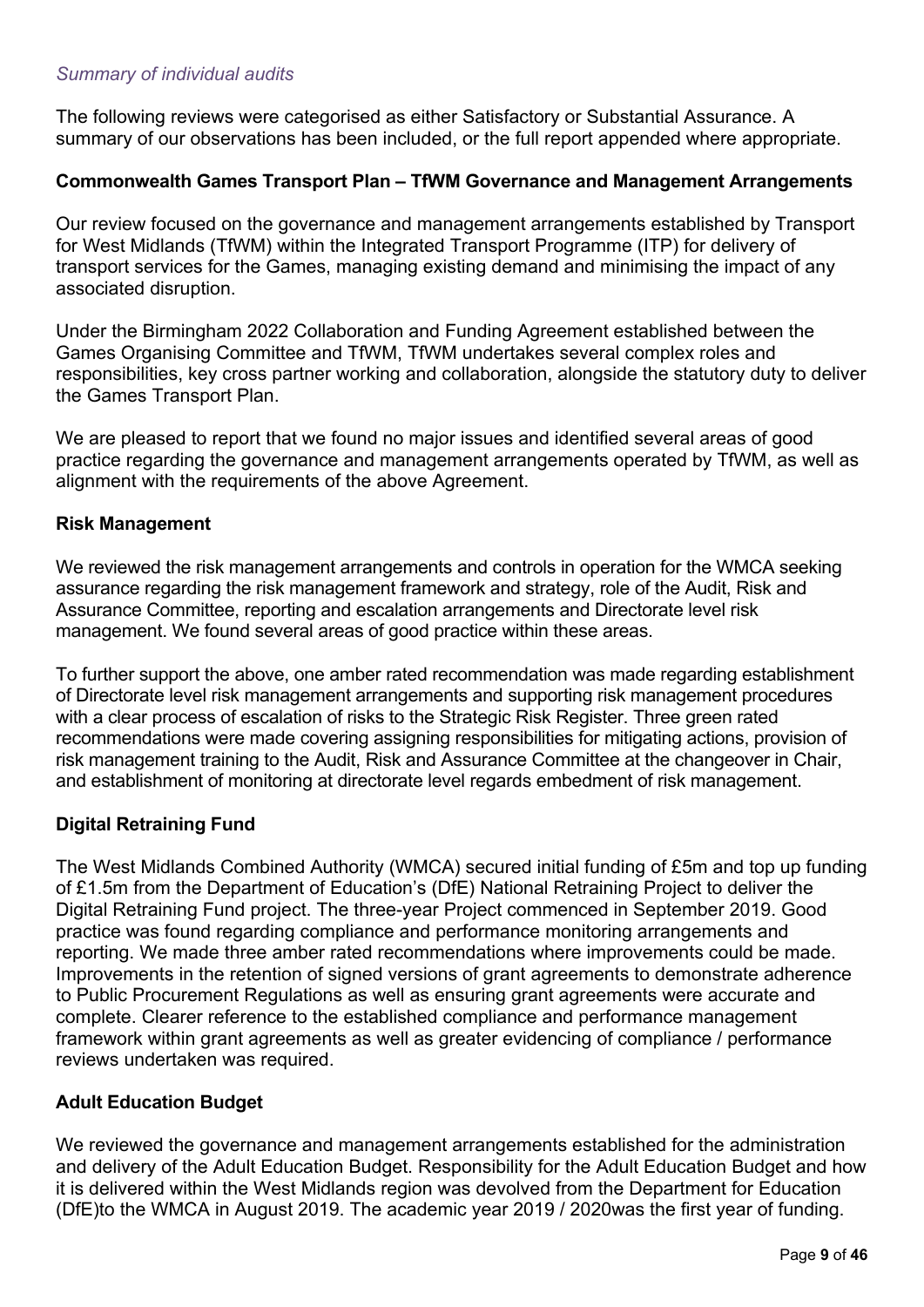The aim of the Budget is to engage adults and employers in providing the skills and learning required for the region to equip adults for work, upskill current employees and facilitate specialist training whilst aligning funding with priority individuals, communities, and sectors. The total funding allocation to Colleges, Local Authorities, and Independent Training Providers for the funding year 2020/ 021 was £126,739,021. Colleges were allocated £76,541,502, Local Authorities £21,811,751 and ITPs £28,385,768.

We found that suitable arrangements had been established covering governance, performance management, risk management including financial due diligence checks and financial health monitoring that mirrored that of the Education and Skills Funding Agency. Audit and assurance arrangements had been established of the undertaking of provider compliance / funding rules audits. Suitable processes had also been established for learner data collection and validation as the basis for performance monitoring and payment. Provider payment arrangements for the validation, approval, and processing of payments due to Colleges, Local Authorities and Independent Training providers were found to be suitably robust.

Whilst the overall compliance, performance and payment arrangements were found to be well established, we made three amber rated recommendations: retention of signed and dated contracts and grant agreements as demonstration of compliance with Public Procurement Regulations, maintaining clear documentary evidence of delegated Section 151 Officer approved of provider payments during the Accounts Payable process for making payments, and documentation of an Adult Education Budget Local Assurance Framework in line with the requirements of the National Local Growth Assurance Framework.

Two recommendations rated green were also made to further enhance provider level risk assessment arrangements and governance arrangements.

### **General Data Protection Regulations**

We reviewed the progress made by the WMCA with fully embedding the regulations introduced in May 2018 utilising the Information Commissioner Office's checklist guidance to confirm compliance. We found that the majority of compliance areas had been met by the WMCA.

We made one amber rated recommendation regarding achievement of Cyber Essentials accreditation for the WMCA's Information Technology systems which had expired in 2020. At the time of review the WMCA was actively working toward to preparing a submission for review prior to accreditation being granted. We made nine green rated recommendations to further enhance embedment of the regulations covering areas such as maintaining a central record and periodic review of individual Information Asset Registers, data accuracy spot checks, communication arrangements, policy review, automated protective marking of emails, and breach notification protocol.

### **Corporate Complaints Process**

A review was undertaken of the corporate complaints process to seek assurance regarding compliance with the WCMA's Complaints Handling Procedure as well as adherence to relevant Local Government good practice. The management of formal complaints falls under the Customer Experience Team. For the period April to June 2021, five Stage 1 complaints had been received and three of these had progressed to Stage 2 of the corporate complaints process.

Several areas of good practice were identified including establishment of a documented procedure and policy (Complaints and Vexatious Complainants), a defined process for the handling of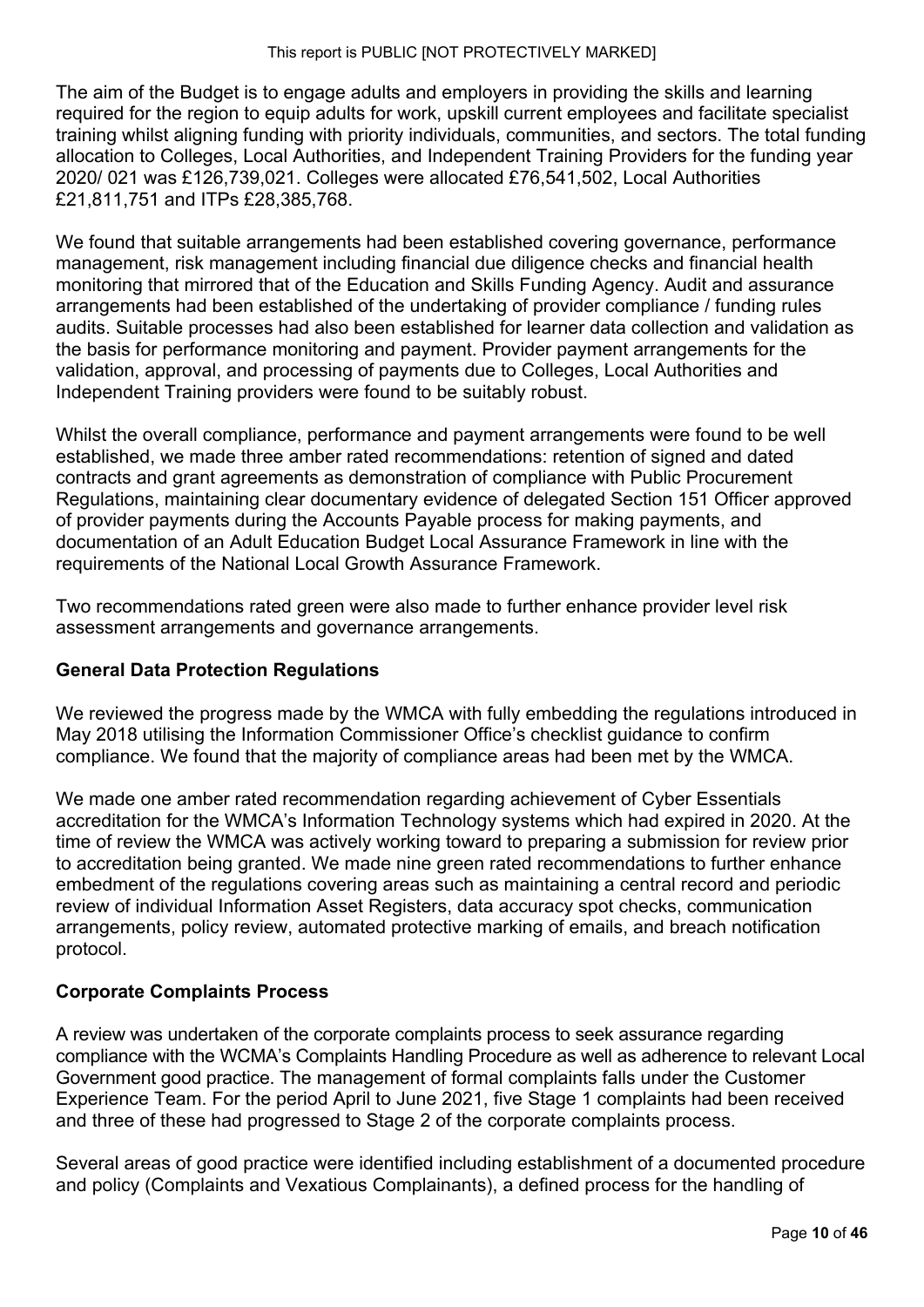complaints and by whom within the organisation and monitoring of progress. Review of sample complaints confirmed compliance as well as meeting response targets for Stage 1 complaints.

To further support the above, we made three amber rated recommendations to improve accessibility and communication regards making corporate complaints, maintain detailed documentation of investigations undertaken and resultant outcomes and actions in all cases, and establish a formal recording and monitoring process for addressing lessons learnt arising from individual complaints to ensure any required service improvements are implemented.

### **Freedom of Information**

Our review focused on the arrangements in operation for administration of Freedom of Information Act (FOI) and Environmental Information requests. The audit was based on assessment of current arrangements against the Information Commission Office (ICO) FOI self-appraisal checklist. The FOI Act 2000 provides public access to any recorded information held by public authorities in England, Wales, and Northern Ireland.

We found no major issues, making green rated recommendations as enhancements to existing arrangements covering documentation of process guidance for internal employees, updating of information on WMCA website and including additional details within FOI request records. All recommendations were agreed for implementation by 30 November 2021.

### **Single Commissioning Framework - Land Fund**

The Single Commissioning Framework (SCF) was introduced in April 2019 to provide a consistent end to end process for managing projects seeking investment from Devolved Housing and Land Funds. Our review focused on the governance, risk, and management arrangements in operation for the administration of the Land Fund within the SCF and its applications to funded projects. We found no major issues, making two green recommendations as enhancements regarding completion of project monitoring reports and development of route maps detailing timelines for decisions and processes to be undertaken.

### **TfWM COVID 19 Response – Management and Decision-Making Arrangements**

Our review sought assurance on the effectiveness of the management and decision-making arrangements operated by TfWM as part of the response to the ongoing Pandemic. We are pleased to report an overall assurance opinion of substantial.

Several areas of good practice were identified through clear demonstration of effective arrangements supported by multi agency and organisational engagement within the TfWM led Transport Cell (established within the framework of the Local Resilience Forum consisting of category one and two responders and including representation from TfWM). These arrangements operated in alignment with existing TfWM governance and management arrangements.

The above was further supported by use of timely data and management information, review of risk and mitigating actions and record keeping regarding decisions and actions as well as review of decision outcomes and impacts whilst also seeking feedback from customers and stakeholders to inform ongoing management and decision-making arrangements as the response to and implications of the Pandemic continued.

We made two green recommendations as further enhancements to existing practices for logging decisions and recording presentation of risk registers within governance arrangements.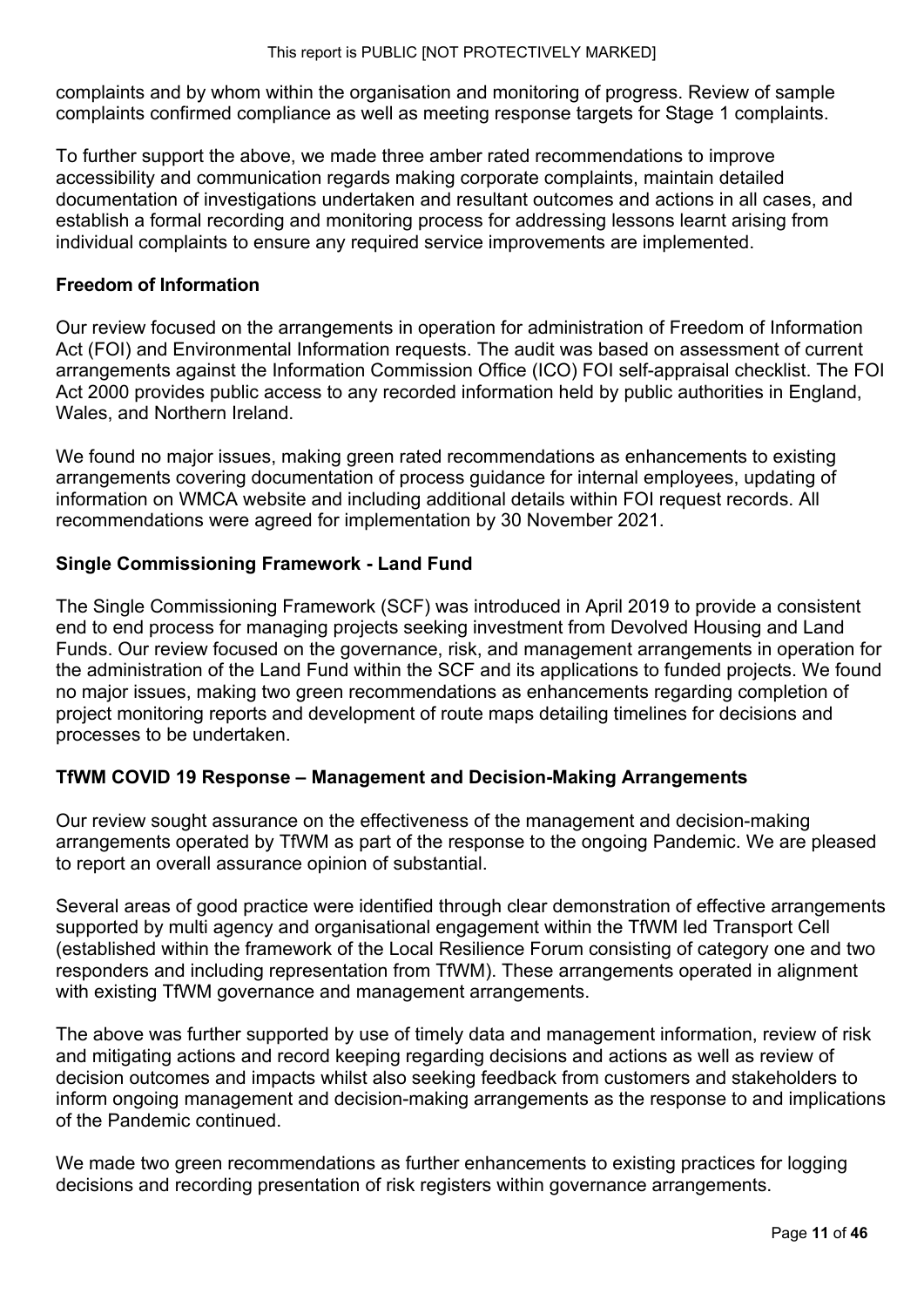### **Key Financial Systems Audits**

Our review sought assurance on the core controls in operation for the Key Financial Systems. We are pleased to report that no major issues were identified, and an overall opinion of substantial was given for the following systems:

- Accounts Receivable
- General Ledger
- Budgetary Control
- Payroll.
- Treasury Management

For the above Key Financial Systems, we made four green recommendations: review of current debts within Accounts Receivable, recording of dates of third-party payrolls within emails within Payroll and for Treasury Management, specific minuting approval of the Treasury Management Policy Statement and recording confirmation of independent review of monthly reconciliations.

We gave an assurance opinion of satisfactory for the Accounts Payable Key Financial System. We found that established controls for standard processing of transactions within Business World regarding ordering, goods receipting, and invoice processing were robust and consistently applied when making WMCA creditor payments, which presented core Accounts Payable activity.

However, we made five amber rated recommendations regarding recording of Unique Tax References, processing and approval of payments made via by CHAPS (same day / telegraphic transfer) and Cheque / BACs requests, creating supplier records and amending supplier bank details, checking payment runs and monitoring exception reports to prevent and detect duplicate payments, and maintaining an audit trail within Teams for processing and approval of transactions.

### *Summary of follow-up reviews completed*

Through an ongoing cycle of reviews, we continue to monitor the implementation of previous key recommendations, and any major issues of concern relating to their non-implementation, will be reported back to the Audit, Risk and Assurance Committee.

As part of a new working arrangement, the WMCA Internal Audit Liaison Officer will be undertaking the initial preparatory work for each follow-up review, obtaining progress updates, and supporting evidence as and when agreed implementation dates arrive. This is in support also of the WMCA management monitoring arrangements of progress with implementation.

Internal Audit upon referral from the Internal Audit Liaison Officer, will then independently review the progress and supporting evidence, and report accordingly on the progress made with implementation of recommendations.

Ultimately, Internal Audit will retain the responsibility for determining if sufficient action has been taken. Follow up action of the following reviews forms part of this ongoing cycle, details of reviews completed or commenced by Internal Audit, or progress monitoring updates collated by the Internal Audit Liaison Officer are provided below.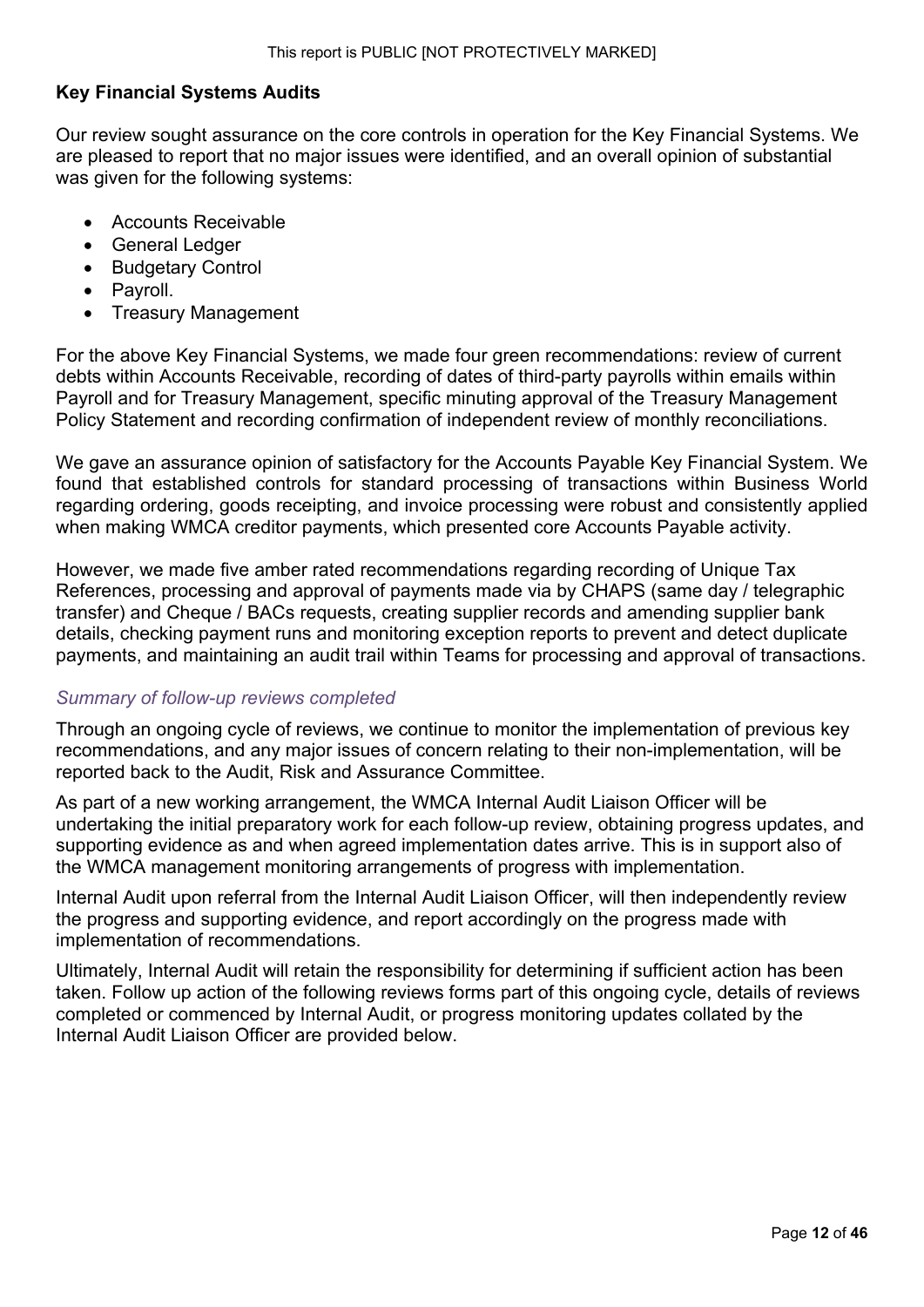| Auditable area                                                                       | <b>Total Number of Original</b><br><b>Recommendations</b> |       | Implemented              |     |       | Outstanding              |     |       |       |
|--------------------------------------------------------------------------------------|-----------------------------------------------------------|-------|--------------------------|-----|-------|--------------------------|-----|-------|-------|
|                                                                                      | Red                                                       | Amber | Green                    | Red | Amber | Green                    | Red | Amber | Green |
| Completed (Internal Audit) – previously reported                                     |                                                           |       |                          |     |       |                          |     |       |       |
| Devolution Deal Objectives and Financial<br>Assumptions, including Business Planning | -                                                         |       | $\overline{\phantom{a}}$ |     |       | $\overline{\phantom{a}}$ | -   |       |       |

#### **Progress Monitoring Update (Internal Audit Liaison Officer)** Agreed Actions Auditable area **Overall Opinion** Report Issue **Date** Action Date **Red Amber Green** Number Progressed\* Midland Metro Limited Operational **Transfer** Satisfactory | 19/08/19 | 31/12/19 | - | 2 | - | 2 West Midlands Rail Limited - WMCA Governance and Management **Arrangements** Satisfactory | 05/05/20 | 30/06/20 | - | 3 | - | 3 Programme and Project Programme and Project<br>Management Framework Satisfactory 26/05/20 01/09/21 - 3 - 3 WMCA Accessible Transport Services N/A 06/07/20 31/12/20 - 4 2 #Change in responsible officers Sprint Programme Management **Arrangements** Substantial | 30/09/20 | 31/12/20 | - | - | 4 | 4 Third Generation Tram Procurement Project Management Satisfactory | 16/10/20 | 31/12/20 | - | 2 | 3 | 5 Human Resources Pre-employment naman Resources Fre-employment | N/A | 27/11/20 | 31/12/20 | 2 | - | 1 Environmental Management System Satisfactory 06/01/21 30/06/21 - 1 1 1 1 1 1 1 Procurement (Covid-19 Response) Substantial 24/02/21 Immediate - - 1 1 1 1 1 Harvesttime Project Management **Arrangements** Substantial | 22/03/21 | 30/06/21 | - | - | 5 | 5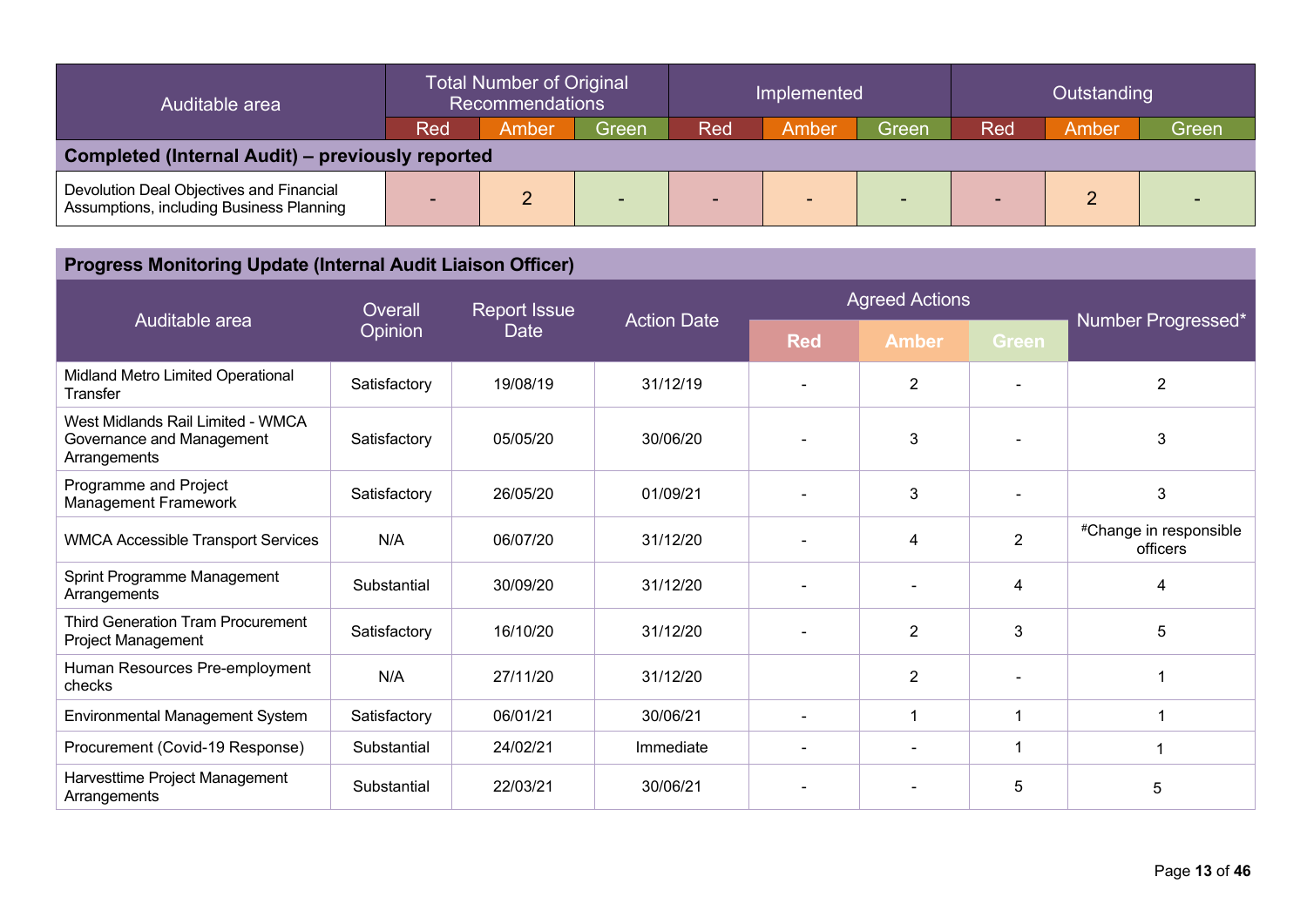| Progress Monitoring Update (Internal Audit Liaison Officer)                                         |              |                     |             |                          |                       |                |                    |
|-----------------------------------------------------------------------------------------------------|--------------|---------------------|-------------|--------------------------|-----------------------|----------------|--------------------|
| Auditable area                                                                                      | Overall      | <b>Report Issue</b> | Antion Data |                          | <b>Agreed Actions</b> |                | Number Drograpood* |
| <b>Commonwealth Games Transport</b><br>Plan - TfWM Governance and<br><b>Management Arrangements</b> | Substantial  | 09/06/21            | 28/05/21    |                          |                       | 3              | 3                  |
| Risk Management                                                                                     | Satisfactory | 10/06/21            | 21/07/22    | $\overline{\phantom{0}}$ |                       | 3              | 3                  |
| <b>Digital Retraining Fund</b>                                                                      | Satisfactory | 10/06/21            | 01/11/21    | $\overline{\phantom{0}}$ | 3                     |                | 4                  |
| <b>WMCA Devolved Adult Education</b><br><b>Budget</b>                                               | Satisfactory | 07/09/21            | 30/09/22    |                          | 3                     | 2              | 4                  |
| <b>General Data Protection Regulations</b>                                                          | Satisfactory | 16/09/21            | 31/01/22    |                          |                       | 9              | 4                  |
| <b>Corporate Complaints Process</b><br>(appended)                                                   | Satisfactory | 12/10/21            | 01/01/22    |                          | 3                     | 4              | 5                  |
| Freedom of Information                                                                              | Substantial  | 19/10/21            | 30/11/21    | $\overline{\phantom{a}}$ |                       | 5              | 5                  |
| Single Commissioning<br>Framework - Land Fund                                                       | Substantial  | 05/11/21            | 31/12/21    |                          |                       | 2              | $\overline{2}$     |
| TfWM COVID 19 Response -<br>Management and Decision-Making<br>Arrangements                          | Substantial  | 07/12/21            | 31/03/22    |                          |                       | $\overline{2}$ |                    |

\* Stated number of actions progressed reflects the opinion of the auditee as of February 2022, and where appropriate an independent sense check by Audit will be undertaken in key areas to confirm status of delivery.

# Review of action owners and status required due to changes in responsible officers.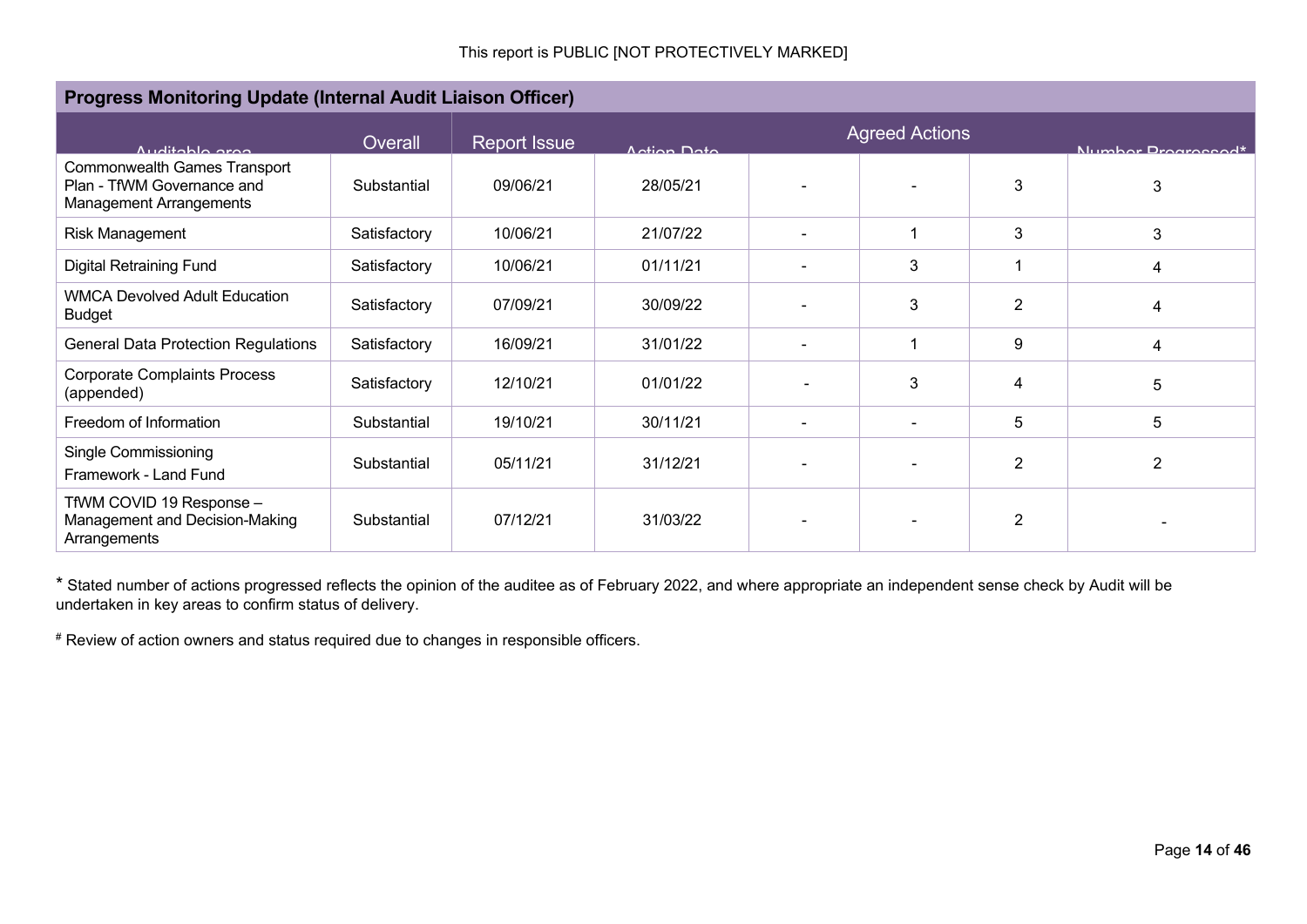This report is PUBLIC [NOT PROTECTIVELY MARKED]



# **West Midlands Combined Authority**

# **Deliverhamic Audit Report:** WMCA Key Financial Systems 2021 - 2022

**Report Date:** 07 March 2022

**Report Distribution:** Linda Horne – Finance Director Carl Pearson – Head of Financial Planning and Deputy S151 Louise Cowen - Financial Controller William Godden – AP/AP Manager Anne Bull – Chief Accountant Kate Ketteringham – Group Payroll and Pensions Manager Mark Finnigan - Lead Treasury Accountant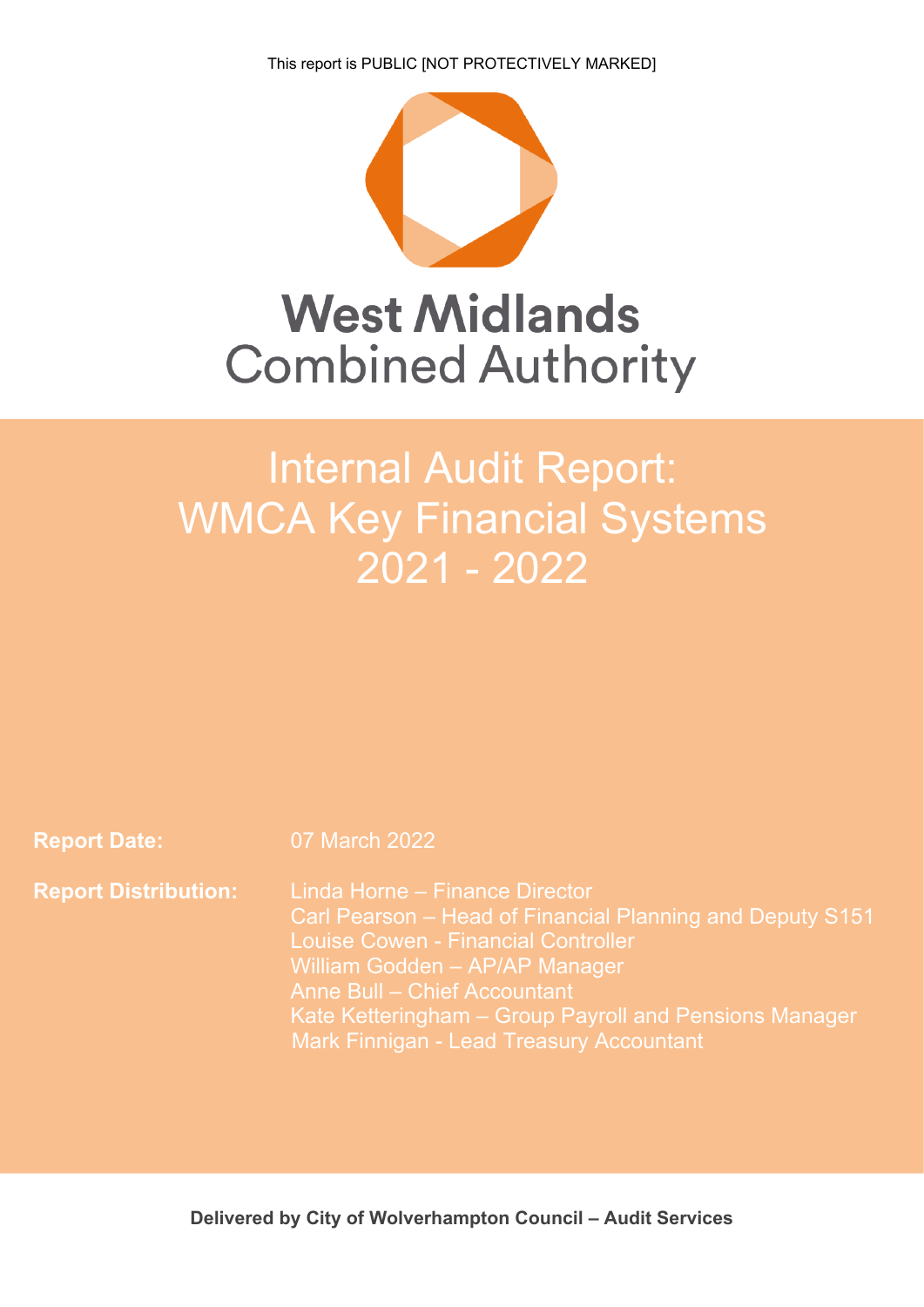# Introduction

An audit of the West Midlands Combined Authority's (WMCA) key financial systems was undertaken as part of the approved internal audit plan for 2021 - 2022.

All the WMCA's key financial systems are considered high risk as they have a material effect on the annual accounts. Therefore, these audit reviews are undertaken on an annual basis. The controls tested as part of this review are deemed as core controls.

The following key financial systems were reviewed covering the six-month period April to September 2021:

- Accounts Payable
- Accounts Receivable
- Budgetary Control
- General Ledger
- Pavroll
- Treasury Management

# Scope and objectives of audit work

Our audit was conducted in conformance with the Public Sector Internal Audit Standards and considered the following objective, and the potential risks to the achievement of the objectives the adequate controls are in place for the key financial systems and are operated in accordance with the Combined Authority's Financial Regulations and Contract Procedure Rules.

### **Scope**

### **Accounts Payable**

- Adequate controls, including a separation of duties are in place for approval of purchase requisitions / orders and invoices in accordance with the scheme of delegation.
- Adequate controls ensure 3-way matching of invoices to goods receipting and purchase orders.
- Payments have been matched to the correct invoice and allocated to the correct creditor account.
- Payment runs are appropriately processed and authorised (including BACS processing and cheque control).
- Adequate controls are in place in respect of creating supplier records and amending supplier details including bank details.
- Adequate controls are in place for the approval and processing of AP spreadsheet uploads.

### **Accounts Receivable**

- Controls are in place to ensure debtor invoices and credit notes are processed accurately, completely, and only once.
- Receipts are properly identified, recorded, and deposited intact.
- Adequate procedures are in place with regards to aged debts and write-offs.
- Adequate procedures should be in place for setting up new and amending customer details.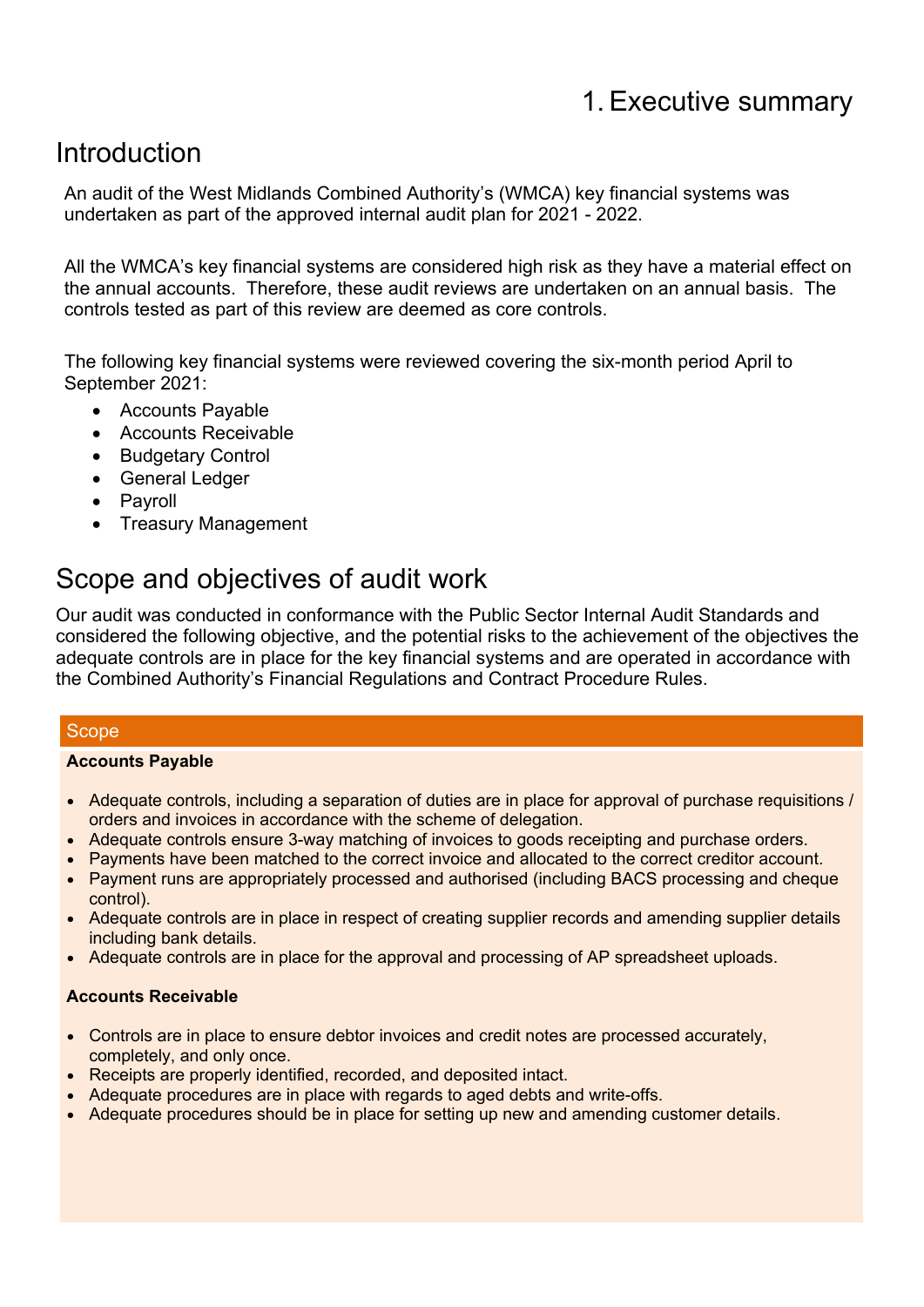### **Scope**

### **Budgetary Control**

- The budget is prepared in accordance with standard guidance and the budget timetable.
- The budget is approved in accordance with delegated responsibilities in the Constitution and the budget in Business World does correspond to the approved budget.
- Budget monitoring reports presented to Committee members are accurate and timely and are in accordance with the Constitution.
- Cost centres are assigned to budget managers.
- Over/under spends are highlighted and corrective action is taken.
- Virements are undertaken and monitored in accordance with the Constitution.
- Final accounts are produced in accordance with prescribed timescales.

### **General Ledger**

- General ledger is regularly reconciled to feeder systems.
- Control and suspense accounts are regularly reconciled.
- Bank accounts are regularly reconciled to the general ledger.
- System error codes are regularly cleared.
- Changes to cost centres / account codes are appropriately authorised.
- Opening balances are reviewed and are in accordance with closing balances from the previous year.
- Journals are authorised in accordance with the scheme of delegation and access controls and are processed on a timely basis.

### **Payroll**

- Starters / leavers / payroll amendments are authorised.
- Payroll runs are authorised and reconciled.
- Adequate segregation of duties.
- Adequate management information.
- Payments to third parties are adequately controlled / managed.

### **Treasury Management**

- Treasury management activities are undertaken in accordance with the Constitution and Code of Practice.
- Treasury management activities are accurately and completely recorded, and appropriately authorised.
- Risks associated with treasury management activities are effectively controlled.
- Cash and investments are effectively managed.
- Transactions are fully accounting for.
- Control accounts are reconciled.
- Appropriate and regular monitoring and reporting arrangements are in place and operated.

### Limitations to the scope of our audit

This audit was limited to current year systems and transaction testing.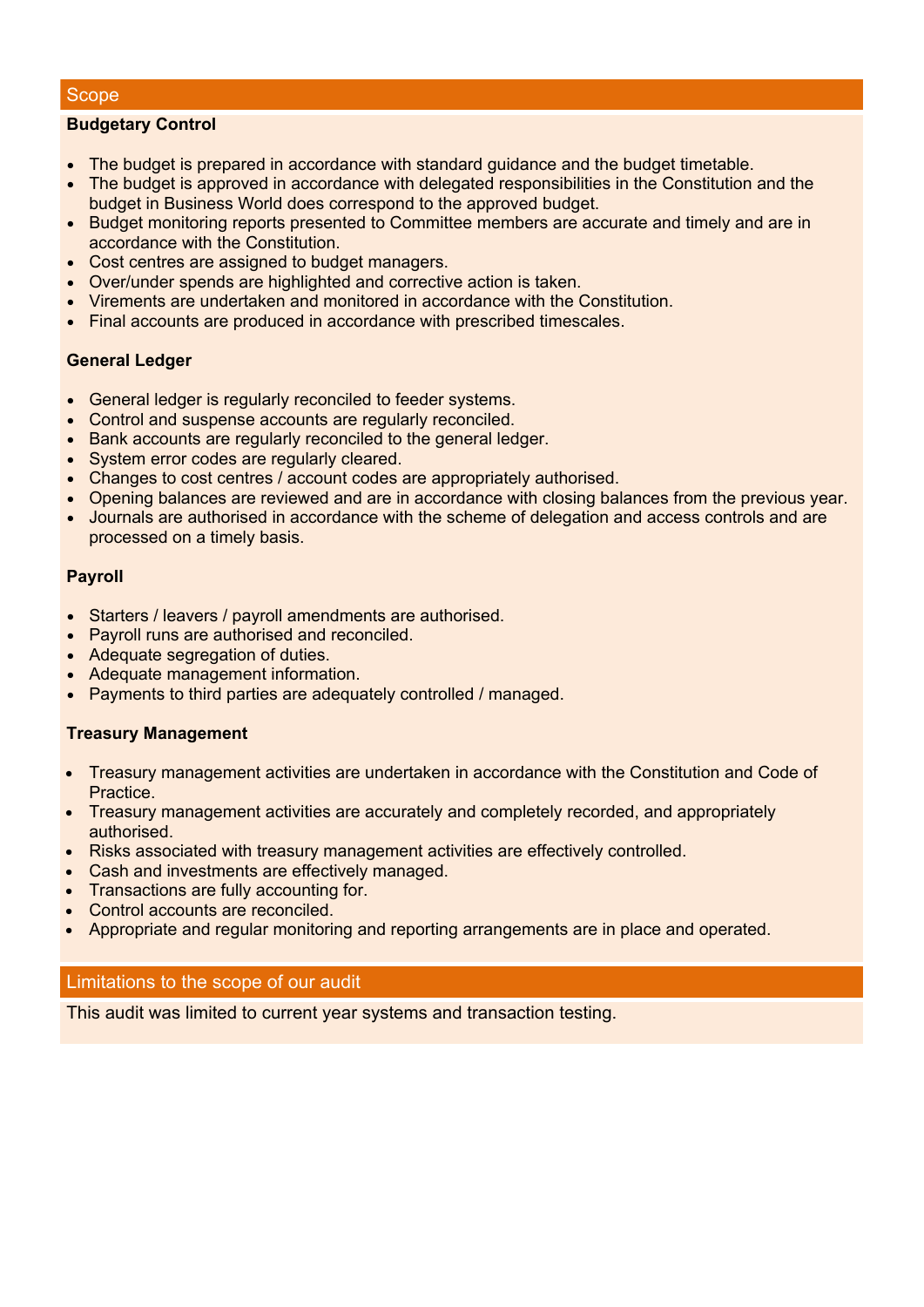# Overall conclusion

Taking account of the issues identified in this report, in our opinion the controls operating within the systems reviewed provide the following levels of assurance as part of the process to mitigate risks to an acceptable level:

| <b>Key Financial System</b> | <b>Overall Opinion</b> |
|-----------------------------|------------------------|
| <b>Accounts Payable</b>     | Satisfactory           |
| <b>Accounts Receivable</b>  | Substantial            |
| <b>Budgetary Control</b>    | Substantial            |
| <b>General Ledger</b>       | Substantial            |
| Payroll                     | Substantial            |
| <b>Treasury Management</b>  | Substantial            |

### Key:

| <b>No Assurance</b>                                  | <b>Limited</b>                                                              | <b>Satisfactory</b>                                 | <b>Substantial</b>                                        |
|------------------------------------------------------|-----------------------------------------------------------------------------|-----------------------------------------------------|-----------------------------------------------------------|
| Immediate action is required Significant gaps,       |                                                                             | There is a generally sound                          | A sound system of                                         |
| to address fundamental                               | weaknesses or non-                                                          | system of governance, risk                          | governance, risk                                          |
| gaps, weaknesses or non-                             | compliance were identified.                                                 | management and control in                           | management and control                                    |
| compliance identified. The                           | Improvement is required to                                                  | place. Some issues, non-                            | exist, with internal controls                             |
| system of governance, risk                           | the system of governance,                                                   | compliance or scope for                             | operating effectively and                                 |
| management and control                               | risk management and                                                         |                                                     | improvement were identified being consistently applied to |
| are inadequate to effectively control to effectively |                                                                             | which may put at risk the                           | support the achievement of                                |
| manage risks to the                                  | manage risks to the                                                         | achievement of objectives in objectives in the area |                                                           |
|                                                      | achievement of objectives in achievement of objectives in the area audited. |                                                     | audited.                                                  |
| the area audited.                                    | the area audited.                                                           |                                                     |                                                           |

# Key issues identified

We have identified five issues classified as **amber** and four **green** issues. These are further detailed in section two of this report, as well as examples of good practice identified for all audits undertaken.

A summary of this report will be presented to the Audit, Risk and Assurance Committee.

# Acknowledgement

Several employees gave their time and co-operation during this review. We would like to record our thanks to all the individuals concerned.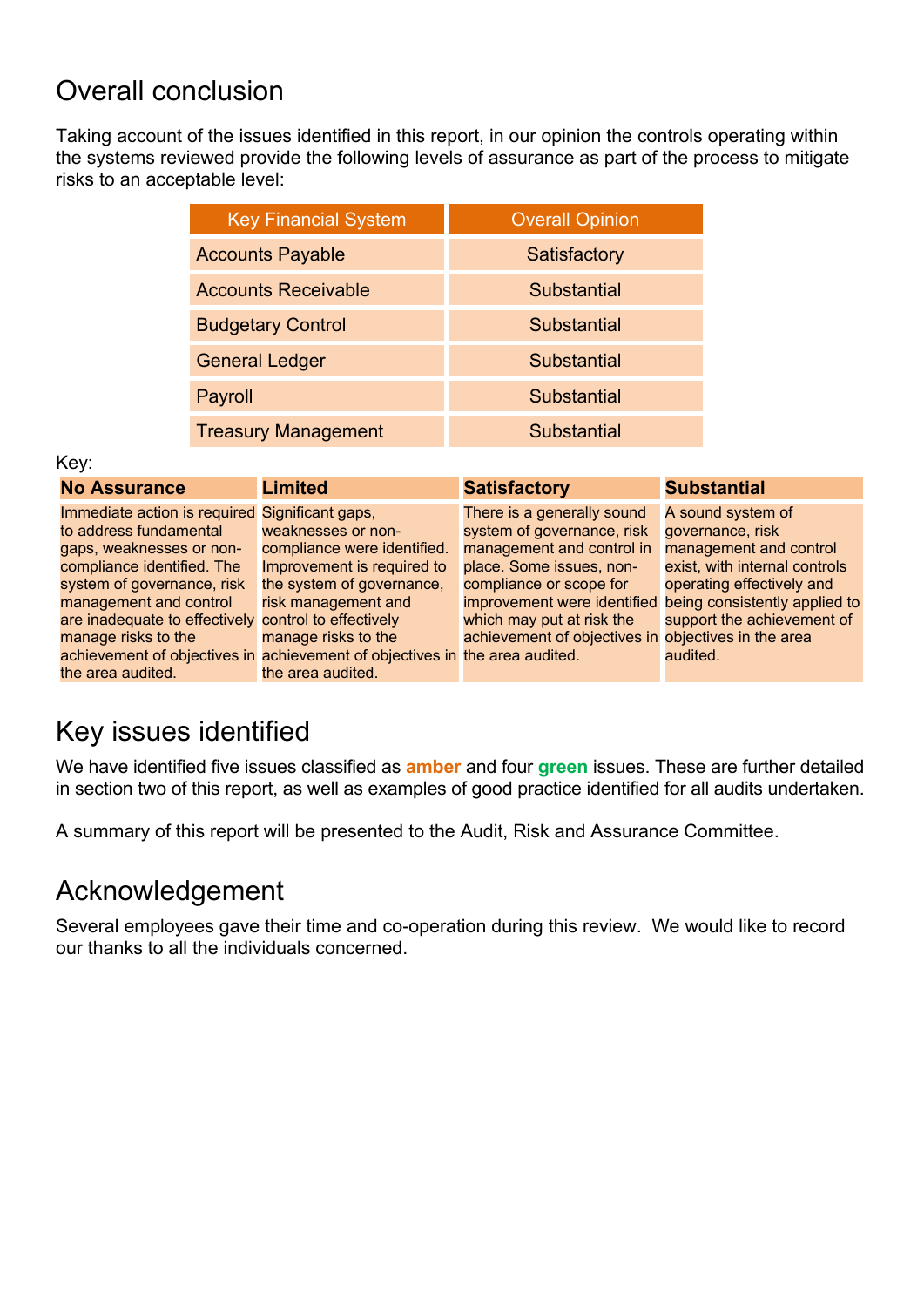# 2. Detailed Findings **Accounts Payable 2021 – 2022**

# Key issues identified

We found that established controls for standard processing of transactions within Business World regarding ordering, goods receipting, and invoice processing were robust and consistently applied when making WMCA creditor payments, presented core Accounts Payable activity.

We have identified five amber issues where improvements could be made, arising from the following:

- Unique Tax References where VAT numbers were not always obtained prior to payment.
- Payments made via CHAPS (same day / telegraphic transfer) and Cheque / BACs requisition forms had not always been fully completed and authorised prior to being processed for payment.
- Supplier record creation and amendments involving bank details changes had not always been suitably evidenced as verified or validated prior to actioning.
- Duplicate payment checks could be strengthened to prevent or detect these occurring, and there was no monitoring or exception reporting arrangements in place.
- Use of Teams messages as the audit trail for recording processing and approvals of transactions was not always clearly referenced.

# Examples of good practice identified

- Sample testing identified that ordering, goods receipting, and invoice processing were suitably undertaken with appropriate approvals in accordance with the Scheme of Delegation for each invoice payment. Work flowed 3-way matching within the Business World system ensured order values, goods receipting values and invoice amounts agreed.
- Purchase orders had been suitably raised prior to invoice tax date (date services / works / goods provided) in the majority of cases. Where purchase orders had been issued after that date, the delay was minimal and had been raised against an existing contract.
- Separation of duties were suitably in place within Business World and evidenced in all cases tested regards ordering, goods receipting and authorisation.
- For the No Purchase Order invoices / exception payments (i.e., utility bills) sample tested, payments had been appropriately approved in accordance with the Scheme of Delegation.
- Payment of invoices had been suitably made within 30 days in the majority of cases.
- Payments made via CHAPS (Telegraphic Transfer) and Cheque / BACs requisition processes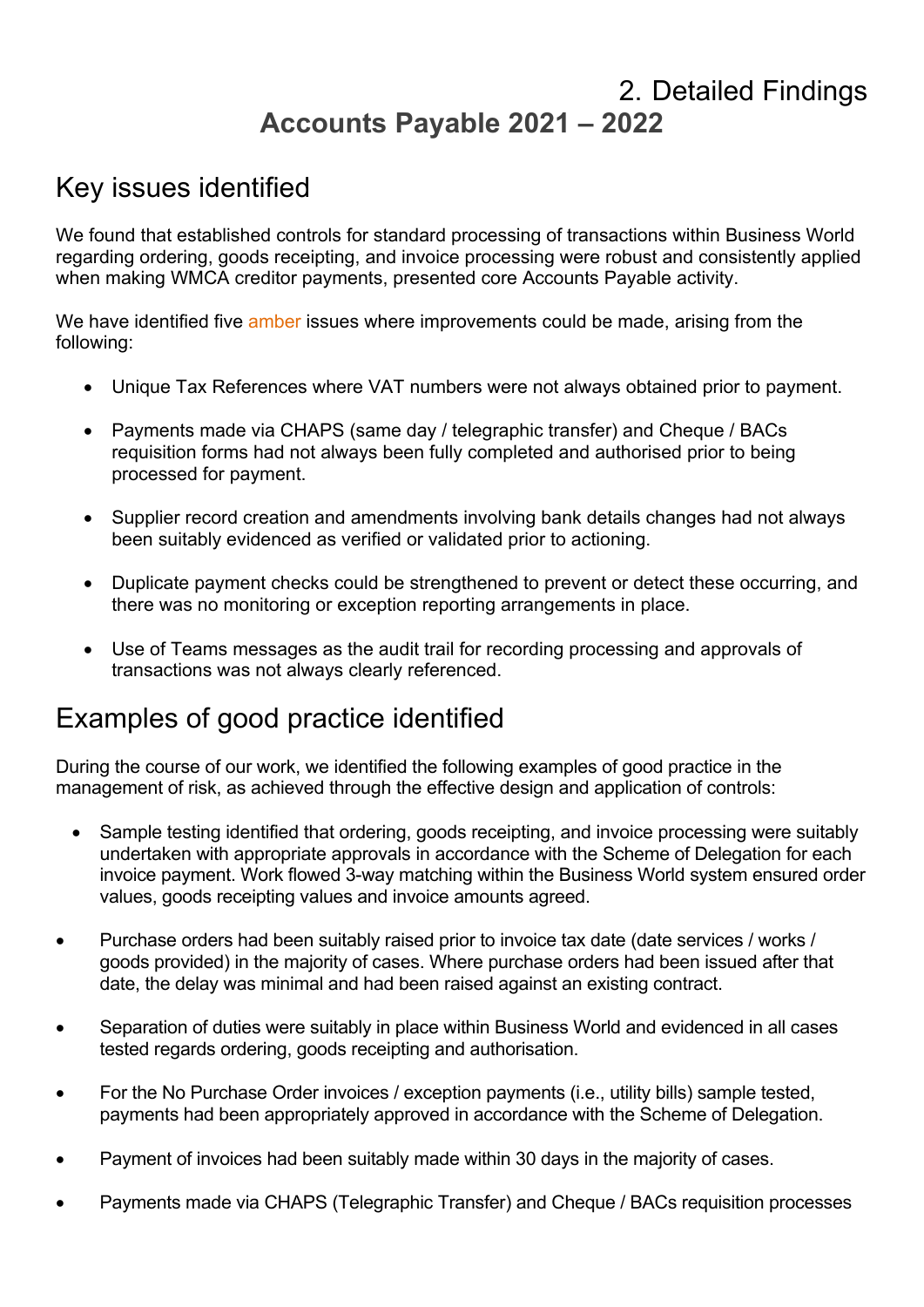agreed to supporting information regard details and amount.

- Sundry creditor payments suitably agreed to supporting documentation.
- Payment runs had been appropriately processed and reconciled accurately and completely between Business World and bank statements.
- Sample testing of transactions processed via uploading of spreadsheets directly into Business World confirmed that the payments per Business World agreed accurately and completely to the corresponding spreadsheet. Approval in accordance with the Scheme of Delegation had been suitably evidenced prior to upload by the designated budget manager or Section 151 Officer as applicable.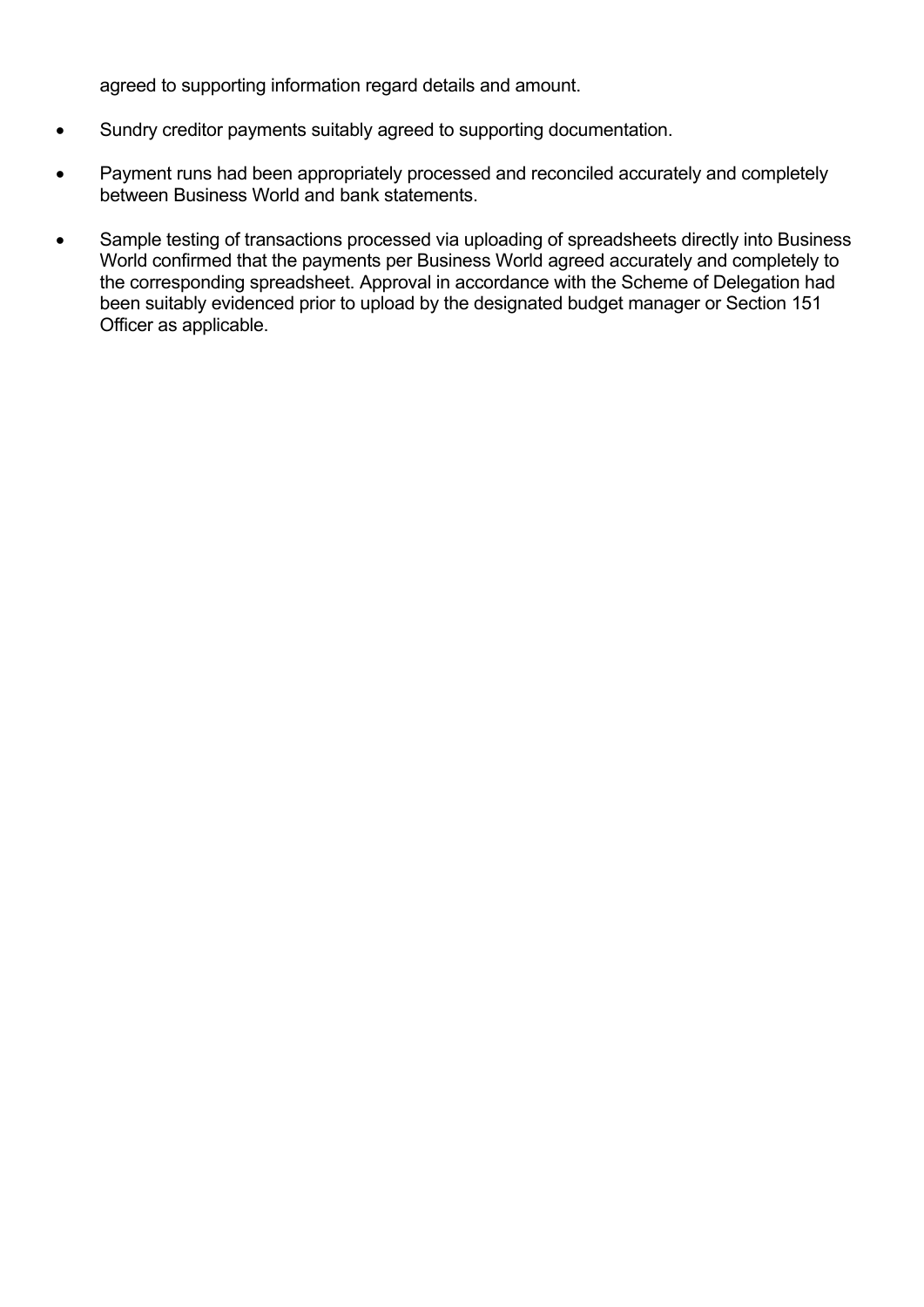# Findings and recommendations

### **Action is required to avoid exposure to significant risks in achieving objectives Amber**

### **1. Unique Tax References not obtained as a tax evasion preventative measure**

### **Findings:**

From testing of 15 transactions, we noted two instances where a VAT registration number had not been stated on the corresponding invoice. In these instances where the supplier was an individual, a Unique Tax Reference (UTR) had not been obtained prior to payment or quoted on the invoices. In one instance VAT (£1,600) had been claimed by the supplier and paid by the WMCA in the absence of a VAT or UTR number. This would therefore have been included in any claim submitted to HMRC.

With regard to ensuring VAT numbers or UTRs are obtained, Legal Services have advised that enforcing the requirement for a payee to provide a VAT number or UTR in respect of all payments would appear to be a preventative measure that WMCA would be expected to observe and a failure to do so could lead to a charge of failure to prevent tax evasion if a payee were subsequently to be convicted of tax evasion. Where there is no VAT number the WMCA would need to satisfy itself that the due tax will be paid so payments where there is no VAT number and no UTR should, if possible, be investigated.

We understand that the BW New Supplier Record form currently includes a field for recording the UTR number. Whilst inclusion of a VAT number is mandatory, the form may require amendment to ensure completion of either a VAT number or UTR number as mandatory to support compliance.

### **Implication:**

The WMCA may find is difficult to demonstrate reasonable preventative measures were in operation in the event of query or challenge.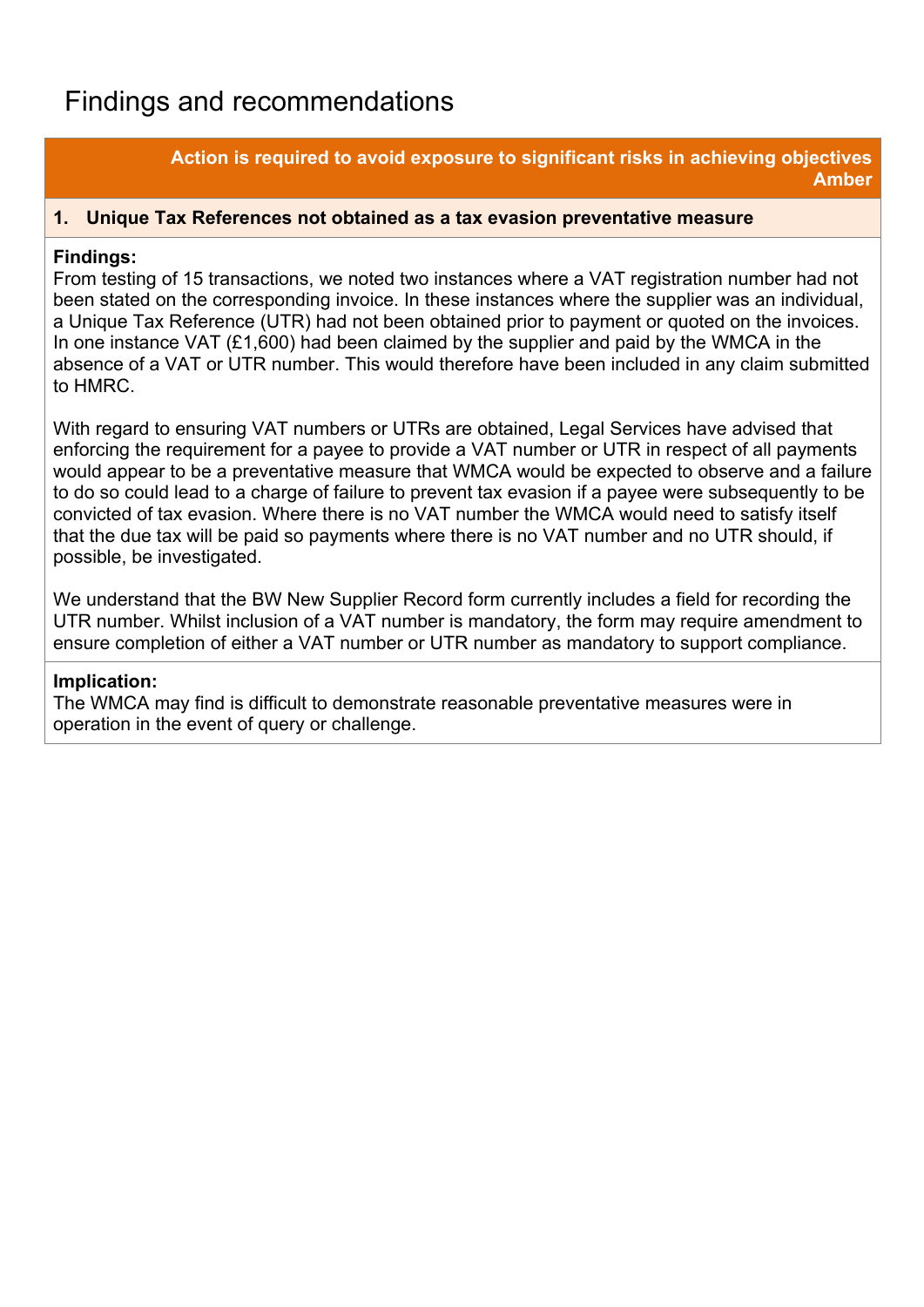### **Recommendations:**

- i. Where a supplier does not provide a valid VAT registration number, they should be instructed to provide a UTR instead prior to the WMCA undertaking any engagement with the supplier, as part of the WMCA's tax evasion prevention measures and demonstration of compliance with the Criminal Finance Act 2017.
- ii. A policy decision should be taken to advise current and prospective suppliers who engage with the WMCA that no business will be undertaken unless a valid VAT registration number or UTR is first provided.
- iii. An exercise should be undertaken to review all current supplier records to identify all instances where a valid VAT number or UTR has not been recorded. In these instances, the supplier should be requested to provide a valid VAT number or a UTR if they wish to continue undertaking business with the WMCA. Where a supplier does not provide a valid number, the above policy decision should be enforced.
- iv. Where the above exercise identifies cases where no VAT number and / or UTR was recorded to date, any payments made where tax was due (and paid) should be investigated for appropriate remedial action.
- v. Going forward, the Accounts Payable when scanning and registering invoices that include VAT should check to confirm that a valid VAT or UTR is recorded either on the invoice or within Business World. VAT payments should not be made until a VAT or UTR is first obtained.
- vi. Development of the New Supplier Record Form to accommodate mandatory completion of either a VAT number or UTR number as applicable should be reviewed to ensure the process of supplier record creation / amendment supports compliance as above.
- vii.Guidance on the above reiterating the requirement for WMCA to ensure compliance with the Act should be issued to all service areas to ensure that VAT numbers or UTRs are obtained early on in any supplier engagement and commissioning of goods/services/works.

### **Agreed Actions:**

Action will be taken to address the above recommendations through updating of the New Supplier Record form to include a mandatory field for VAT and UTR numbers as well as contacting all suppliers with no VAT or UTR recorded, requesting the correct information once we have the additional resource in place.

## **Responsible Officer:**

William Godden – AP/AR Manager

**Target Date:** 30 June 2022

**2. Unauthorised and incomplete CHAPS and Cheque / BACs requisition payments and forms**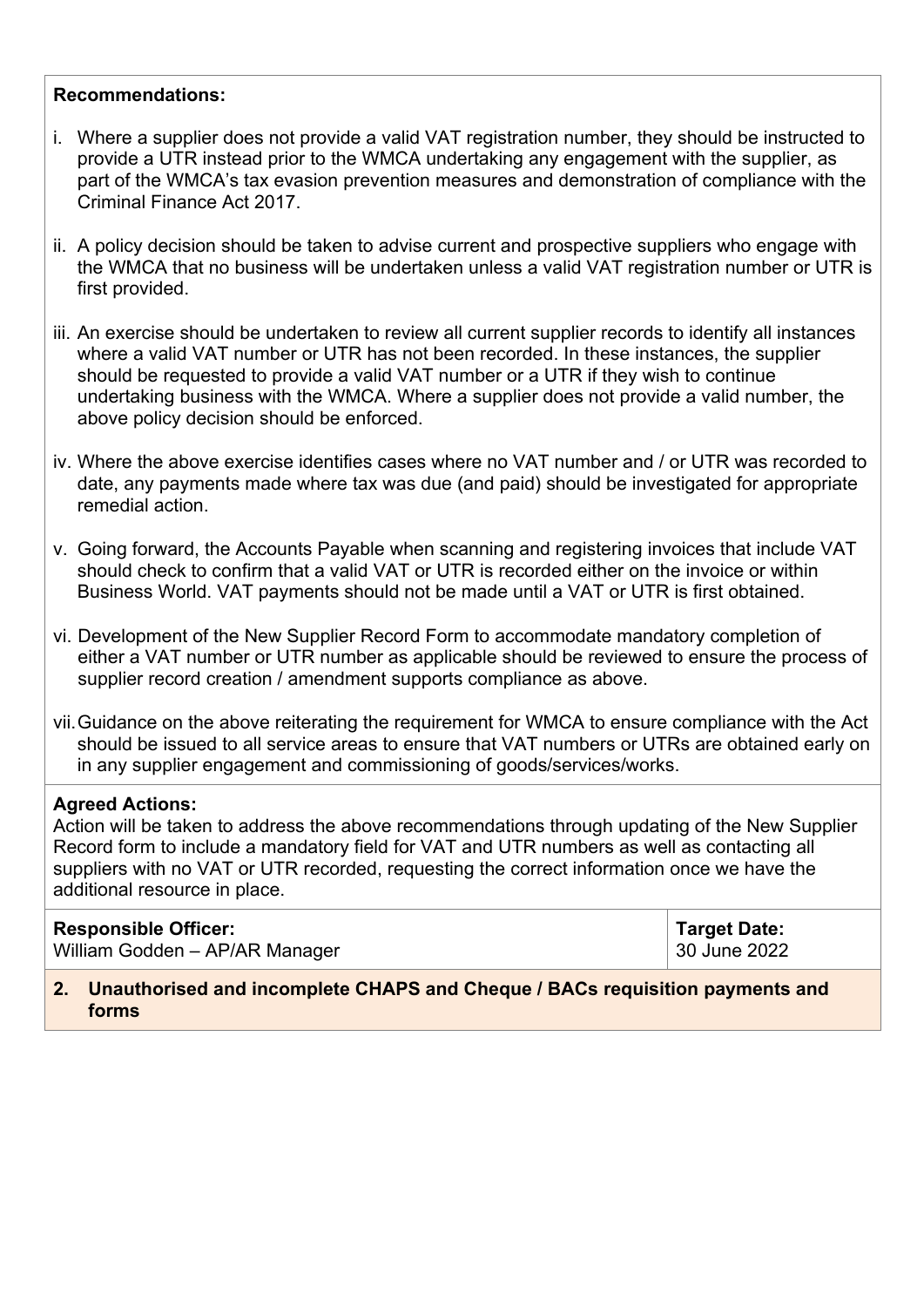### **Findings:**

Whilst details of payments made via CHAPS (same day Telegraphic Payments) or Cheque / BACs requisition forms agreed to supporting information, we found areas with room for improvement in the processing of such payments based on our sample testing.

Eleven transactions paid by CHAPS forms or BACs / Cheque Requisition forms (total value £11,059,290) were tested. We noted that:

- The CHAPS form or Cheque / BACs form had not been fully completed in nine instances with several sections of the form not completed. Sections relating to Finance processing and bank authorisation had not been completed in any case.
- Checks stated as required on the forms to confirm goods received, order checked, price checked calculations checked had either not been completed or were stated as not applicable in six cases. In the remaining five cases, an AP Officer had initialled to evidence checks being undertaken when these checks should be undertaken by the responsible service area. In these cases, the AP Officer had also completed the details on the form.
- Certification of the forms by a budget manager had not been evidenced in 10 instances. Other supporting evidence of approval however was found in only two cases and was undertaken by officers in accordance with the Scheme of Delegation. In one case authorisation had been undertaken by the Head of Financial Planning rather than the designated budget manager. Whilst some payments may be for an invoice processed in Business World and authorised within workflow, the actual forms to request such a payment method were not authorised as required.

Recommendations to address the above issues had been previously made in 2020-2021.

### **Implications:**

- Unauthorised payments may be made.
- Non-compliance with Financial Procedure Rules.
- Financial records may be incomplete or inaccurate leading to difficulties in determining actions taken in the event of query, challenge, or fraud.

### **Recommendations:**

- i. CHAPS / TT forms should be fully completed and evidenced as approved in accordance with the Scheme of Delegation.
- ii. All checks to confirm that prices are correct, goods had been received and checked to order should be certified within the relevant section once undertaken by the most appropriate responsible officer i.e., within a service area and not Accounts Payable.
- iii. A separation of duties must be maintained between requesting a payment to be raised, completion of the form, checks undertaken and authorisation.
- iv. Incomplete and / or unauthorised forms should be returned for remedial action by the initiating service area to ensure payments are only made on the basis of fully completed and authorised forms.
- v. A review should be undertaken of the current processes (as well as the format of forms used) for actioning payment via CHAPs or Cheque / BACs forms to ensure fit for purpose, facilitates compliance with Financial Procedure Rules and provides a robust audit trail.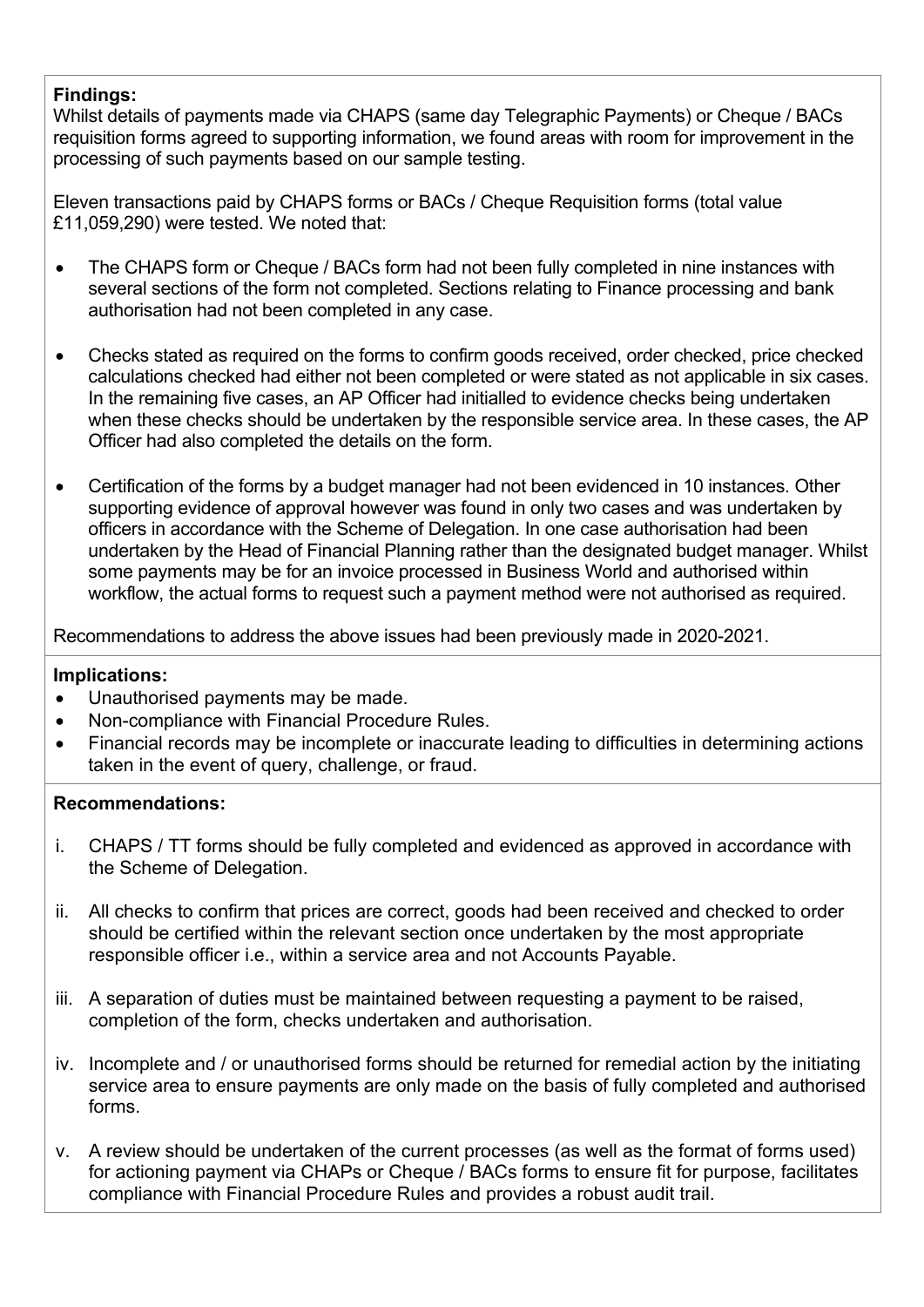### **Agreed Actions:**

Action will be taken to address the above recommendations ensuring that all payments records have the correct documents signed and attached and that this is undertaken as part of invoice posting on BW.

### **Responsible Officer:**

William Godden – AP/AR Manager

**Target Date:** 30 June 2022

### **3. Weaknesses in supplier record creation and amendment process**

### **Findings:**

We noted a number of issues in the processing, verification and approval of supplier record creation and amendments and specifically in relation to processing of bank detail changes. Previous recommendations had been made regarding the proper verification and processing of bank detail changes to prevent and detect fraud.

Testing of a sample of eight new supplier records and eight amendments identified:

- The WMCA Bank Details log maintained to record actions and checks undertaken for record creation and amendments had not been fully completed and / or contained inconsistences in seven cases.
- Secondary validation checks required as part of the WMCA's process had not been evidenced as having been undertaken in any case.
- Documentary evidence that may have been used by officers to verify bank details, and approved exemption forms regards requirement to undertake verification checks could not be located at the time of audit. Consequently, it cannot be confirmed that bank details were created / changed in accordance with verified documentary evidence and that exemptions had been evidenced as approved and were appropriate.
- Several actions previously recommended were not evidenced as having been undertaken checking bank details to a second item of evidence i.e., a supplier's paying-in slip or bank statement header, compliance, and independent checks that processing of record creation and amendments had been undertaken correctly, and that bank details verification checks had only been undertaken by Finance Officers and not service areas.
- Online new supplier request, customer amendment and supplier amendment forms where these had been provided for testing were in some cases incomplete as they did not record the relevant bank details.

We noted that the Business World workflow process for creating new supplier records appeared not to include an approval stage and therefore could be processed entirely by one officer within Business World. As the same officer in some instances had also completed the verification checks, there was a limited separation of duties as well as lack of approval.

The Finance Officer (who has now left the employment of the WMCA) leading on supplier creation and amendments advised that when they took up their post in the 2021-2022 financial year they had not been made aware of previous recommendations and checks required as part of hand-over arrangements.

Recommendations to address the above issues had been previously made in 2020-2021.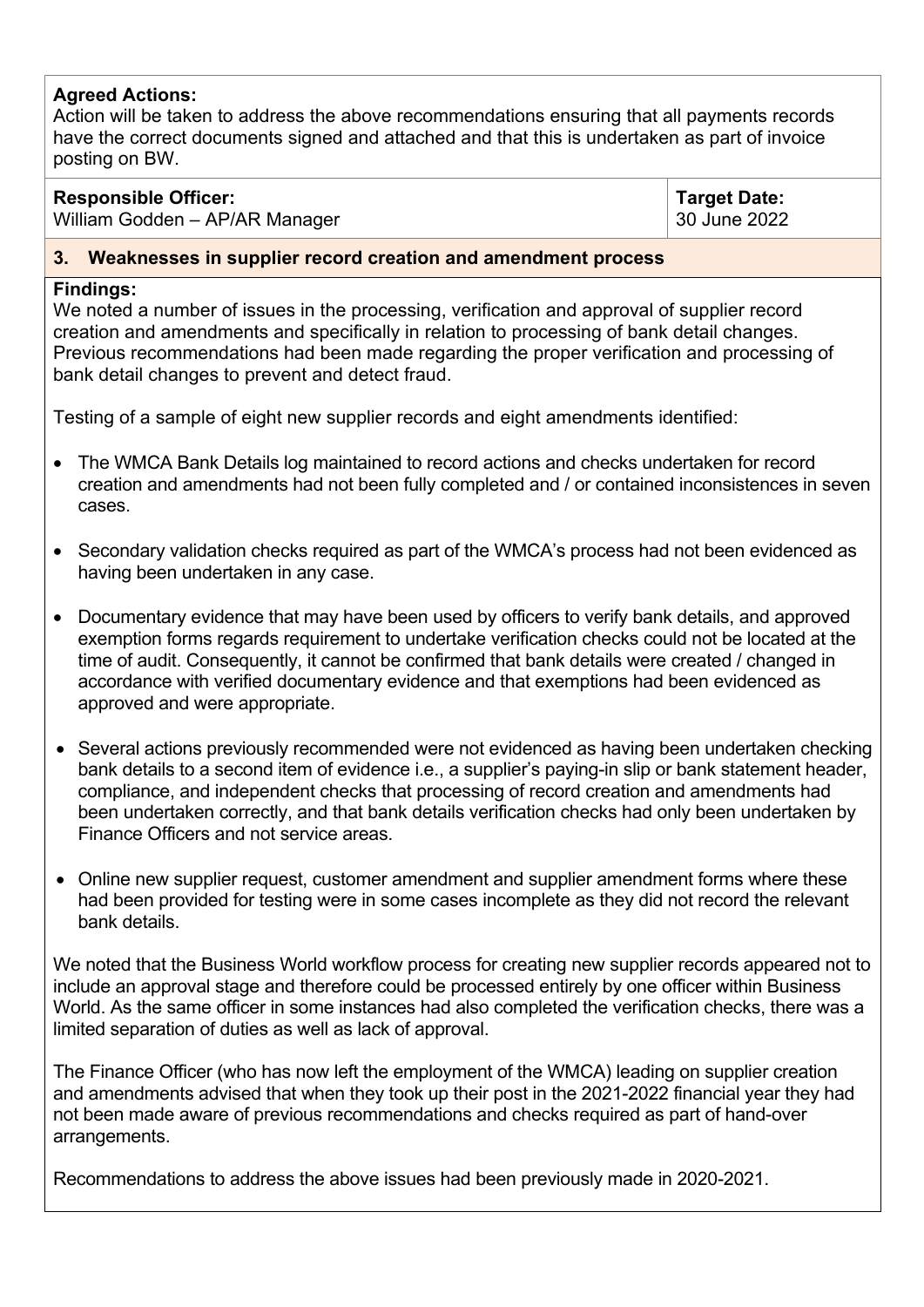### **Implications:**

- Bank mandate fraud may not be prevented or detected.
- The WMCA's systems and records may not sufficiently evidence the checks and controls in operation and so it may be difficult to demonstrate actions taken in the event of query, challenge, or fraud.

### **Recommendations:**

- i. Supplier record creation and amendment procedures specifically in respect of bank details should be clearly defined and documented, ensuring inclusion of robust checks to prevent and detect fraud and maintenance of a clear audit trail of processing and checks undertaken.
- ii. Bank details within supplier records should be subject to robust verification checks and validation processes as well as approval prior to actioning. Previously recommended procedure should be implemented and embedded.
- iii. Clear and consistent records should be maintained of the verification checks, validation processes and approvals undertaken both within manual and system records.
- iv. Supporting evidence used for bank detail verification checks as well as the corresponding online form should be held centrally together within Business World and attached to the supplier record within the supplier master file to create a central record.
- v. Where exceptions are approved for not undertaking the defined verification checks, the approved form should be attached to the supplier record within the supplier master file to create a central record.
- vi. Creation of new supplier records should include a work flowed approval stage within Business World, so as to be consistent with amendment processes.
- vii. Separation of duties should be maintained between request initiation, verification / validation checks, processing within Business World and approval.
- viii. Monitoring arrangements should be established to monitor compliance with the bank detail changes procedure and compliance checks suitably evidenced.
- ix. Periodic independent checks over and above the above monitoring arrangements should be undertaken and suitably evidence.
- x. All employees outside of WMCA Accounts Payable and Finance should be instructed that the bank detail verification checks must only be undertaken by the above Teams.

### **Agreed Actions:**

Action will be taken to address the above recommendations including all new supplier record and amendment supporting documents to be retained directly within BW supplier records once verified as correct to maintain a clear document and audit trail.

| <b>Responsible Officer:</b>    | Target Date: |
|--------------------------------|--------------|
| William Godden - AP/AR Manager | 31 May 2022  |
|                                |              |

### **4. Duplicate payment not detected**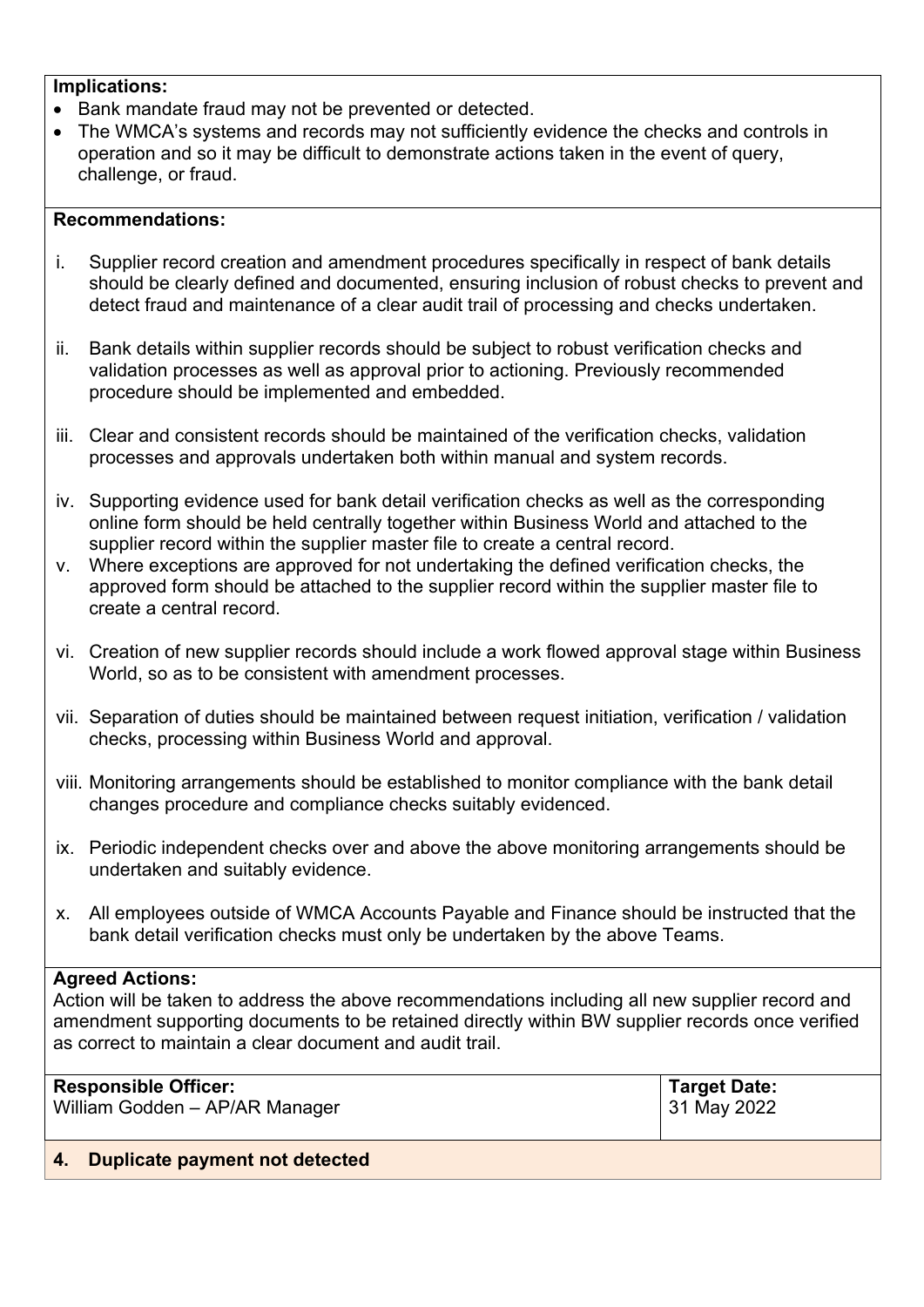### **Findings:**

We identified from sample testing that a duplicate payment had been made and that this had yet to be detected. The sampled invoice (£20,428 as an advance payment for event services) had been paid once via BACs and then subsequently paid again 16 days later via Telegraphic Transfer (same day payment). In addition, another invoice for the same amount against the same order had also been paid once via BACs and then one day later paid within the above-mentioned Telegraphic Transfer. In total £81,712.80 has been paid when only £40,856.40 should have been paid.

We further undertook a matching exercise of transactions between April 2021 and September 2021 which presented a number of matches on Supplier Name, Invoice Number and Amount. Review with and confirmation from the relevant service areas and the AP / AR Manager found that these were processing errors that had been subsequently rectified.

We noted that no other monitoring or exception reports over and above the standard but limited check within Business World were utilised by the WMCA.

Recommendations to address the above issues had been previously made in 2020-2021.

### **Implications:**

Potential loss of funds as a duplicate payment had been made and this was not detected due to limited duplicate payment checks in operation within Business World, and manual processing and uploading of transactions.

### **Recommendations:**

- i. Duplicate invoice / payment checks should be undertaken prior to payments being made, whether through workflow transactions within Business World or manually processed / uploaded transactions.
- ii. Wider matching criteria for identifying duplicate invoices / payments should be included within the checks undertaken.
- iii. To facilitate checks, duplicate invoice / payment exception reports should be developed and implemented. Such reports should be run, and results checked prior to processing any payment run (and as applicable before making a same day payment).
- iv. All checks and investigations undertaken should be clearly evidenced. Exception reports should be suitably retained as an audit trail.
- v. The above procedures should be clearly documented, and training provided to all relevant Finance employees.

### **Agreed Actions:**

Action will be taken to address the above recommendations with the creation of a BW report to be run to highlight any possible duplicate entries before payment runs are confirmed.

| <b>Responsible Officer:</b>                              | <b>Target Date:</b> |
|----------------------------------------------------------|---------------------|
| William Godden - AP/AR Manager                           | 30 June 2022        |
| 5. Insufficient audit trail due to use of Teams messages |                     |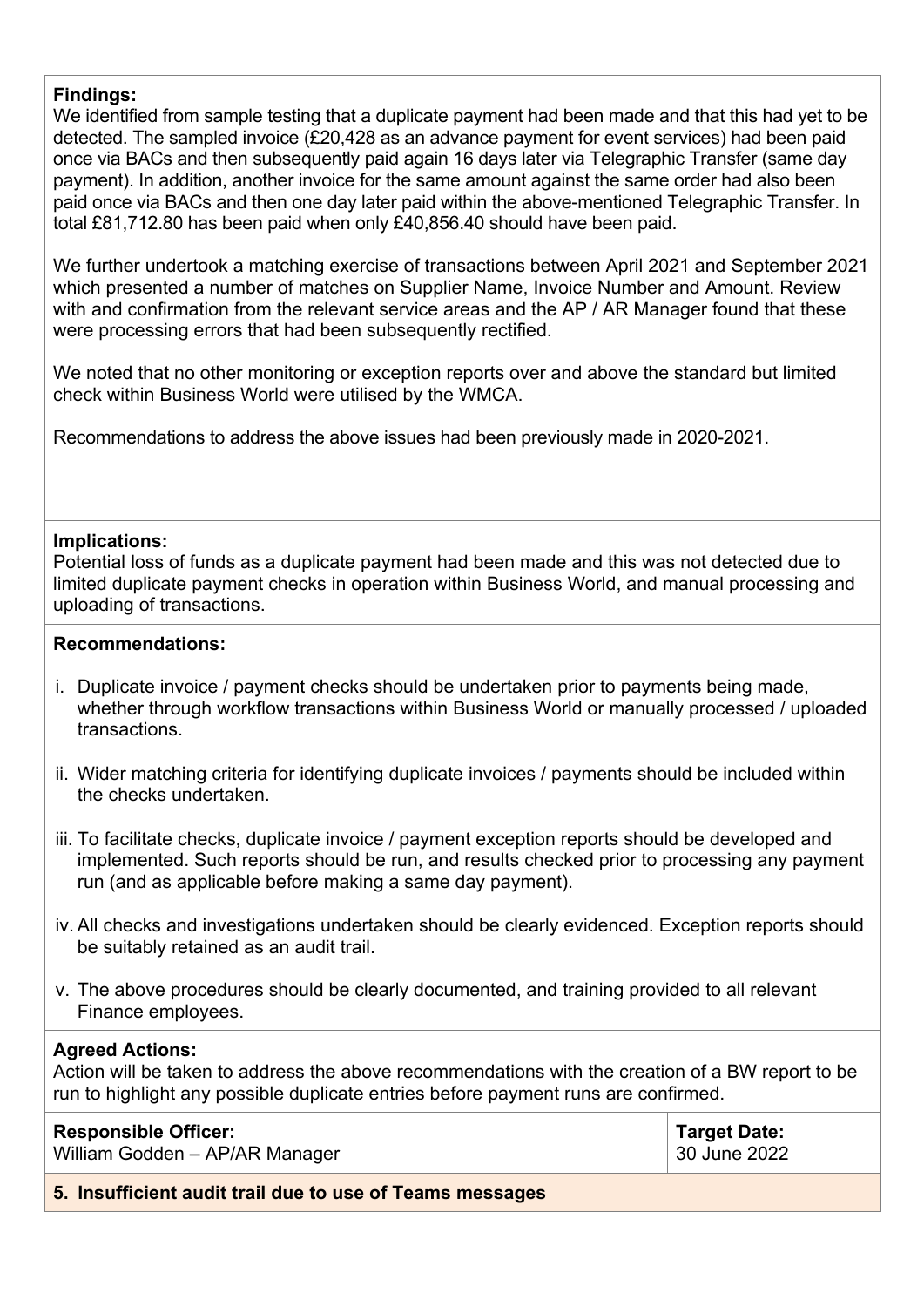### **Findings:**

We found that whilst Teams messages had been used due to current remote working arrangements which are likely to continue for some time, review of messages as part of testing undertaken indicated that they were insufficient in creating a centrally maintained and retained robust audit trial due to lack of clear referencing of messages, what the chat was specifically referring to and the attachments included.

Whilst it is noted that the Accounts Payable Team were able to retrieve messages for testing purposes, this may be more difficult later in the retention period of six years after the financial year in question.

In addition, although dedicated Teams channels had been established for BACs and Bank related processing and approvals, the Accounts Payable Team were currently not utilising a dedicated Teams channels. As messages would be held within individual officers' chat channels in Teams, this would make it difficult to maintain the audit trail as a centrally held record.

Recommendations to address the above issues had been previously made in 2020-2021.

### **Implications:**

The audit trail may be incomplete, inaccurate, and not centrally held, making it difficult in the event of query, challenge, or fraud to determine actions taken and demonstrate compliance.

### **Recommendations:**

- i. The suitability of Microsoft Teams messages as a means of documenting processing and approval actions undertaken by WMCA Finance should be reviewed to ensure it provides a clear and robust audit trail (to support resolution of queries or challenge or fraud) as part of WMCA's financial records and can be suitably retained according to applicable retention periods.
- ii. If Microsoft Teams messages continue to be used, clear and explicit messages must be maintained for each individual request for payment / processing approval with clear referencing of attachments and messages.
- iii. Language and terminology used within messages should be formal and appropriate for core financial business processes as these form part of the WMCA's financial records.
- iv. If Teams messages continue to be utilised, all messages pertaining to transactional processing and approvals should be within dedicated channels rather than individual officer chat.

### **Agreed Actions**:

Action will be taken to address the above recommendations with all approvals to be recorded and attached to the source records invoice and spreadsheet uploads, as well screenshots of the Teams chat to be saved to the source record for ease of locating and maintaining a clear document and audit trail.

| <b>Responsible Officer:</b>    | <b>Target Date:</b> |
|--------------------------------|---------------------|
| William Godden - AP/AR Manager | $\vert$ 31 May 2022 |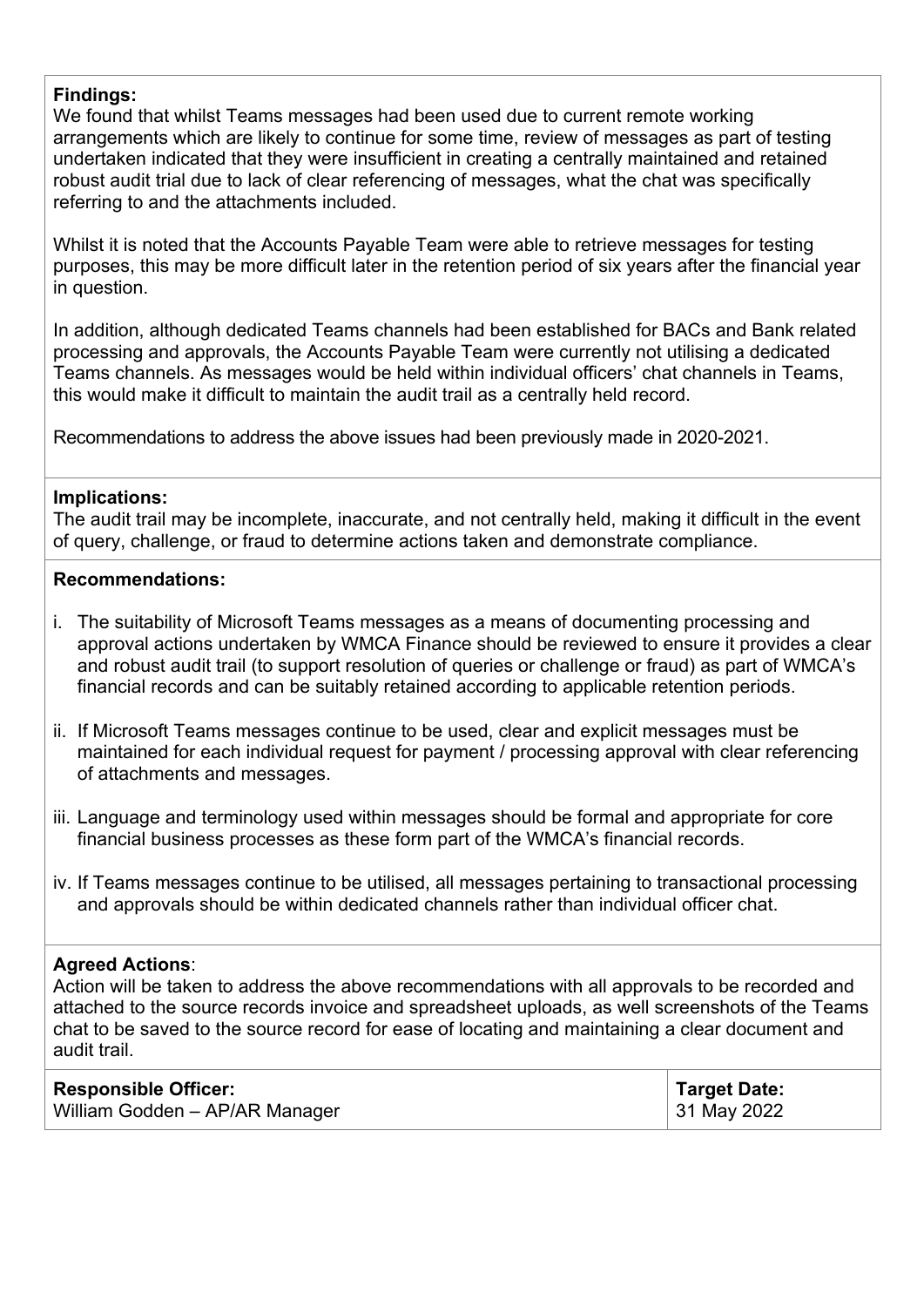# **Account Receivable 2021 – 2022**

# Key issues identified

We found no major issues identifying several areas of good practice and making one **green** recommendation as detailed below.

# Examples of good practice identified

- Adequate procedures which include an adequate separation of duties were in place for raising and authorising sales invoices and credit notes, workflow within Business World ensures that the correct authorisations are in place.
- Sample testing identified that invoices were suitably authorised by a budget manager in accordance with the scheme of delegation.
- Sound procedures were in place for identifying income received. Income was recorded in a cashbook and then in Business World via a journal which was approved via workflow set up within the system.
- Sample testing of deposits identified that all had been banked intact.
- Adequate debt management procedures, including delegations for the approval of write-off's had been established.
- Reconciliations were suitably performed, and suspense items were promptly reviewed and cleared.
- Adequate procedures were in place for setting up new customers and making amendments to existing records.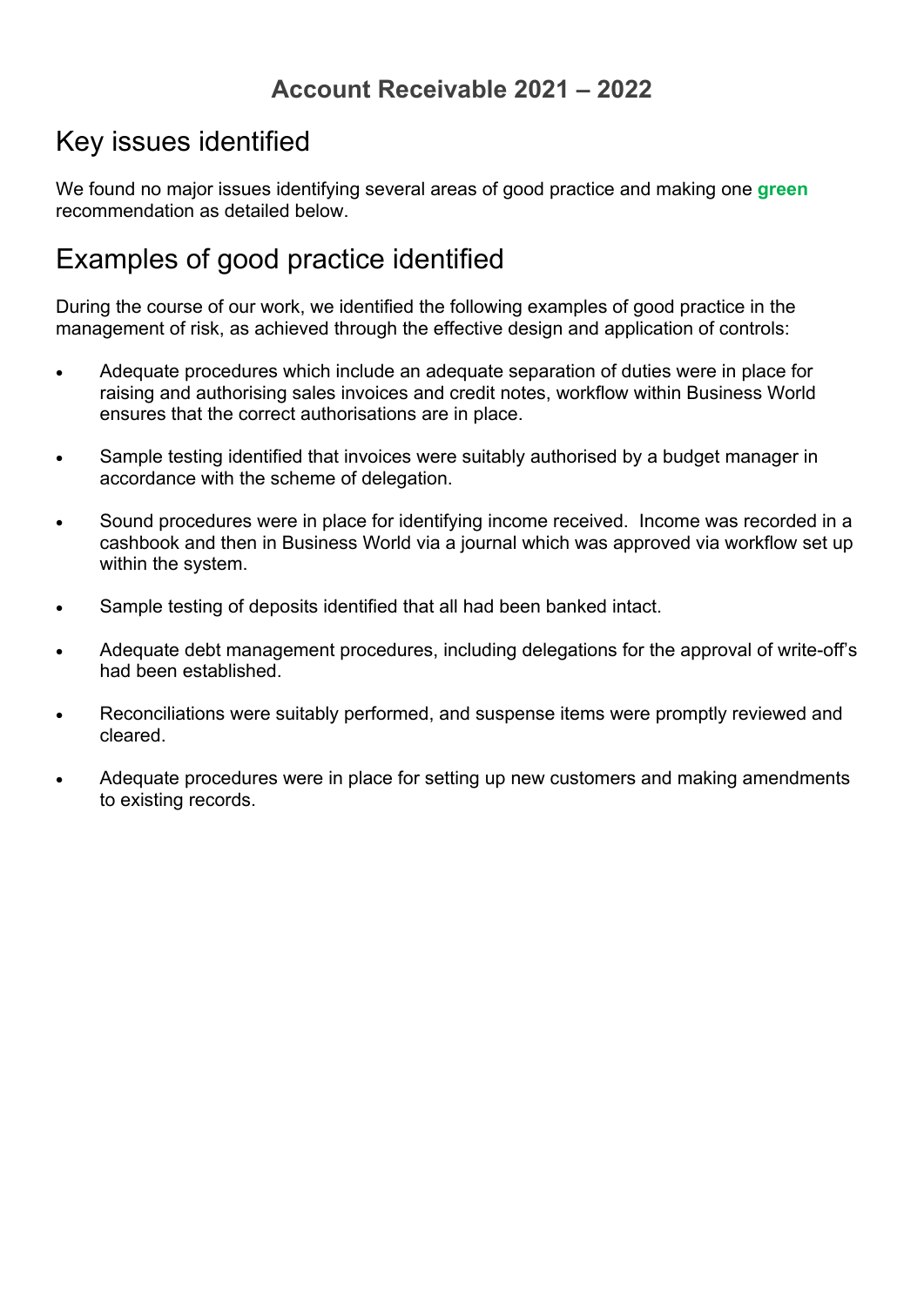# Findings and recommendations

### **Action is advised to enhance risk control or operational efficiency Green**

### **Overdue debtor invoices**

### **Findings:**

The impact of Covid-19 upon businesses was responded to by the WMCA through a decision to support suppliers through suspending debt recovery arrangements for an interim period whilst maintained regular contact with customers.

We noted that of debtor invoices totalling £382,156, 80% (£320,039) had not been paid by the customer at the time of the audit. We noted that whilst these were not aged debtors several were now overdue.

**Implication:** Funds due may not be successfully recovered.

### **Recommendation:**

An exercise should be undertaken to review current debts to identify any additional remedial action that could be taken to recover funds due.

### **Agreed Actions:**

Agreed. Collection activity has now been recommenced, supported by the establishment of a newly dedicated resource to undertake a credit control approach to ensure daily action is taken to progress collection of debts.

| <b>Responsible Officer:</b>    | Target Date:  |
|--------------------------------|---------------|
| William Godden - AP/AR Manager | 31 March 2022 |
|                                |               |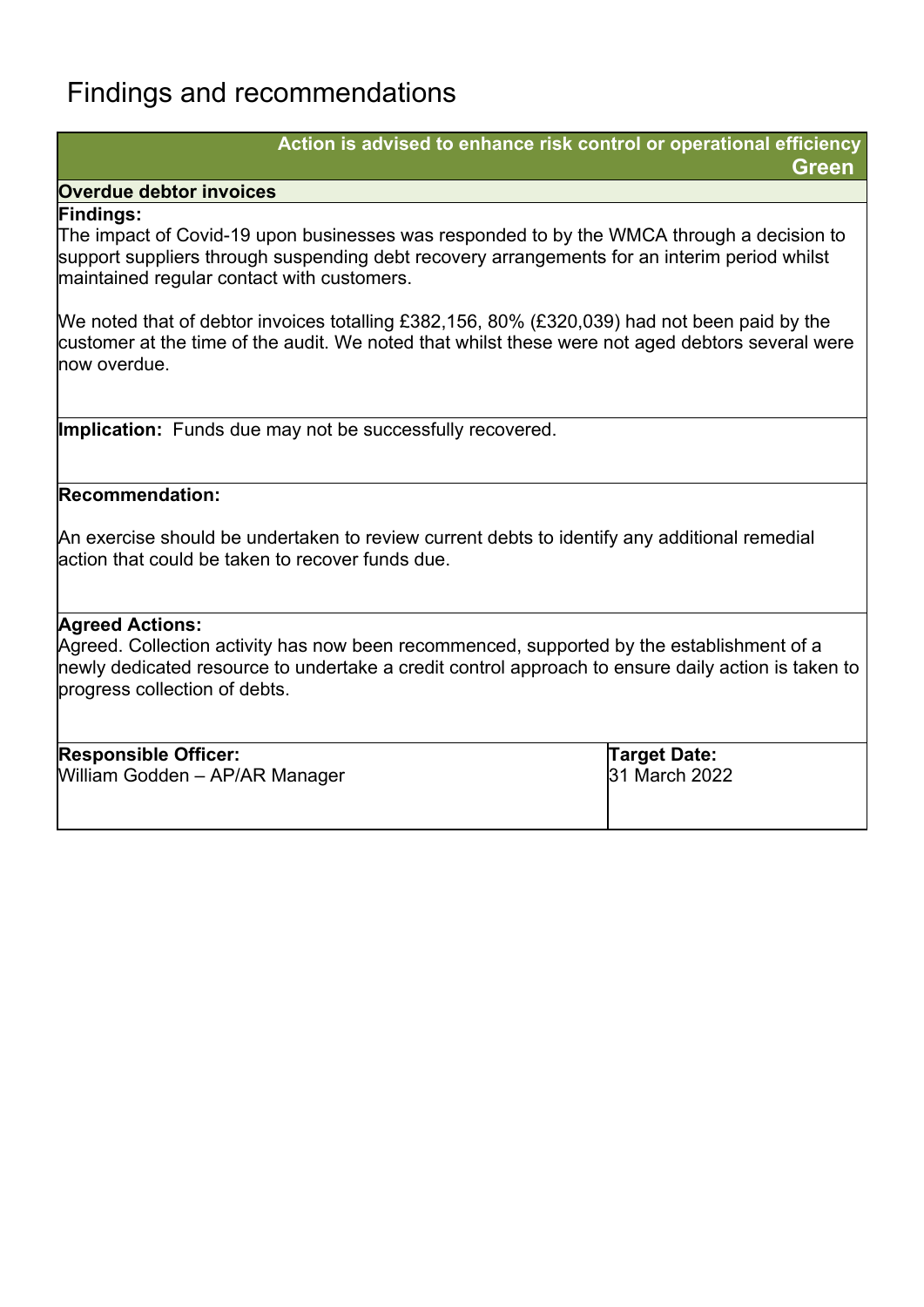# **Budgetary Control 2021 – 2022**

# Key issues identified

We found no major issues identifying several areas of good practice as detailed below.

# Examples of good practice identified

- Detailed budget guidance was issued to WMCA employees who are involved with budget planning together with a timetable for the 2021 - 2022 budget setting process to assist with budget planning.
- A budget setting process was in place involving budget managers, heads of service and directors.
- The WMCA Board approved the consolidated budget on 12 February 2021 prior to the start of the financial year which corresponded to the budget set in Business World.
- Reporting to the WMCA Board on consolidated and detailed budget monitoring reports was undertaken on a timely basis during the period under review from April 2021 to September 2021 and was found to be accurate when compared to Business World. Under/overspends were being reported to WMCA Board with supporting explanations and actions taken, where required.
- Budgets were being reviewed and monitored at Strategic Leadership Team meeting each month.
- Cost centres were allocated to responsible budget managers.
- Final accounts had been prepared by September 2021 and published on 16 November 2021 which we understand was due to the late preparation of the accounts by External Audit. In accordance with the regulations a notice had been published to explain the reasons for late publication.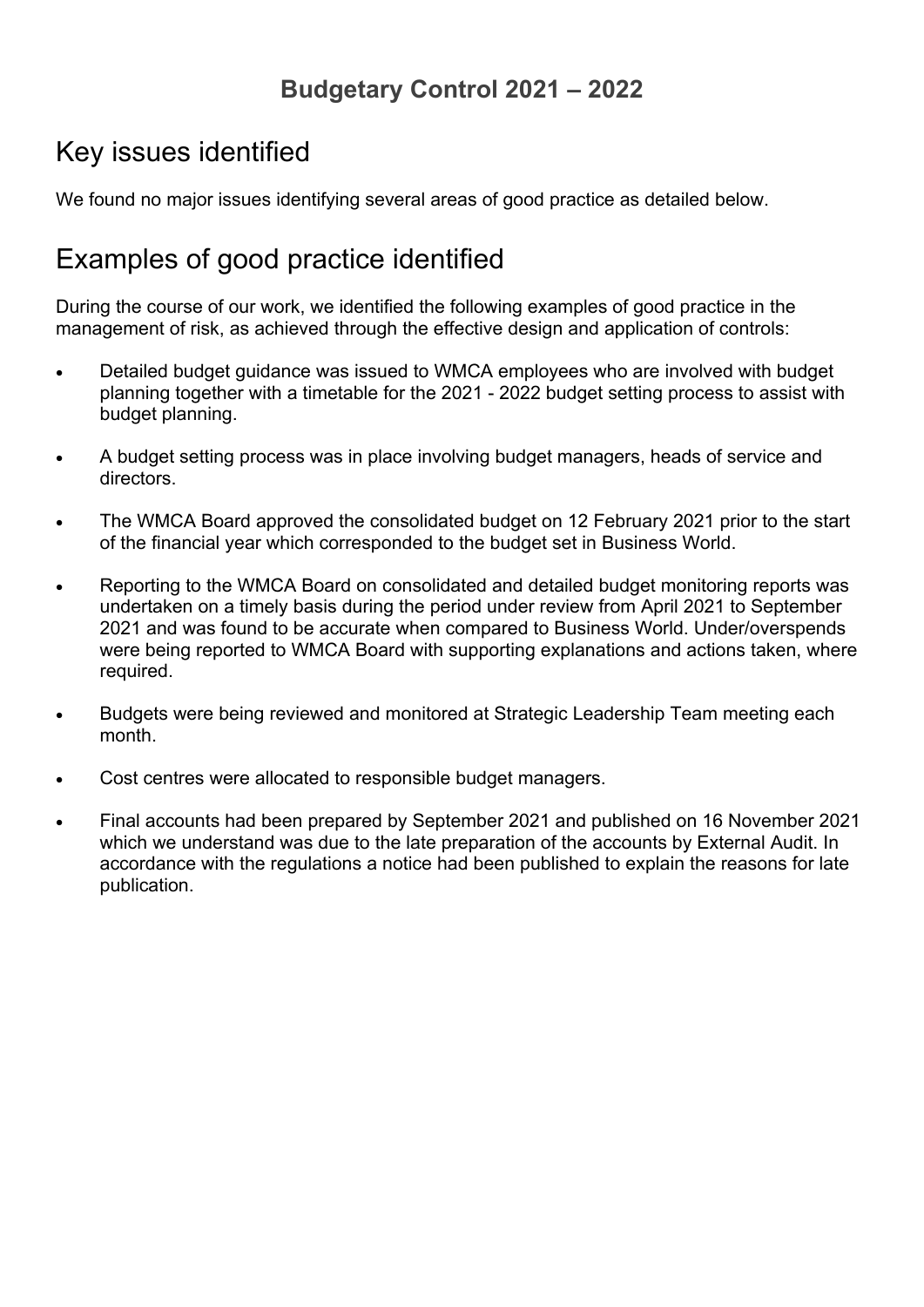# **General Ledger 2021 - 2022**

# Key issues identified

We found no major issues identifying several areas of good practice as detailed below.

# Examples of good practice identified

- The payroll feeder system was reconciled on a regular basis to the General Ledger.
- Control accounts had been reconciled over the period examined and were update to date as of December 2021.
- Ticketing control accounts were reconciled on a regular basis.
- Responsibility for reconciliation and review of the bank statements to the General Ledger had been appropriately assigned and testing confirmed that these processes were being undertaken.
- Responsibility for reconciliation and review of the validation error codes had been appropriately assigned and testing confirmed that these processes were being undertaken.
- An additional level of assurance was provided from a monthly report on the level of overall balances and the explanation of movements provided for the required reconciliations.
- Changes to cost centres / account codes are appropriately authorised.
- Opening balances for 2021/22 had been correctly input into Business World and were in accordance with closing balances for 2020/21.
- Journals were authorised in accordance with the scheme of delegation and access controls and are processed on a timely basis.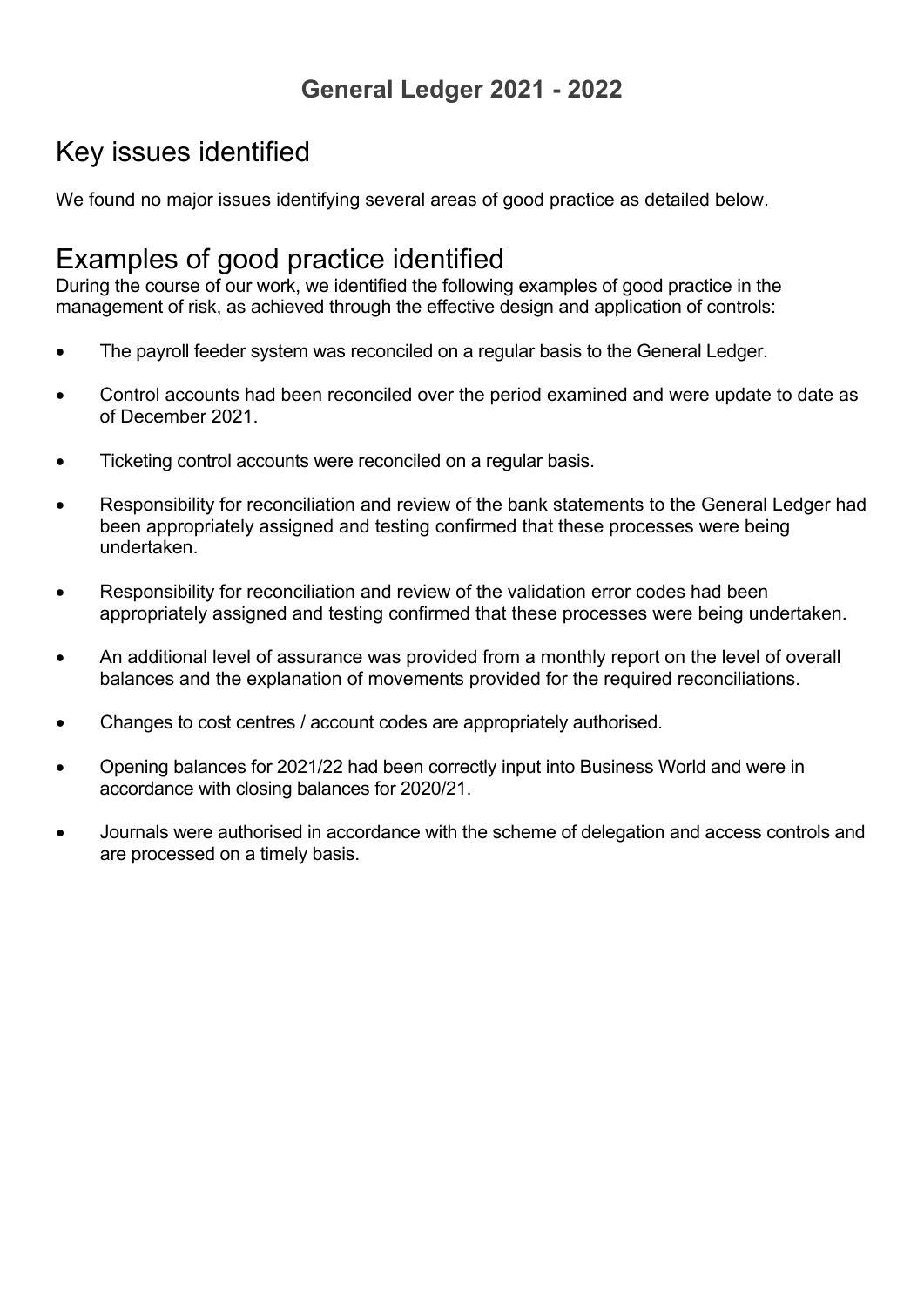# **Payroll 2021 – 2022**

# Key issues identified

We found no major issues identifying several areas of good practice and making one **green** recommendation as detailed below.

# Examples of good practice identified

- Instructions issued by Human Resources to Payroll Services for the creation and termination of employees within the Sage system provided a suitable separation of duties.
- Checks of starters / leavers and payroll amendments were suitably undertaken by two officers to ensure all changes have been correctly actioned.
- Sample testing of starters, leavers and amendments found that these were correctly processed and were in accordance with instructions from Human Recourses and source documentation.
- First salary payments for sampled new starters and final salary payments for leavers were correctly calculated. Sampled changes to current employees' grades or hours of work were also correctly calculated and supported by authorised documentation.
- Pre payroll runs were suitably checked and verified by the Payroll and Pensions Officers, including the review of exception reports.
- All payment runs sampled were suitably approved by the Group Payroll and Pensions Manager before payment made.
- BACS payments were correctly and accurately made in accordance with the monthly payroll calculation reports from SAGE.
- Access to the payroll system was limited to the Payroll Manager and the Payroll Officers and was restricted through password controls.
- Access to the Payroll SharePoint site where documentation was retained had been restricted to the payroll team members.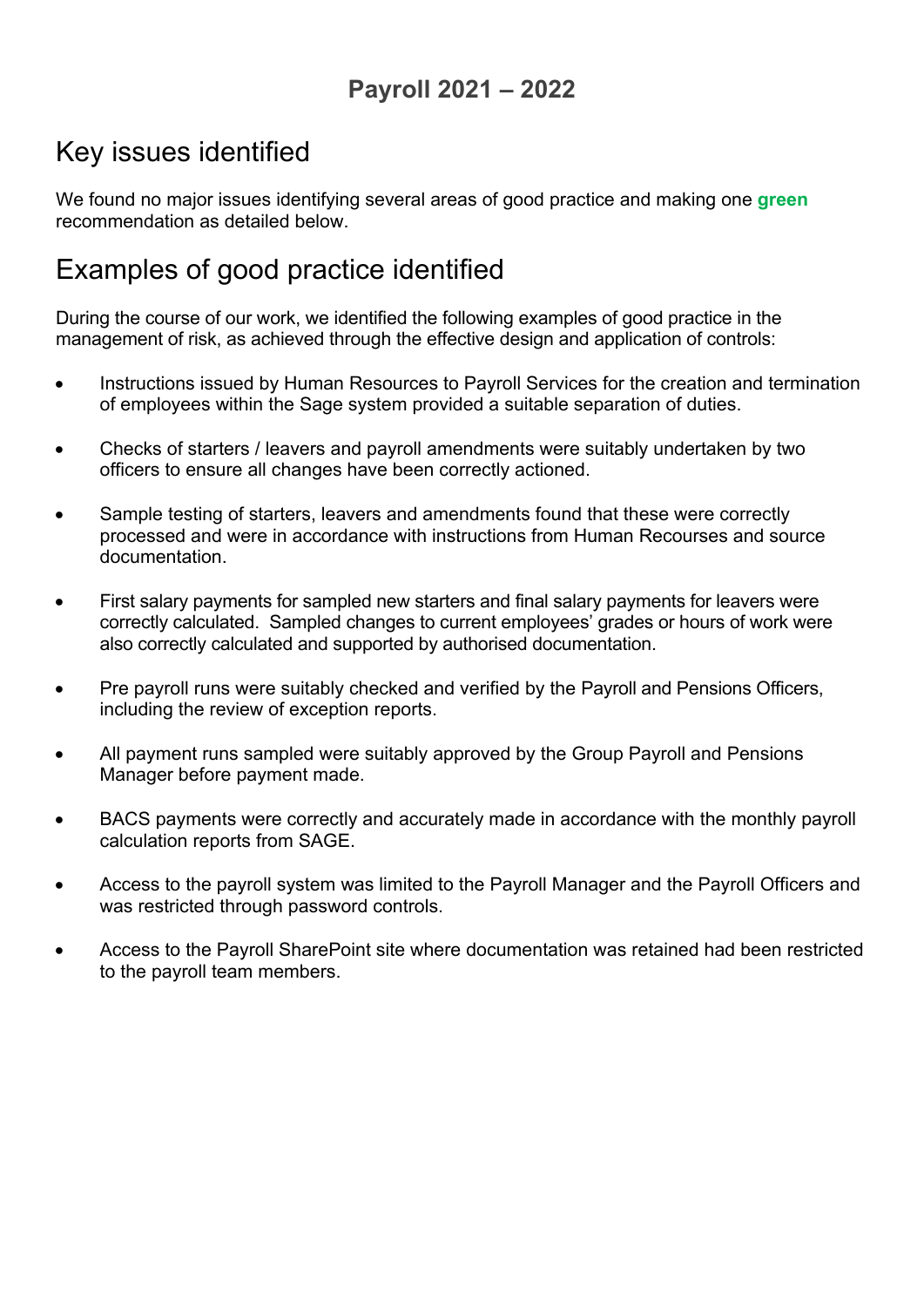# Findings and recommendations

### **Action is advised to enhance risk control or operational efficiency Green**

### **Error in payments to third parties**

### **Finding:**

Due to an error in the Payroll Team when submitting monthly emails to the Financial Controller for approval of the BACS payments, the amounts previously paid in April 2021 were again paid in May 2021, instead of the actual payments due in May 2021. This error was also not detected at the point of approval.

At the time of audit, the Payroll Team were aware of the issue and the Accounts Payable Team were in the process of resolving this.

However, we found that the payments for April, June, July, and August 2021 had been correctly made.

### **Implication:**

Lack of information within emails may lead to error and confusion.

### **Recommendation:**

- i. All monthly emails submitted to the Financial Controller should clearly indicate the month to which the payments relate.
- ii. Before approving the third-party BACS payments, the Financial Controller should confirm that the payment information in the email relates to the correct month.

### **Agreed Actions:**

- i. Month of third-party payments to be included in the header of the email
- ii. Confirmation that payment information relates to the correct month will be provided in email approvals going forward.

| <b>Responsible Officer:</b>                            | <b>Target Date:</b>         |
|--------------------------------------------------------|-----------------------------|
| Kate Ketteringham - Group Payroll and Pensions Manager | Immediate                   |
| Louise Cowen - Financial Controller                    | Immediate<br>$\mathbf{H}$ . |
|                                                        |                             |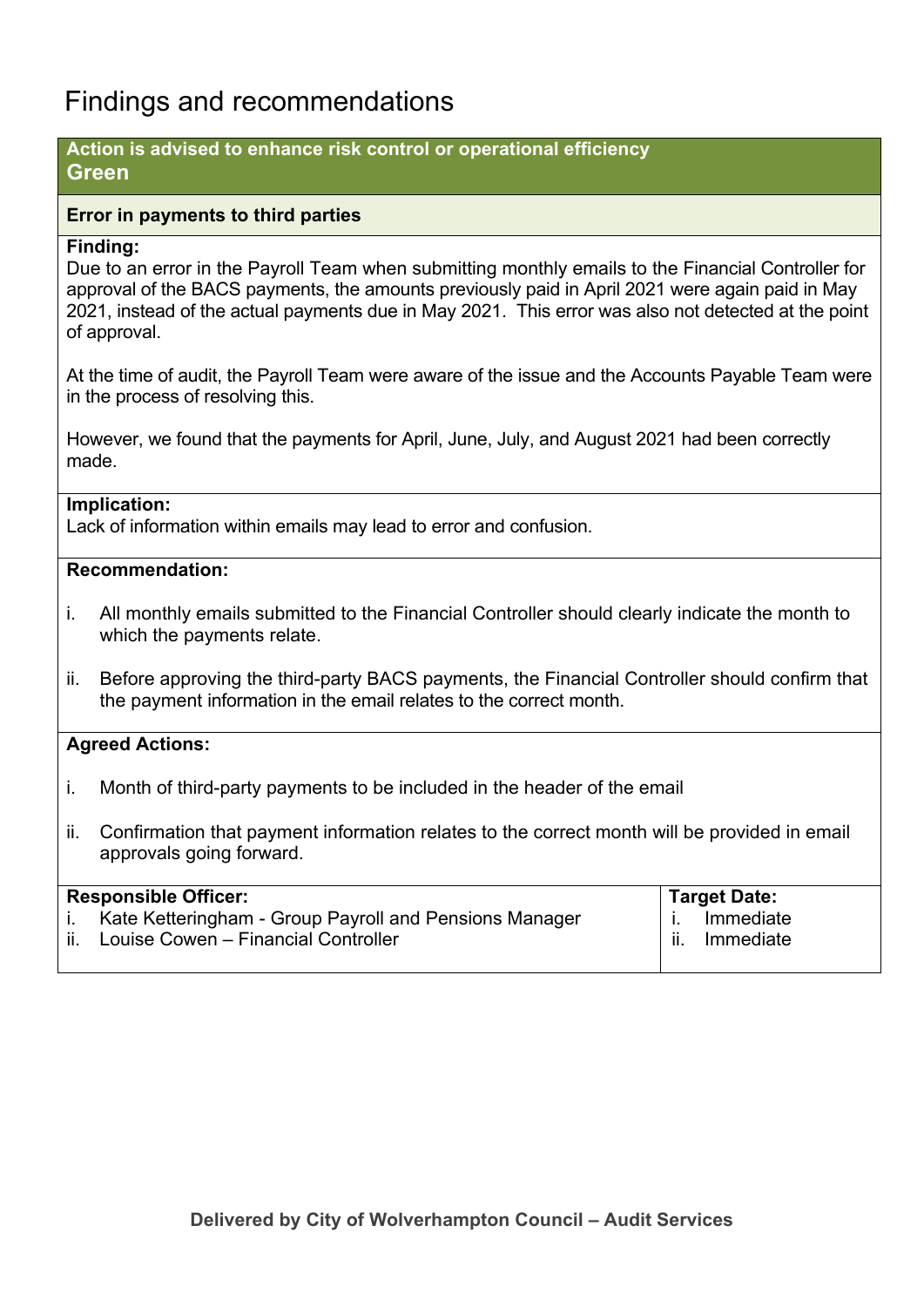# Key issues identified

We found no major issues identifying several areas of good practice and making two **green** recommendations as detailed below.

# Examples of good practice identified

During the course of our work, we identified the following examples of good practice in the management of risk, as achieved through the effective design and application of controls:

- WMCA had adopted the CIPFA Code of Practice on Treasury Management in Local **Authorities**
- The annual Treasury Management Strategy was approved by WMCA Board, following endorsement by the Audit, Risk and Assurance Committee (ARAC).
- The Treasury Management Practices and Treasury Management Policy Statement were scrutinised and endorsed by ARAC.
- Prudential Indicators were appropriately presented and approved by the WMCA Board.
- Treasury Management training was provided to ARAC members.
- A Borrowing Strategy was agreed by WMCA Board, with a debt cap agreed with HM Treasury.
- An Investment Strategy was agreed by WMCA Board, with suitable limits and credit ratings for the financial institutions stated.
- Sample testing of ten investment and borrowing transactions confirmed that the cashflow spreadsheet, Treasury Live (treasury management software system) and Business World were accurately maintained.
- Investments and borrowings were placed with suitable organisations.
- Evidence in support of the transactions was maintained.
- A separation of duties was evident in the majority of instances. Where it was not evident in the case of the overnight placement of monies with the WMCA's bank, suitable compensating controls were in place.
- For long-term borrowing repayments, suitable notification was received in advance of the payment.
- Future repayments of long-term borrowing were scheduled in the cashflow.
- Bank controls prevented inputting officers from authorising the online bank transactions

**Delivered by City of Wolverhampton Council – Audit Services**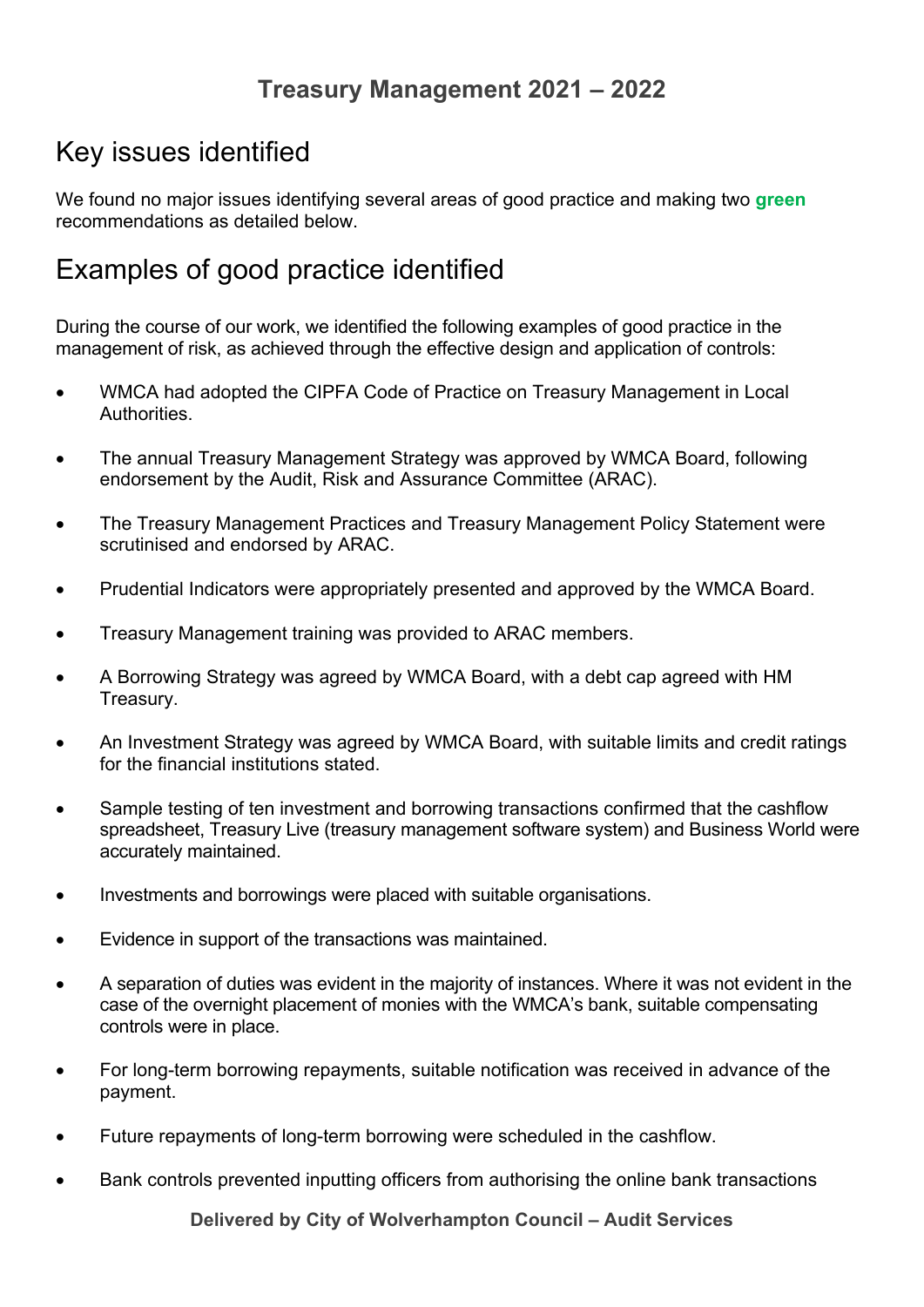which provided a suitable separation of duties.

- It was confirmed that for two loans that the WMCA had made, repayment agreements had been suitably established
- Daily reconciliations between the bank statements and cashflow record were completed by the Treasury Accounting Assistant.
- Testing confirmed that investment activity was subject to a monthly reconciliation to the General Ledger in Business World and was undertaken on a timely basis.
- A report on the outturn for 2020-2021 was presented to WMCA Board.
- A report on mid-year treasury management activities and details of external investments for 2021-2022 was presented to ARAC. It is understood that this will also be presented to WMCA Board.
- Both the outturn report for 2020-2021 and the mid-year report for 2021-2022 confirmed compliance with various Treasury Management Indicators, CIPFA's Code of Practice and WMCA's Treasury Management Strategy.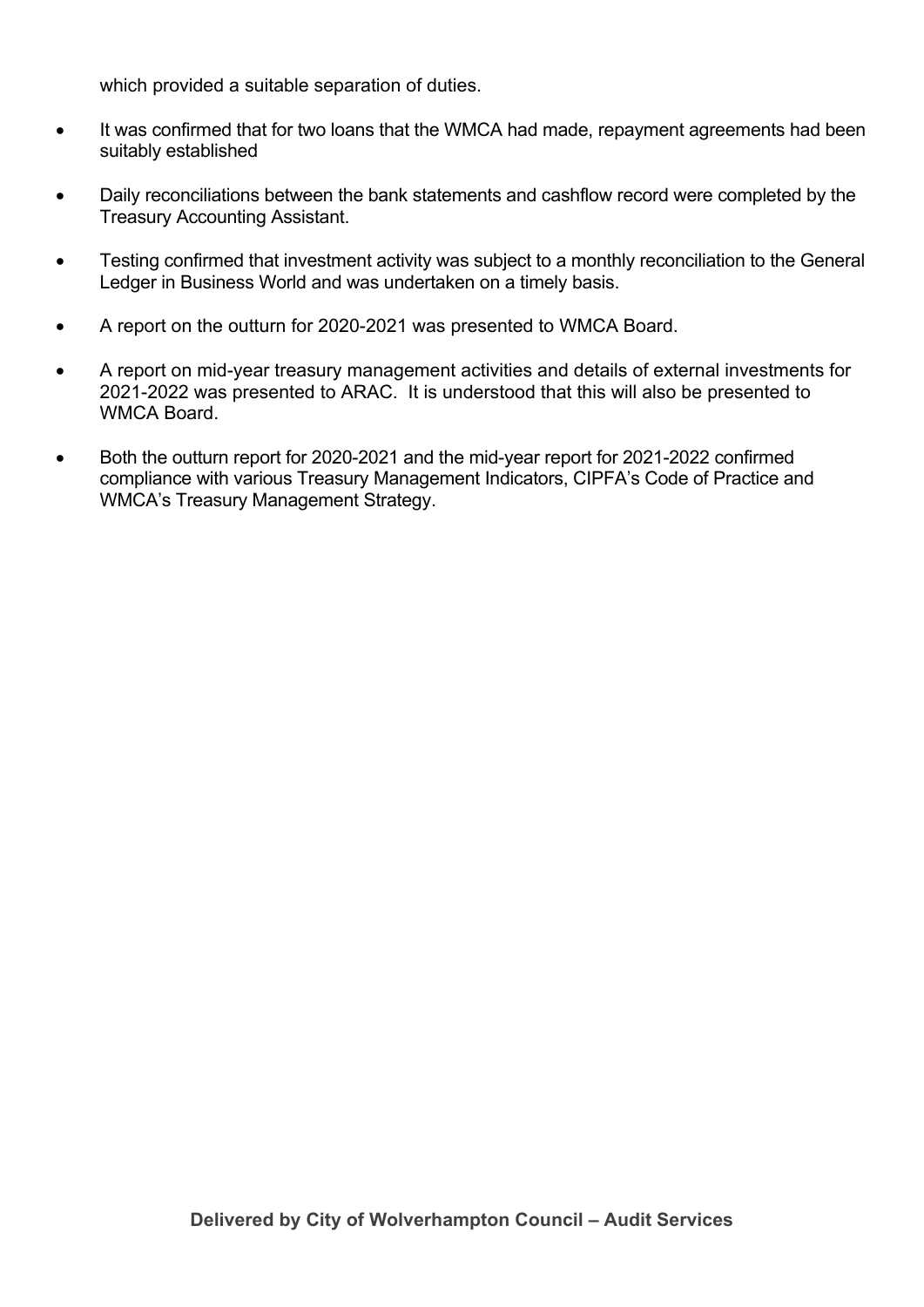# Findings and recommendations

### **Action is advised to enhance risk control or operational efficiency Green**

### **1. Treasury Management Policy Statement not presented to WMCA Board for approval**

### **Findings:**

Whilst the Treasury Management Policy Statement (TMPS) was presented to the Audit, Risk & Assurance Committee (ARAC) for review and endorsement on 18 January 2021, it was noted in the ARAC minutes that the TMPS would receive "onward approval" from WMCA Board. Although these minutes were subsequently presented and noted by WMCA Board on 19 March 2021, approval by the WMCA Board was not explicitly minuted.

**Implication:** Incomplete governance records may lead to confusion.

### **Recommendation:**

The Treasury Management Policy Statement should be presented as a specific document and evidenced as approved by WMCA Board.

### **Agreed Action:**

The TMPS will be presented with the relevant year TMS within future Board reports for approval.

### **Responsible Officer:**

Mark Finnigan, Lead Treasury Accountant

**Target Date:** 28 February 2022

### **2. Confirmation of independent review of investment reconciliation not consistently provided**

### **Findings:**

We understand that an independent review of the monthly reconciliation of investment activity is undertaken by the Financial Accountant. However, confirmation of this was not provided to the Treasury Management team.

### **Implication:**

Potential for errors to be missed.

### **Recommendation:**

Action should be taken in liaison with the officer responsible for independent review to ensure that confirmation is provided post completion.

### **Agreed Action:**

The Lead Treasury Accountant / Head of Financial Planning will agree with the Chief Accountant the most appropriate resource/format for the independent review of monthly reconciliation and report/minute to Treasury Management Group.

| <b>Responsible Officer:</b>              | ˈ Target Date:  |
|------------------------------------------|-----------------|
| Mark Finnigan, Lead Treasury Accountant  | 31 January 2022 |
| Carl Pearson, Head of Financial Planning |                 |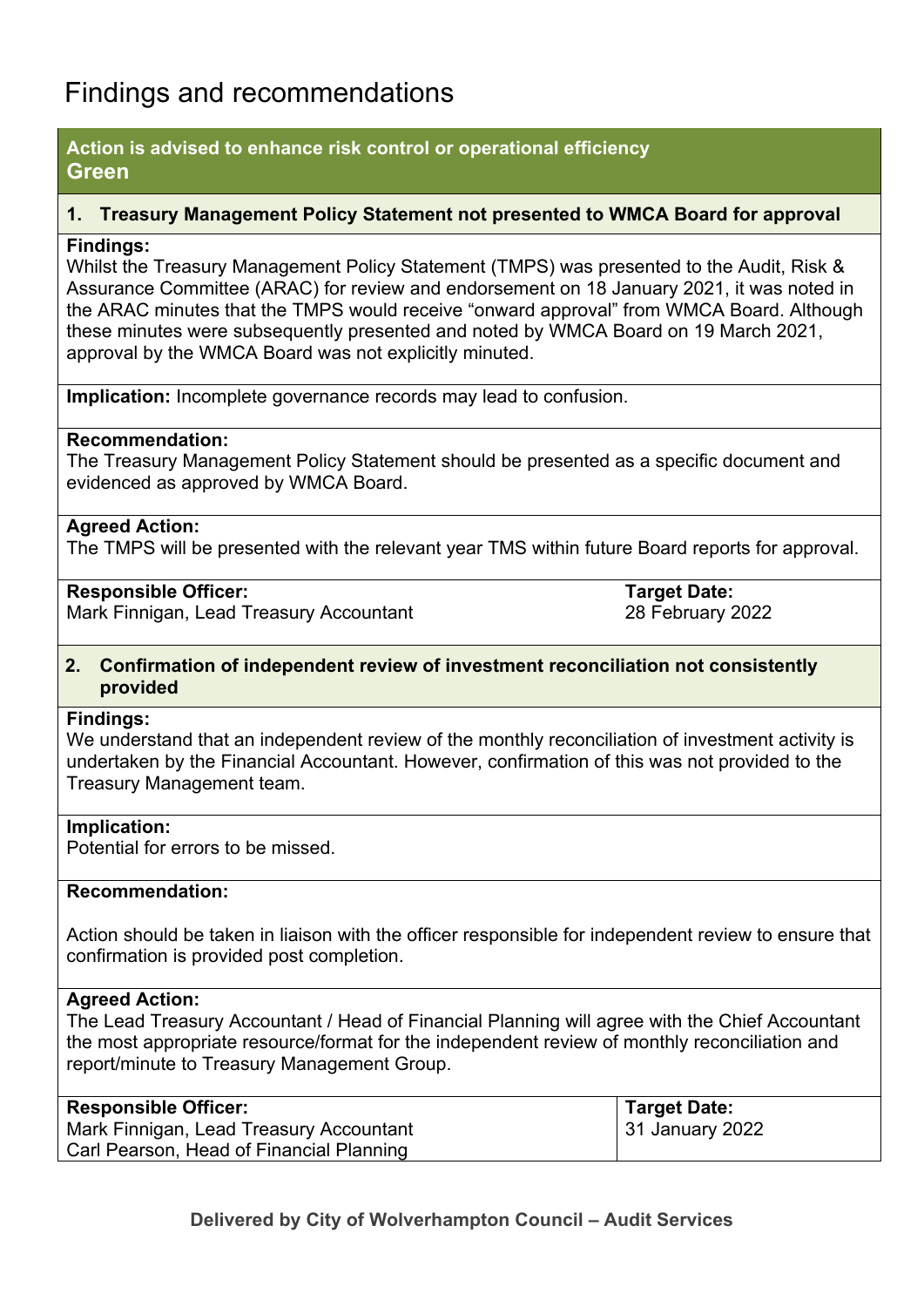# Limitations inherent to the internal auditor's work

This report has been prepared solely for the Combined Authority in accordance with the terms and conditions set out in the terms of reference. Internal audit does not accept or assume any liability of duty of care for any other purpose or to any other party. This report should not be disclosed to any third party, quoted, or referred to without prior consent. Internal audit has undertaken this review subject to the limitations outlined below.

### **Internal control**

• Internal control systems, no matter how well designed and operated, are affected by inherent limitations. These include the possibility of poor judgement in decision making, human error, control processes being deliberately circumvented by employees and others, management overriding controls and the occurrence of unforeseeable circumstances.

### **Responsibilities of management and auditors**

- It is management's responsibility to develop and maintain sound systems of risk management, internal control and governance for the prevention and detection of irregularities and fraud. Internal audit work should not be a substitute for management's responsibilities for the design and operation of these systems.
- Internal audit endeavours to plan audit work so that it has a reasonable expectation of detecting significant control weakness and if detected, will carry out additional work directed towards identification of consequent fraud or other irregularities. However, internal audit procedures alone, even when carried out with due professional care, do not guarantee that fraud will be detected.
- Accordingly, these examinations by internal auditors should not be relied upon solely to disclose fraud or other irregularities which may exist.

| <b>Stage</b>             | <b>Date</b>     |
|--------------------------|-----------------|
| Draft issued             | 26 January 2022 |
| <b>Final issued</b>      | 7 March 2022    |
| ARAC reporting date      | 21 March 2022   |
| <b>ARAC</b> meeting date | 12 April 2022   |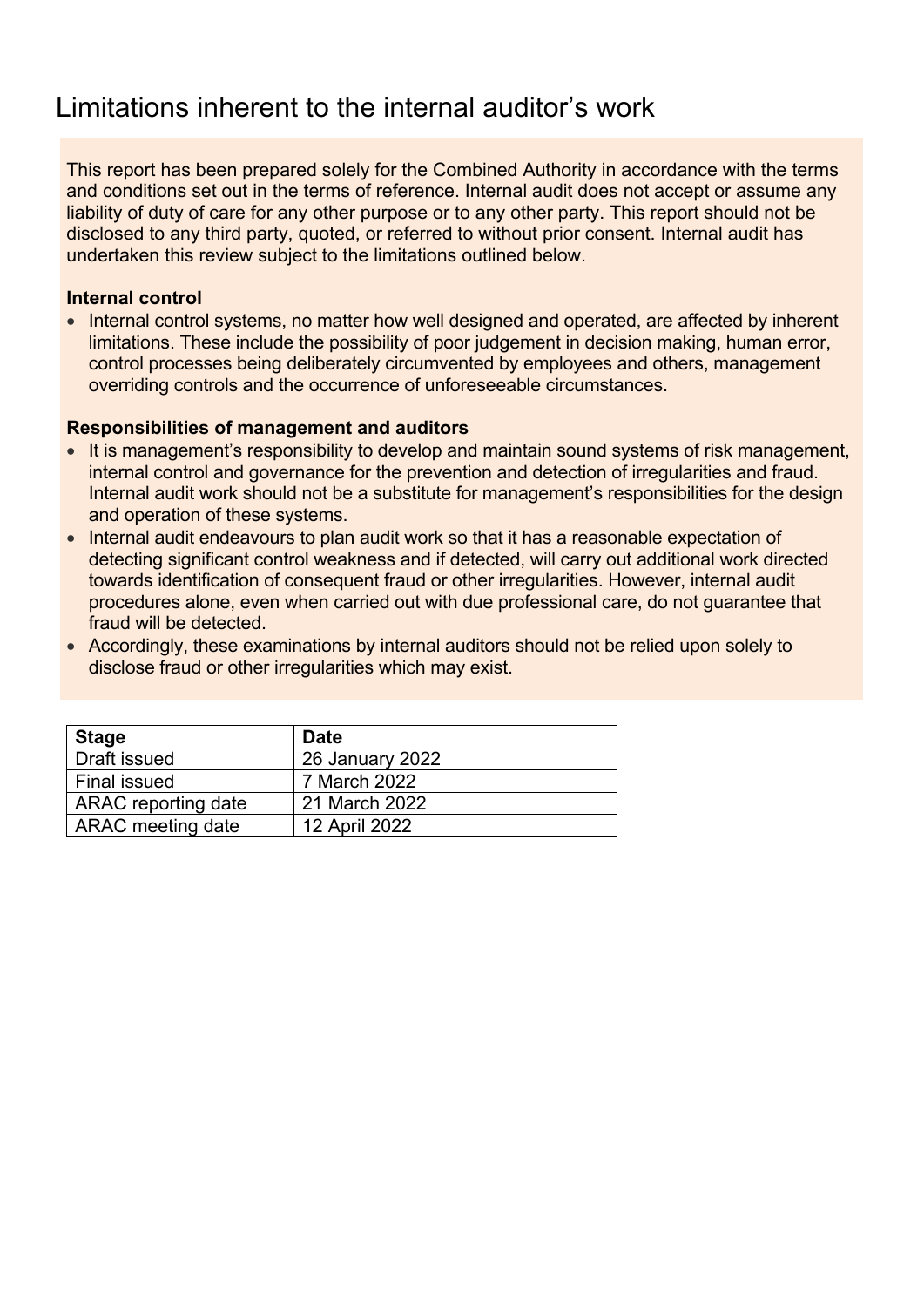

# **Reportal Longbridge Park and Ride Income** Internal Audit Report: Management and Charging Arrangements 2021-2022

**Report Date:** 30 March 2022

|             | <b>Report Distribution:</b> |
|-------------|-----------------------------|
| <b>TfWM</b> |                             |

**Legal Services** Satish Mistry – Interim Director, Law and Governance Anne Shaw - Executive Director for Transport for West Midlands Pete Bond – Director of Integrated Transport Services Andrew Thrupp – Head of Operational Assets Jayne Middleton - Interim Legal Services Manager **Finance** Linda Horne – Finance Director Louise Cowen – Financial Controller Eleanor Yates – Management Accountant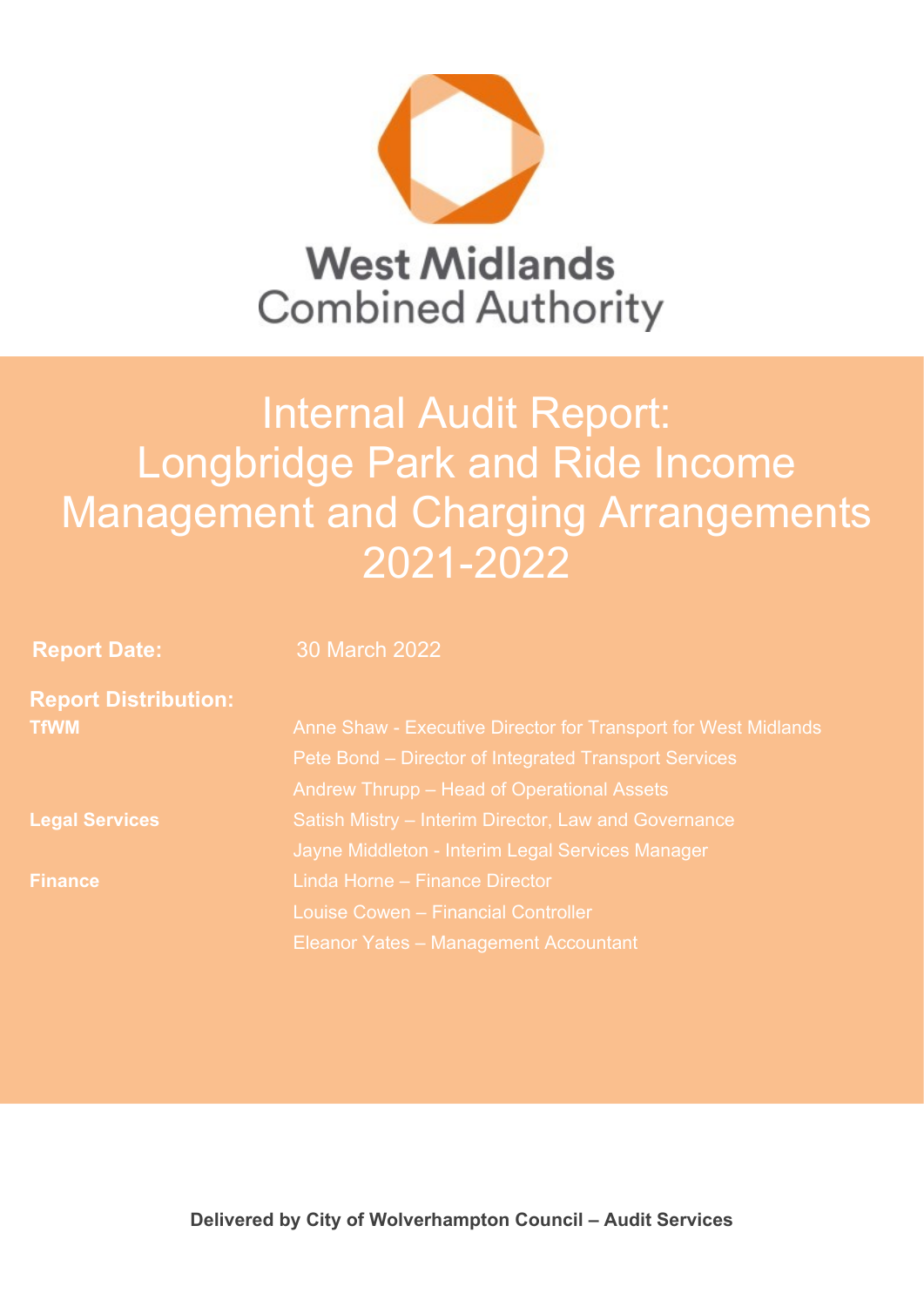# Introduction

An audit of the Longbridge Park and Ride Income Management and Charging Arrangements was undertaken as part of the approved internal audit plan for 2021 – 2022.

The car park opened in August 2021 and is a pay on exit car park with Automatic Number Plate Recognition. Payments can be made on departure using cash, contactless or credit/debit card at a ticket machine or one of the smart payment options available e.g. the Swift transport smart card.

# Scope and objectives of audit work

Our audit was be conducted in conformance with the Public Sector Internal Audit Standards and considered the following objectives, and the potential risks to the achievement of those objectives.

| Scope                                    | <b>Potential risks</b>                    |
|------------------------------------------|-------------------------------------------|
| The following areas were included in the | • All income due is not received.         |
| review:                                  | • Income is not receipted on an accurate, |
| • Setting of charges                     | complete, and timely basis.               |
| • Receipting of income                   | • Reconciliations are not undertaken to   |
| • Reconciliation arrangements            | confirm all income due has been received. |
| Income monitoring and reporting          | • Misappropriation or loss of income may  |
| $\bullet$                                | not be prevented or detected.             |

This review included high-level coverage of the above scope areas and sample testing of income received, covering the various methods of income collection used.

# Overall conclusion

Our audit provides **Limited** assurance over the adequacy of the controls reviewed as part of the process to mitigate risks to an acceptable level.

| No Assurance                                                                                                                                                                                                                                                                          | <b>Limited</b>                                                                                                                                                                                                                                                          | Satisfactory                                                                                                                                                                                                                                                              | <b>Substantial</b>                                                                                                                                                                                                                       |
|---------------------------------------------------------------------------------------------------------------------------------------------------------------------------------------------------------------------------------------------------------------------------------------|-------------------------------------------------------------------------------------------------------------------------------------------------------------------------------------------------------------------------------------------------------------------------|---------------------------------------------------------------------------------------------------------------------------------------------------------------------------------------------------------------------------------------------------------------------------|------------------------------------------------------------------------------------------------------------------------------------------------------------------------------------------------------------------------------------------|
| Immediate action is<br>required to address<br>fundamental gaps,<br>weaknesses or non-<br>compliance identified.<br>The system of<br>governance, risk<br>management and<br>control are inadequate<br>to effectively manage<br>risks to the<br>achievement of<br>objectives in the area | <b>Significant gaps,</b><br>weaknesses or non-<br>compliance were<br>identified.<br><b>Improvement is</b><br>required to the<br>system of<br>governance, risk<br>management and<br>control to effectively<br>manage risks to the<br>achievement of<br>objectives in the | There is a generally<br>sound system of<br>governance, risk<br>management and<br>control in place. Some<br>issues, non-<br>compliance or scope<br>for improvement were<br>identified which may<br>put at risk the<br>achievement of<br>objectives in the area<br>audited. | A sound system of<br>governance, risk<br>management and<br>control exist, with<br>internal controls<br>operating effectively<br>and being consistently<br>applied to support the<br>achievement of<br>objectives in the area<br>audited. |
| audited.                                                                                                                                                                                                                                                                              | area audited.                                                                                                                                                                                                                                                           |                                                                                                                                                                                                                                                                           |                                                                                                                                                                                                                                          |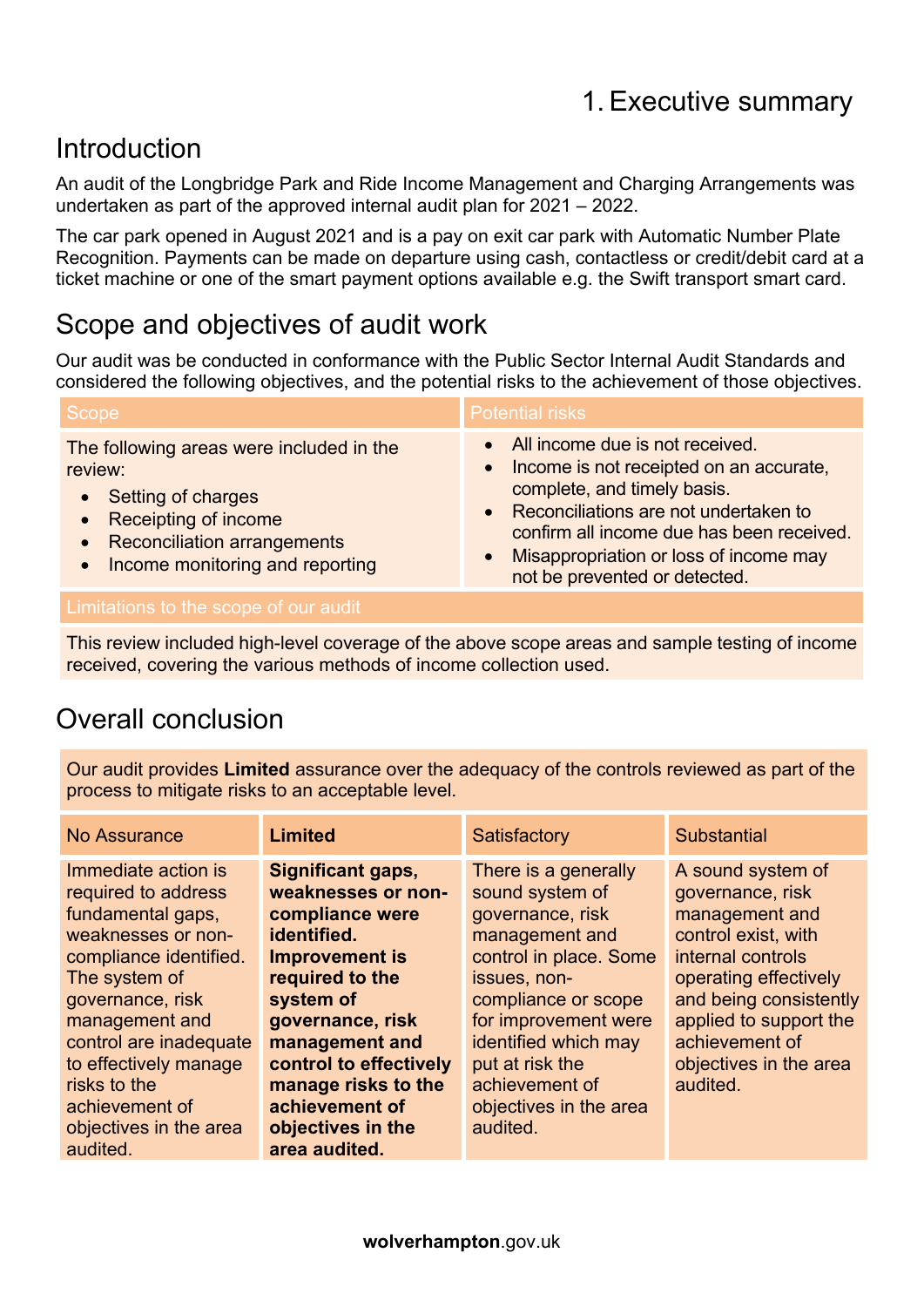# Key issues identified

We have identified one red and two amber issues where improvements could be made, arising from the following:

- Appropriate signed contractual documentation had not been evidenced as having been established for the commissioning of car parking services for Longbridge and other sites leading to non-compliance with Contract Procedure Rules and Public Procurement Regulations.
- Car parking charges had not been evidenced as approved in accordance with WMCA governance / delegated authorities prior to implementation.
- Receipting for cash and phone payments and reconciliation of all income was yet to be fully established or undertaken on a regular basis.

A copy of this report will be presented to the Audit, Risk and Assurance Committee.

# Acknowledgement

Several employees gave their time and co-operation during this review. We would like to record our thanks to all the individuals concerned.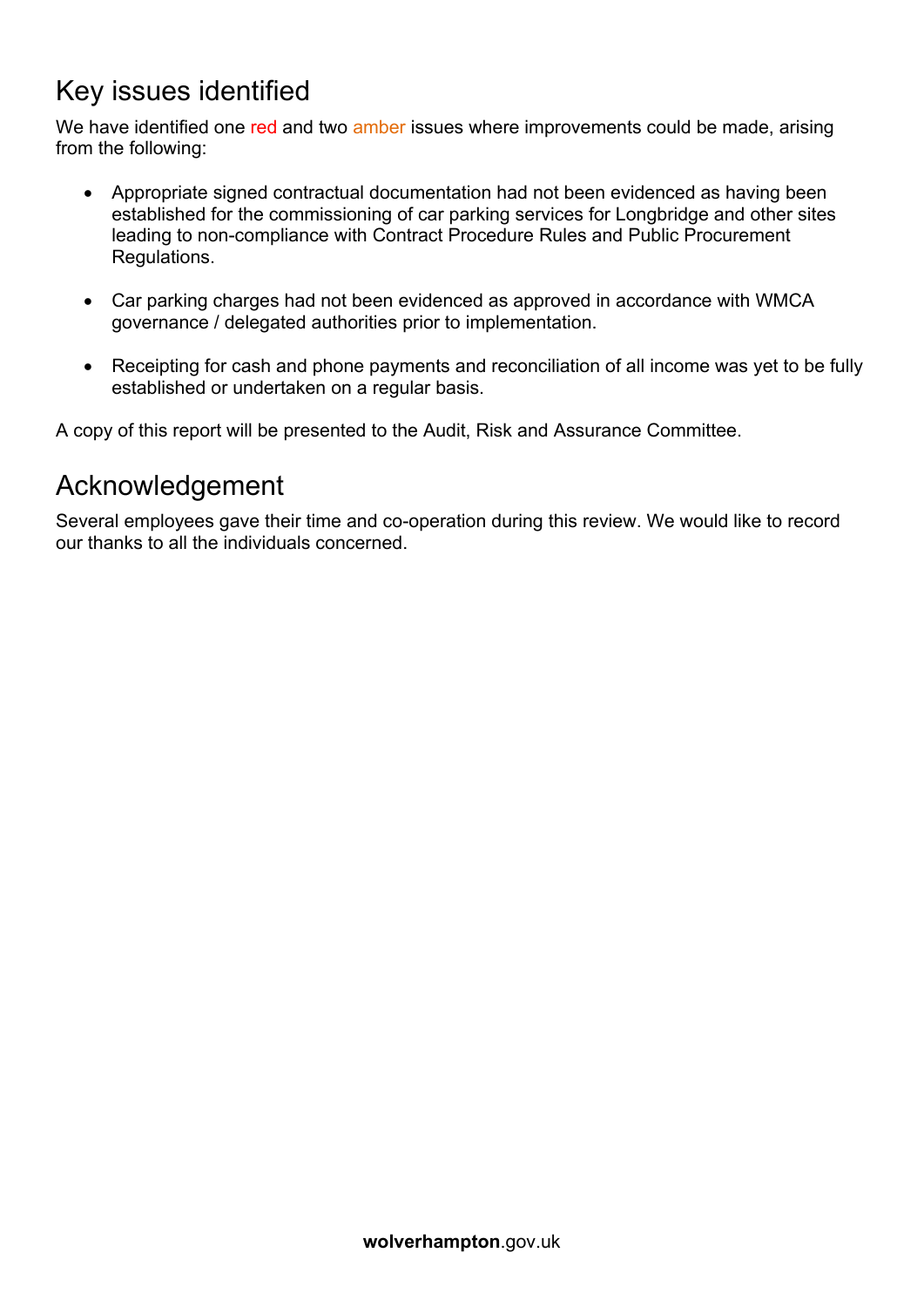# 2. Findings and recommendations

### **Action is imperative to ensure that the objectives for the area under review are met Red**

### **1. No contract in place**

#### **Findings:**

We identified that there was no evidence of current appropriate signed contractual documentation having been established for the commissioning of car parking services (including collection of cash within controlled parking and enforcement management) for Longbridge and other sites leading to a breach of the WMCA's Contract Procedure Rules.

Only a specification for Considerate Car Park Enforcement services dated 2016 in respect of the Sutton Coldfield Railway Station Park and Ride was provided as evidence of a contract being in place. It is understood that a contract was awarded to Vehicle Control Services Ltd (VCS Ltd). However, there was no evidence available to support this. The specification included provision for similar services to be provided at additional locations if called upon at a later date. Discussion identified that this was extended to include Bromsgrove and Longbridge.

We understand that an original contract commenced 1 June 2016 for an initial period of three years with options to extend for two additional years which were taken up, ending on 31 October 2021. It was noted that the extension letters were not signed and had been issued to Excel Parking Services Ltd, understood to be the parent company of VCS Ltd. However, there is no documentary evidence to demonstrate the decision making and procurement activity to award to another contractor.

Although the contract period ended 31 October 2021, service provision continues to be provided at the time of review. Whilst a briefing note was drafted by the Head of Operational Assets and laid out the contractual arrangements to date and a recommendation to further extend for an additional 12 months from 1 November 2021 to 31 October 2022 (until a new contract is established for all Park & Ride facilities expected to be in place by 1 November 2022), there is no evidence of where and when and by whom the recommendation stated had been reviewed or approved by appropriate officers. In addition, there is no evidence of review by Legal or Procurement to confirm compliance with Contract Procedure Rules.

Consequently, the above arrangements and lack of documentary evidence fail to demonstrate and / or achieve compliance with the WMCA's Contract Procedure Rules (Section 18) and the Public Procurement Regulations (Part 2, Chapter 4).

#### **Implications:**

 A breach of the WMCA's Contract Procedure Rules (Section 18) and the Public Procurement Regulations (Part 2, Chapter 4).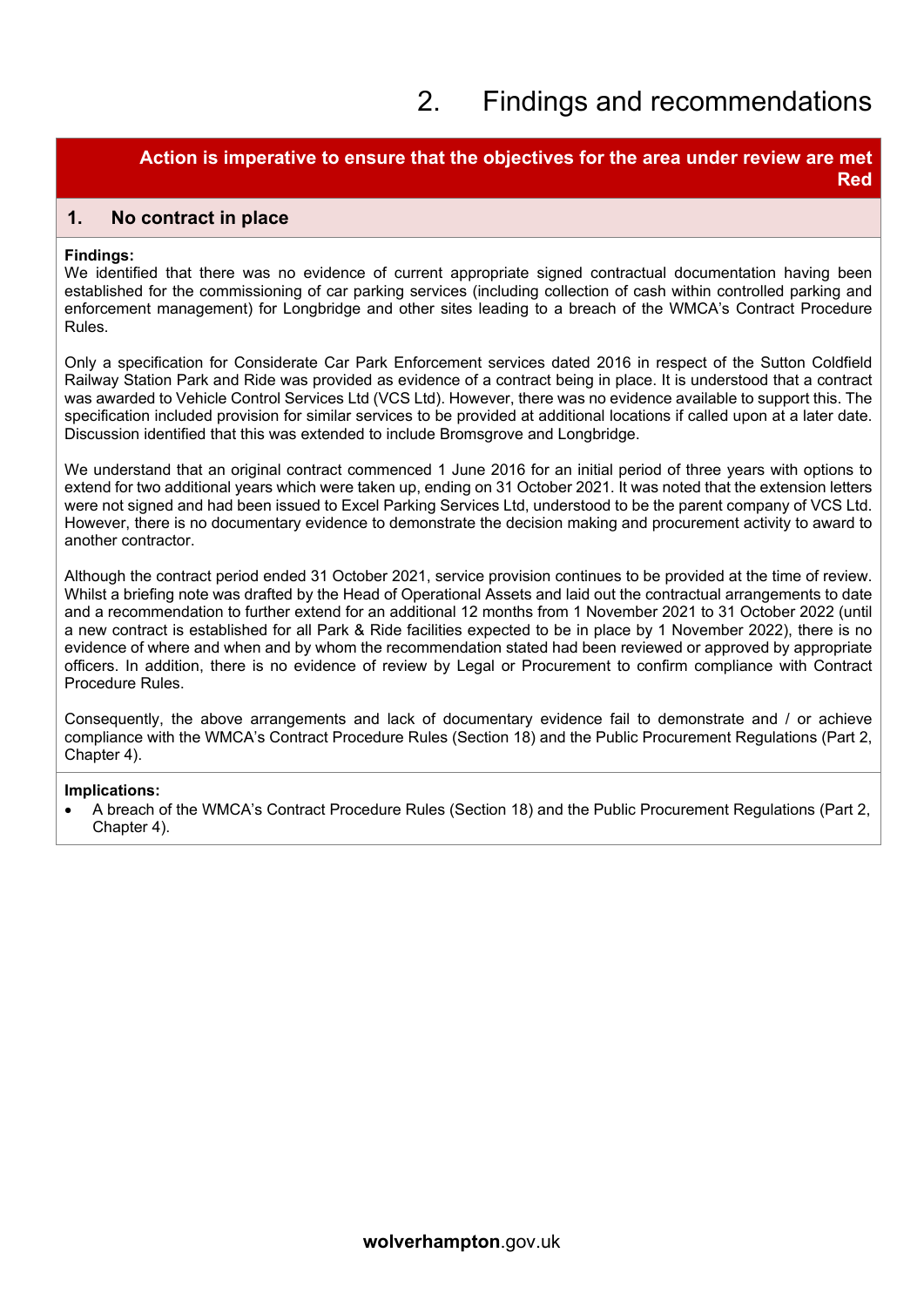#### **Recommendations:**

#### **Legal Services**

- i. In accordance with the WMCA's Contract Procedure Rules (Section 18) "all contacts must be concluded formally in writing before the supply, service or construction works begins and no payments should be made until the relevant contracts are formally concluded, except in exceptional circumstances and then only with the written consent of the Head of Governance".
- ii. Signed copies of all contracts should be securely and centrally retained as a formal record of the WMCA, and as demonstration of adherence with the Contract Procedure Rules and Public Procurement Regulations in all cases.
- iii. Copies of signed contracts should be provided immediately after signing to the responsible service area for their operational use and local retention. This should not be a substitute for central retention by Legal Services.
- iv. As part of the above, resolution of award to a subsidiary company instead of the original parent company should be addressed.
- v. All Variations / extensions to contracts should be signed by the relevant WMCA senior officer and issued prior to the commencement of the extension and service delivery.

#### **TfWM Operational Assets**

vi. Action should be taken (in liaison with Procurement and Legal Services) to bring about compliance with the Contract Procedure Rules in respect of the current commissioning of car parking enforcement services (including cash collection) for all sites including Longbridge, ensuring appropriately executed contract documentation for the remaining period is put in place.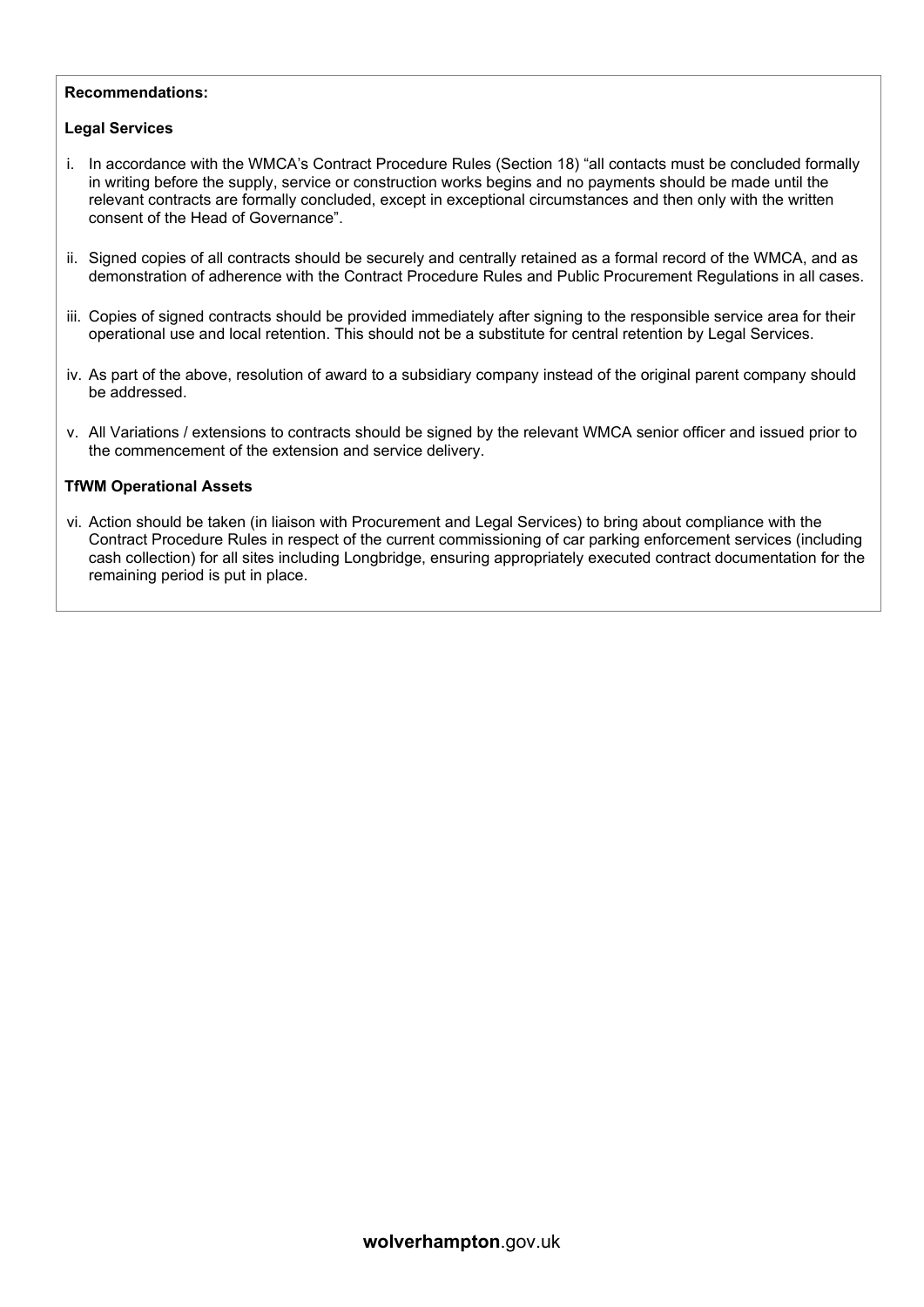#### **Agreed Actions: Legal Services**

#### **Actions (i) to (ii)**

The recommendations are agreed. It is acknowledged that there are historic gaps in processes that have led to the department not being able to provide signed copies of contracts in a timely manner. However, steps have been taken to address the areas of concern identified.

Processes have been established to ensure that once a contract document has been reviewed by Legal Services, the contract signature form will be signed by the relevant Budget Manager and Head of Service, and subsequently by Procurement and Legal Services, prior to approval by the Interim Director, Law and Governance ensuring the contract is executed in accordance with the Constitution and Public Procurement Regulations. The Contract is then executed by both parties with the authorised signatory for the WMCA using the contract signature form to provide comfort for signature. A Business Support Team for Legal Services has been established to support this process.

Signed copies of all documents are now scanned and sent to the client. Legal and the client are working towards establishing a closed Share-point space to store all signed contracts, both past and current, for all Directorates.

#### **Target Date**: Immediate

#### **Action (iii)**

Action is being taken to review the facilities and processes for storage and documentation. Recommendations for a longterm storage solution for electronic and hard copy documents to be put into place a process for storage and documentation will be pursued. The process will consider where, and by who, the contracts will be held, retention periods and information governance and data security issues, and ensure that the contracts are centrally accessible and that the process is subject to regular spot checks to ensure compliance.

A procurement exercise is currently being undertaken to commission an electronic signing system for execution of contracts to facilitate signing by internal and external parties.

#### **Target Date:** 31 July 2022

#### **Action (iv)**

Agreed. A review will be undertaken to ensure the issue of contract award to a parent company but delivery of services by a subsidiary will be resolved as part of the issuing of a formal extension letter to cover the period until November 2022.

#### **Target Date:** 30 April 2022

#### **Action (v)**

Agreed, Formal variations would be required in this instance. This will be addressed going forward for current and future extensions and variations in accordance with the Constitution ensuring appropriate documentary evidence is maintained.

#### **Target Date:** Immediate

**Responsible Officer: Jayne Middleton – Interim Legal Services Manager**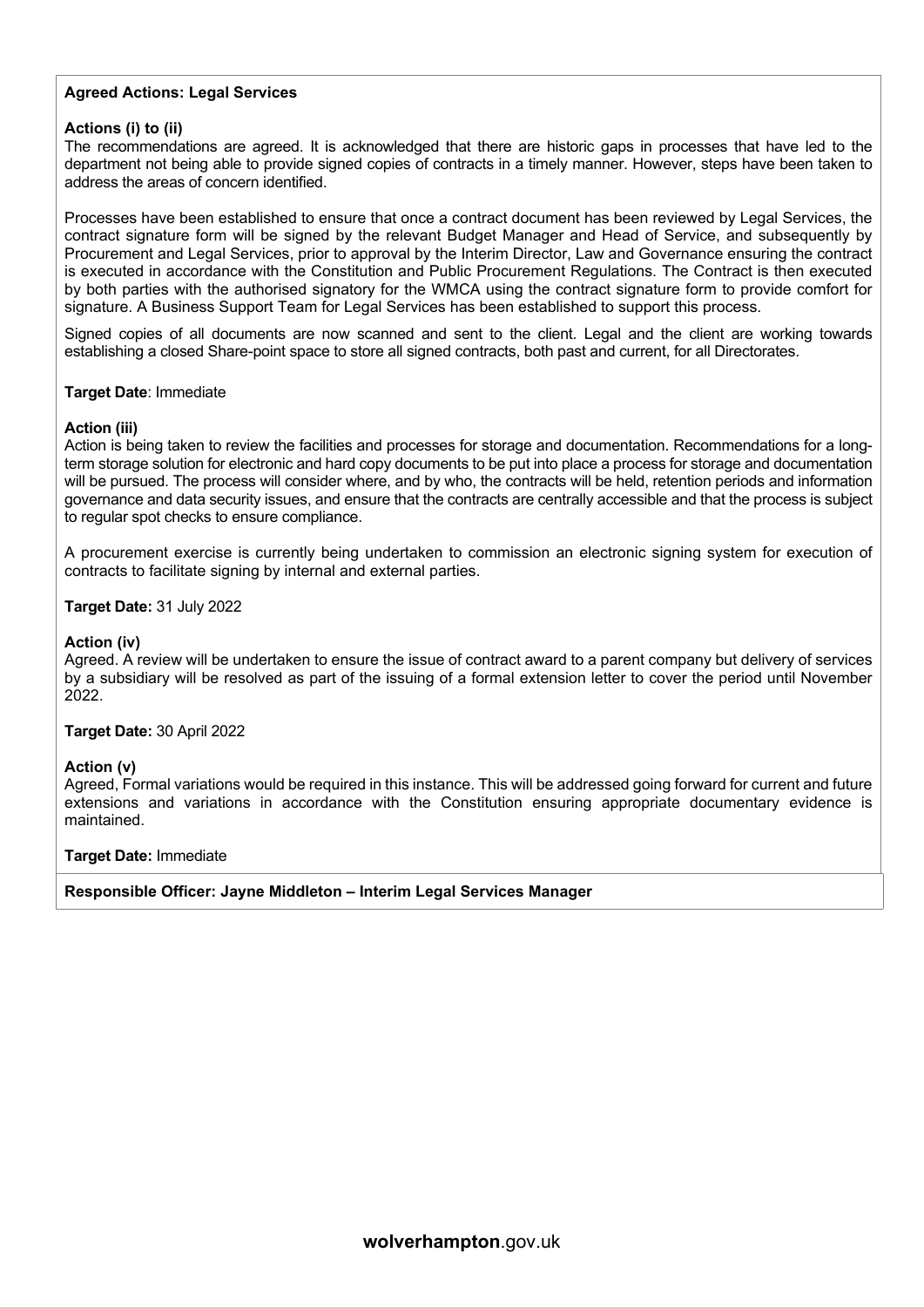### **Agreed Actions: TfWM Operational Assets**

#### **Action (vi)**

To bring about compliance for the current commissioning of car parking enforcement and income collection services, a briefing note detailing the required arrangements going forward has been drawn up. This will now be presented to the Interim Legal Services Manager for authorisation. A formal extension letter will then be issued once certified by Interim Legal Services Manager and the contractor. Purchase orders had already been issued to the contractor for current period and will also be issued for the coming period.

#### **Target Date:** 30 April 2022

A procurement exercise is currently being undertaken to commission car parking compliance and income collection services for all car parks applicable from 1 November 2022.

#### **Target Date:** 1 November 2022

A review will be undertaken of all current contracts in liaison with the Interim Legal Services Manager to ensure that there is an appropriately sign contract in place and that a copy is held centrally and by the Assets Team. In addition, for all new contracts a copy of the signed contract will be obtained and held within the service area.

#### **Target Date:** 31 July 2022

**Responsible Officer:** Andrew Thrupp – Head of Operational Assets

### **Action is required to avoid exposure to significant risks in achieving objectives Amber**

#### **2. Unapproved parking charges**

#### **Findings:**

Formal written evidence to demonstrate approval of parking charges for the Longbridge car park in accordance with delegated responsibility had not been located by officers at the time of review.

The WMCA Board on the 9 February 2018 delegated the responsibility for setting exact levels of car parking charges for Longbridge car park jointly to the WMCA Lead Member for Transport and the Managing Director of Transport for West Midlands, in consultation with Birmingham City Council Lead Member for Transport, to enable the ability to set and adjust charges in line with achieving modal shift objectives and repayment requirements for scheme borrowing.

However, an email dated 16 October 2019 indicated that a verbal approval had been received from the relevant Members and that the Managing Director, TfWM and the TfWM Leadership Team had approved the charges.

#### **Implications:**

- Unapproved parking charges may be in operation.
- Setting of charges may not ensure they fully align with achievement of modal shift objectives and repayment requirements for scheme borrowing.

#### **Recommendations:**

- i. Car parking charges should be reviewed and approved in accordance with delegated responsibilities ensuring that all requirements have been taken into consideration.
- ii. Review should be undertaken on an annual basis and suitably evidenced within governance records. Where charges are amended, approval should be sought and evidenced.
- iii. If applicable, the outcome should be reported to the WMCA Board.
- iv. The above should be undertaken in accordance with the WMCA's Financial Regulations as applicable regarding charging for services.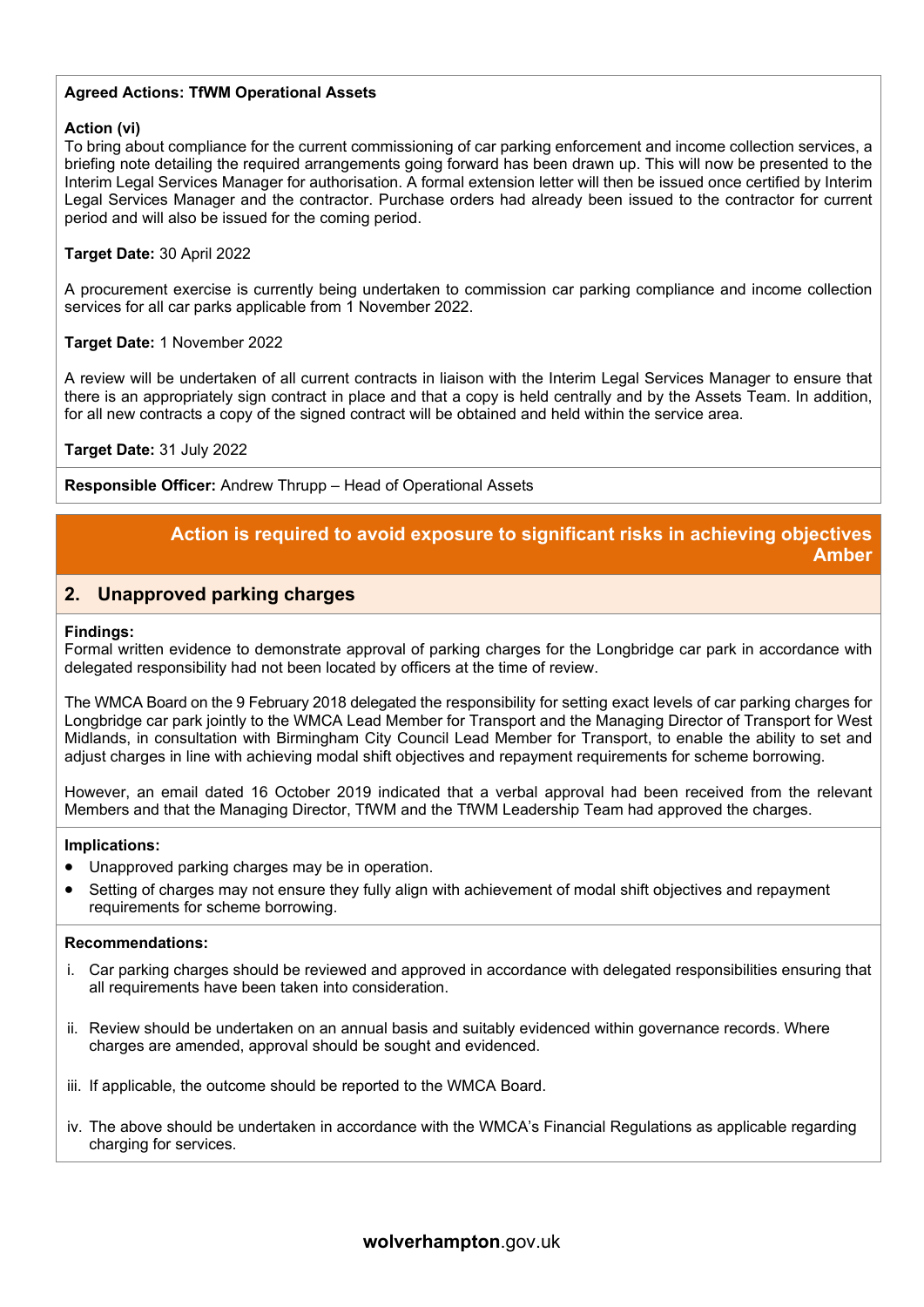#### **Agreed Actions: TfWM Operational Assets**

Agreed. Action will be taken to address the above issues. Going forward charges will be reviewed taking account of current usage levels since opening. Formal approval will be sought and suitably evidenced.

## **Responsible Officer:** Andrew Thrupp – Head of Operational Assets **Target Date:** 31 October 2022

### **3. Lack of effective receipting and reconciliation of income**

#### **Findings:**

We found that receipting and reconciliation for all payment methods was yet to be fully established and that reconciliations were not undertaken on a regular and frequent basis. Whilst it is noted that at the time of review a total of £4,021 had been received in car parking income, there is a need to ensure processes are appropriate and embedded going forward as usage of the car park and income increases in due course.

Based on information prepared by the contractor, emptying of ticket machines was not being undertaken on a regular and consistent basis. In addition, the audit reference (sequentially generated by the ticket machine) was not being recorded on the information submitted by the contractor. As a result, it would not be possible to confirm that WMCA had received all monies collected or instances where there are any missing collections.

Since the Longbridge car park opened in August 2021, only one reconciliation had been undertaken covering the fivemonth period between August and December 2021 for income received through Swift related payment methods.

However, no reconciliation had been undertaken for cash and phone payments at the time of review. In addition, no independent system generated records detailing cash collected via ticket machines and monies collected via the phone app had been received to enable reconciliations to be undertaken.

#### **Implications:**

All income due but not received may not be identified on a timely basis or at all, for remedial action.

#### **Recommendations:**

#### **TfWM Operational Assets**

- i. All ticket machines should be emptied on a suitably regular and frequent basis. The frequency of collections should be agreed with the contractor in writing as part of documented contractual arrangements.
- ii. The audit reference (sequentially generated by the ticket machine) should be recorded on the information submitted by the contractor to inform identification of any missing collections.
- iii. Independent ticket machine and phone payment system generated reports should be obtained to ensure effective reconciliations between income stated as collected by the contractor and that recorded by the machine / system.

#### **Finance**

iv. Reconciliations should be undertaken appropriately for each income type on a monthly basis as a minimum until such time that processes have fully embedded, subject to outcomes of reconciliations regarding discrepancies and the levels of income received.

#### **Agreed Actions: TfWM Operational Assets**

#### **Actions (i) to (iii)**

Agreed. Action will be taken to address the above issues. The formal extension letter will cover the above arrangements.

| <b>Responsible Officer:</b> Andrew Thrupp – Head of Operational Assets | Target Date: 30 April 2022 |
|------------------------------------------------------------------------|----------------------------|
|------------------------------------------------------------------------|----------------------------|

#### **Agreed Actions: Finance**

#### **Action (iv)**

Going forward reconciliations will be undertaken on a monthly basis. On receipt of the independent ticket machine and phone payment system generated reports a full reconciliation will be undertaken for all income received.

| Responsible Officer: Eleanor Yates - Management Accountant | Target Date: 30 June 2022 |
|------------------------------------------------------------|---------------------------|
|------------------------------------------------------------|---------------------------|